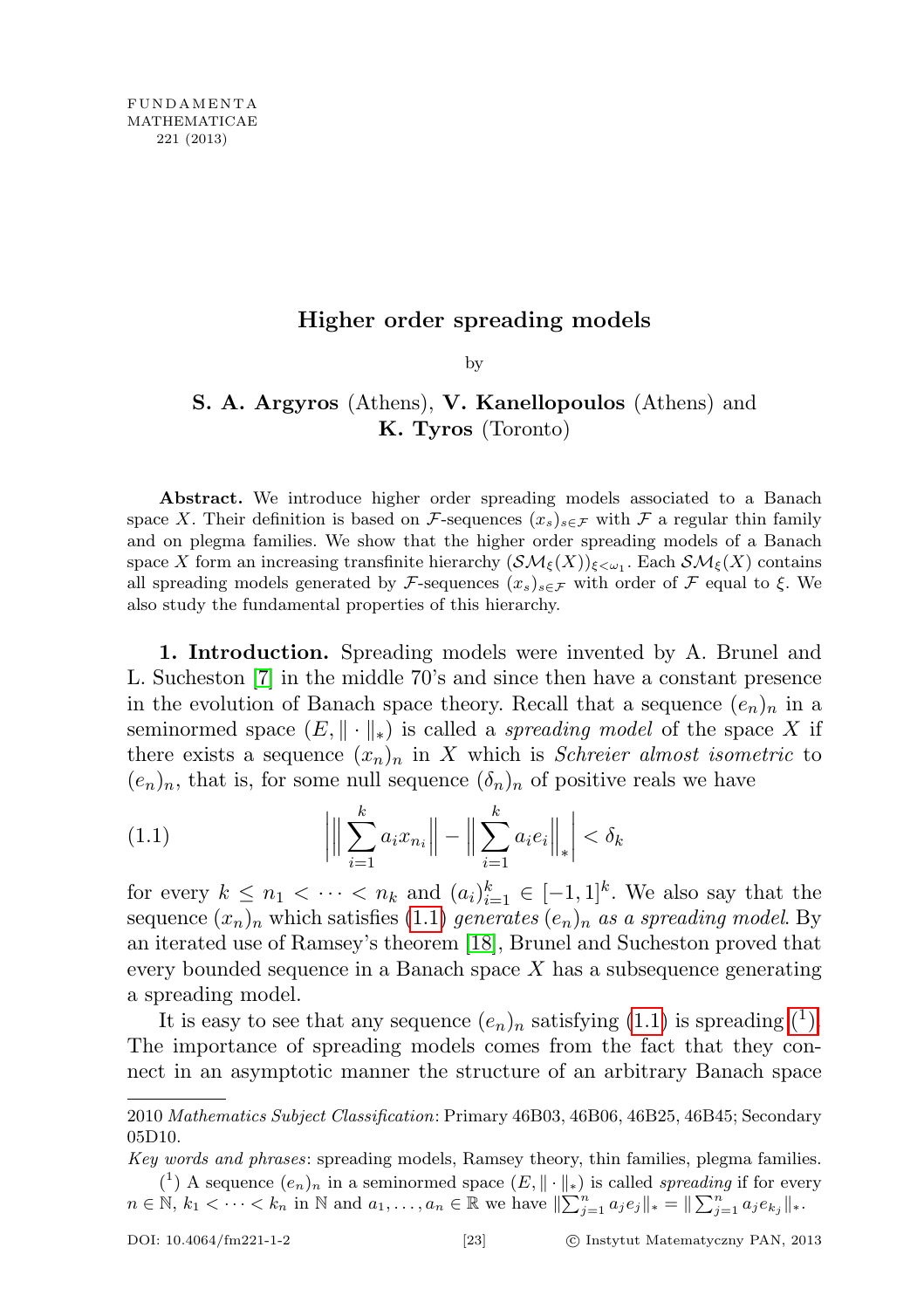X to the corresponding one of spaces generated by spreading sequences. The definition of spreading model resembles the finite representability  $(2)$ of the space generated by the sequence  $(e_n)_n$  into the space  $(X, \|\cdot\|)$ . However there exists a significant difference between the two concepts. Indeed in the realm of finite representability there are two classical achievements: Dvoretsky's theorem [\[9\]](#page-44-1) asserting that  $\ell^2$  is finitely representable in every Banach space  $X$  and Krivine's theorem [\[13\]](#page-45-1) asserting that for every linearly independent sequence  $(x_n)_n$  in X there exists a  $1 \leq p \leq \infty$  such that  $\ell^p$  is block finitely representable in the subspace generated by  $(x_n)_n$ . On the other hand, E. Odell and Th. Schlumprecht [\[16\]](#page-45-2) have shown that there exists a reflexive space X admitting no  $\ell^p$  as a spreading model. Thus the spreading models of a space  $X$  lie strictly between the finitely representable spaces in X and the spaces that are isomorphic to a subspace of X.

The spreading models associated to a Banach space X can be considered as a cloud of Banach spaces, including many members with regular structure, surrounding the space  $X$  and offering information concerning the local structure of  $X$  in an asymptotic manner. Our aim is to enlarge that cloud and to fill in the gap between spreading models and the spaces which are finitely representable in  $X$ . More precisely we extend the Brunel–Sucheston concept of a spreading model and we show that under the new definition the spreading models associated to a Banach space  $X$  form a whole hierarchy of classes of spaces indexed by the countable ordinals. The first class of this hierarchy is the classical spreading models. The initial step of this extension has already been done in  $[4]$  where the class of k-spreading models was defined for every positive integer  $k$ . The transfinite extension introduced in the present paper requires analogous ingredients that we are about to describe.

The first one is F-sequences, that is, sequences of the form  $(x_s)_{s\in\mathcal{F}}$  where the index set  $\mathcal F$  is a regular thin family of finite subsets of  $\mathbb N$  (see Definition [2.7\)](#page-7-0). Typical examples of such families are the k-element subsets of  $\mathbb N$  and also the maximal elements of the  $\xi$ th Schreier family  $S_{\xi}$  (see [\[2\]](#page-44-3)). A subsequence of  $(x_s)_{s \in \mathcal{F}}$  is a restriction of the *F*-sequence to an infinite subset of N, i.e. it is of the form  $(x_s)_{s \in \mathcal{F} \upharpoonright M}$  where  $\mathcal{F} \upharpoonright M = \mathcal{F} \cap [M]^{< \infty}$ . Among other things we study the convergence of  $\mathcal F$ -sequences in a topological space  $(X, \mathcal{T})$ . In this setting we show that when the closure of  $(x_s)_{s\in\mathcal{F}}$  in  $(X, \mathcal{T})$ is a compact metrizable space then we can always restrict to an infinite subset M of N where the subsequence  $(x_s)_{s \in \mathcal{F} \upharpoonright M}$  is subordinated, that is, if  $\widehat{\mathcal{F}} = \{t \in [\mathbb{N}]^{< \infty} : \exists s \in \mathcal{F} \text{ such that } t \text{ is an initial segment of } s\} \text{ then there}$ 

<span id="page-1-0"></span> $(2)$  A Banach space Y is *finitely representable* in X if for every finite-dimensional subspace F of Y and every  $\varepsilon > 0$  there exists a bounded linear injection  $T : F \to Y$  such that  $||T|| \cdot ||T^{-1}|| < 1 + \varepsilon$ .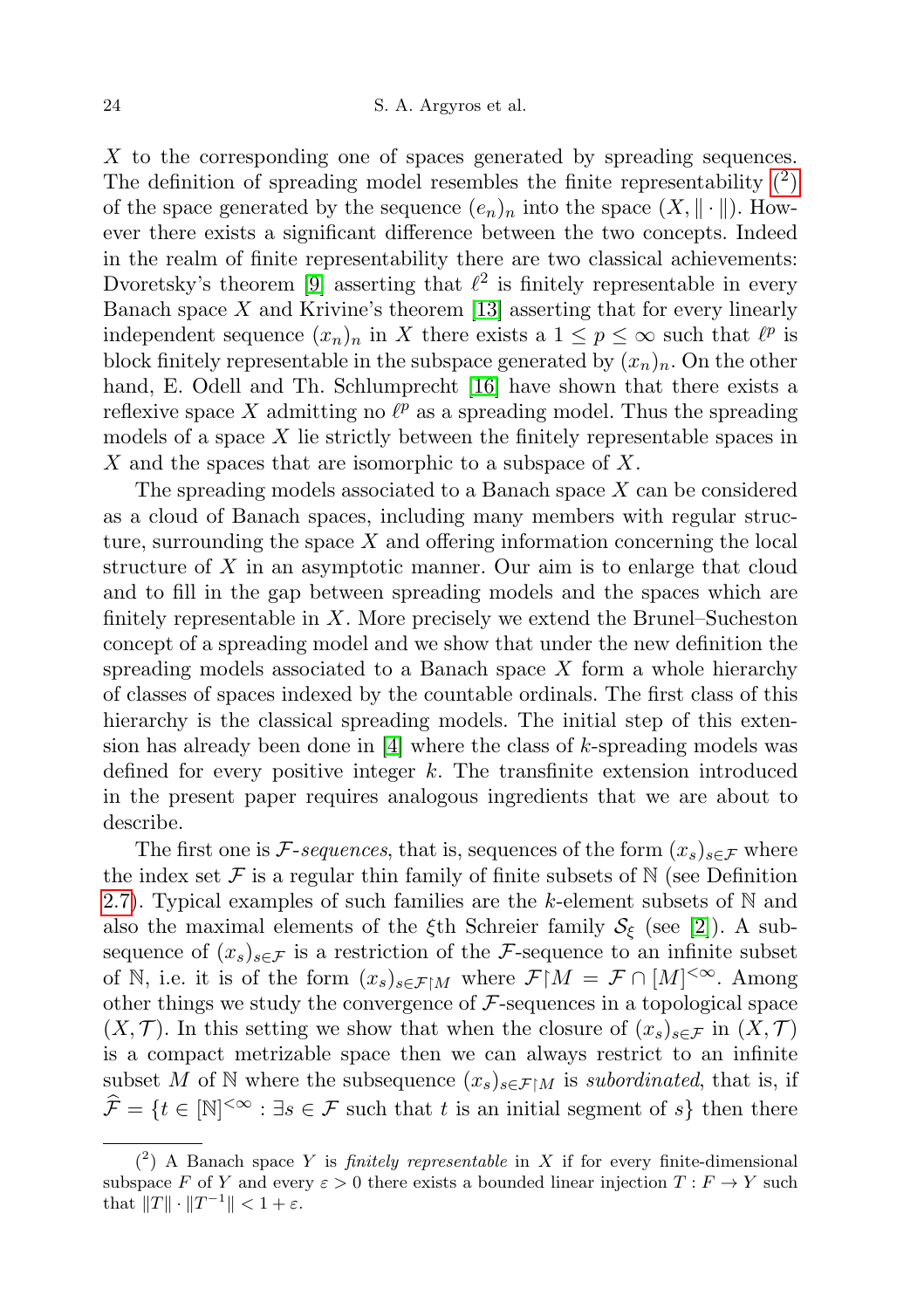exists a continuous map  $\varphi : \widehat{\mathcal{F}}[M \to X \text{ with } \varphi(s) = x_s \text{ for every } s \in \mathcal{F}[M]$ (see Definition [5.8](#page-25-0) and Theorem [5.10\)](#page-26-0).

The second ingredient is the notion of *plegma families* which extends the corresponding notion in [\[4\]](#page-44-2). Roughly speaking a plegma family is a sequence  $(s_1, \ldots, s_l)$  of nonempty finite subsets of N where the first elements of  $s_1, \ldots, s_l$  are in increasing order and they lie before their second elements which are also in increasing order and so on (see Definition [3.1\)](#page-9-0). Here plegma families do not necessarily consists of sets of equal size.

 $F$ -sequences and plegma families are the key components for the definition of higher order spreading models which goes as follows. Given an F-sequence  $(x_s)_{s \in \mathcal{F}}$  in a Banach space X and a sequence  $(e_n)$  in a seminormed space  $(E, \|\cdot\|_*)$  we will say that  $(x_s)_{s \in \mathcal{F}}$  generates  $(e_n)_n$  as an F-spreading model if for some null sequence  $(\delta_n)_n$  of positive reals we have

(1.2) 
$$
\left| \left\| \sum_{i=1}^{k} a_i x_{s_i} \right\| - \left\| \sum_{i=1}^{k} a_i e_i \right\|_* \right| < \delta_k
$$

for every  $(a_i)_{i=1}^k \in [-1,1]^k$  and every plegma family  $(s_i)_{i=1}^k$  in  $\mathcal F$  with  $k \leq$ min s<sub>1</sub>. Note that the F-sequences  $(x_s)_{s \in \mathcal{F}}$  generate a higher order spreading model just as the ordinary sequences  $(x_n)_n$  do in the classical definition. Moreover, since the family of all k-element subsets of  $\mathbb N$  is a regular thin family, the above definition extends the classical definition of the spreading model as well as the one of  $k$ -spreading models given in [\[4\]](#page-44-2).

Brunel–Sucheston's theorem [\[6\]](#page-44-4) extends to bounded  $\mathcal{F}$ -sequences  $(x_s)_{s \in \mathcal{F}}$ in a Banach space  $X$ . Namely, every bounded  $\mathcal{F}$ -sequence in  $X$  contains a subsequence  $(x_s)_{s\in\mathcal{F}\upharpoonright M}$  generating an F-spreading model. The proof is based on the fact that plegma families with elements in a regular thin family have strong Ramsey properties. It is notable that the concept of  $\mathcal F$ -spreading model is independent of the particular family  $\mathcal F$  and actually depends only on the order [\(](#page-2-0)<sup>3</sup>) of the family F. Namely, if  $(e_n)_n$  is an F-spreading model then it is also a G-spreading model for every regular thin family  $\mathcal G$  with  $o(\mathcal{G}) \geq o(\mathcal{F})$ . This fact allows us to classify all the F-spreading models of a Banach space  $X$  as an increasing transfinite hierarchy of the form  $(\mathcal{SM}_{\xi}(X))_{\xi<\omega_1}$ . Let us point out that the ξ-spreading models of X have a weaker asymptotic relation to the space X as  $\xi$  increases to  $\omega_1$ .

The infinite graphs with vertices from a regular thin family and edges the plegma pairs are the key for the proof of the above results. Specifically, it is shown that if G and F are two regular thin families with  $o(G) \geq o(F)$ then there exist an infinite subset  $M$  of  $\mathbb N$  and a plegma preserving map

<span id="page-2-0"></span> $(3)$  The *order* of F, denoted by  $o(F)$ , is a countable ordinal which measures the complexity of  $\mathcal F$  (see Section 2 for the precise definition). For example the family of k-element subsets of N has order k, while the  $\xi$ th Schreier family has order  $o(S_{\xi}) = \omega^{\xi}$ .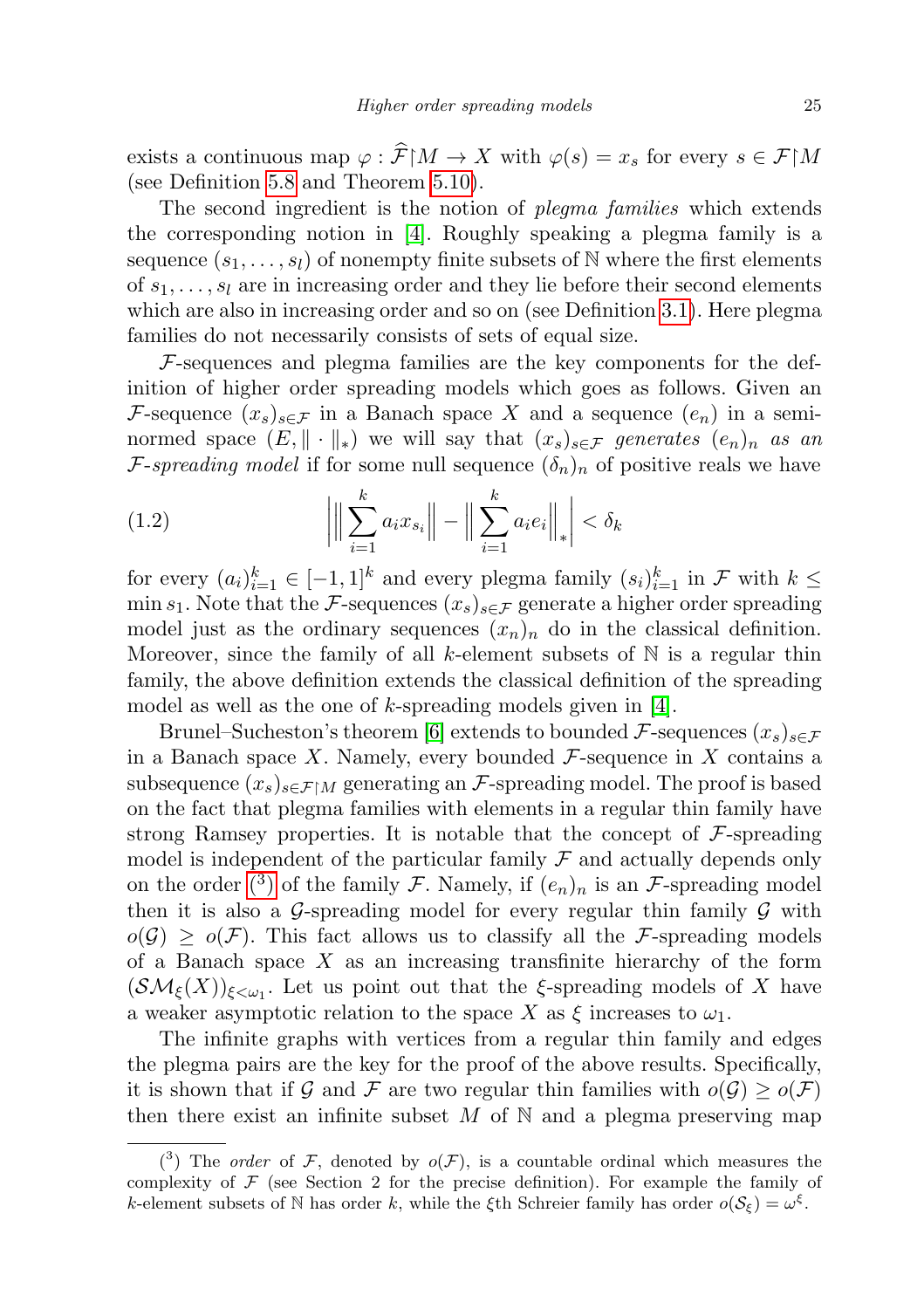$\varphi: \mathcal{G} | M \to \mathcal{F}$  (that is,  $(\varphi(s_1), \varphi(s_2))$ ) is a plegma pair in  $\mathcal{F}$  whenever  $(s_1, s_2)$ is plegma pair in  $\mathcal{G}[M]$ . Moreover, it is also shown that such an embedding is forbidden if we wish to go from families of lower order to families of higher order. More precisely, if  $o(\mathcal{F}) < o(\mathcal{G})$  then for every  $M \in \mathbb{N}^{\infty}$  and  $\varphi : \mathcal{F} \mid M \to \mathcal{G}$  there exists  $L \in [M]^{\infty}$  such that for every plegma pair  $(s_1, s_2)$ in  $\mathcal{F}[L]$  neither  $(\phi(s_1), \phi(s_2))$  nor  $(\phi(s_2), \phi(s_1))$  is a plegma pair in  $\mathcal{G}$  (see Theorems [3.17](#page-16-0) and [3.19\)](#page-17-0).

The paper is organized as follows. In Section 2 we review some basic facts concerning families of finite subsets of N and we define regular thin families. In Section 3 we study plegma families and their properties. In Section 4 we introduce the definition of higher order spreading models. In Section 5 we deal with F-sequences  $(x_s)_{s \in \mathcal{F}}$  in a general topological space. Finally, in Section 6 we study  $\mathcal{F}$ -sequences which generate several classes of spreading sequences as spreading models. In this last section we show that several well known results concerning the classical spreading models remain valid in the higher order setting. For instance, we show that a subordinated, seminormalized and weakly null  $\mathcal{F}\text{-sequence generates an unconditional spreading}$ model.

The present paper is an updated version of the first part of [\[3\]](#page-44-5). The second part which deals with certain examples will be presented elsewhere.

1.1. Preliminary notation and definitions. By  $\mathbb{N} = \{1, 2, \ldots\}$  we denote the set of all positive integers. Throughout the paper we shall identify strictly increasing sequences in N with their corresponding range i.e. we view every strictly increasing sequence in N as a subset of N and conversely every subset of N as the sequence resulting from the increasing ordering of its elements. We will use capital letters  $L, M, N, \ldots$  to denote infinite subsets and lower case letters  $s, t, u, \ldots$  to denote finite subsets of N. For every infinite subset L of N,  $[L]^{<\infty}$  (resp.  $[L]^\infty$ ) stands for the set of all finite (resp. infinite) subsets of L. For an  $L = \{l_1 < l_2 < \cdots \} \in [\mathbb{N}]^{\infty}$  and a positive integer  $k \in \mathbb{N}$ , we set  $L(k) = l_k$ . Similarly, for a finite subset  $s = \{n_1 < \cdots < n_m\}$  of N and for  $1 \leq k \leq m$  we set  $s(k) = n_k$ . For an  $L = \{l_1 < l_2 < \cdots \} \in [N]^\infty$  and a finite subset  $s = \{n_1 < \cdots < n_m\}$  (resp. for an infinite subset  $N = \{n_1 <$  $n_2 < \dots$ } of N) we set  $L(s) = \{l_{n_1}, \dots, l_{n_m}\} = \{L(s(1)), \dots, L(s(m))\}$  (resp.  $L(N) = \{l_{n_1}, l_{n_2}, \ldots\} = \{L(N(1)), L(N(2)), \ldots\}).$ 

For  $s \in [\mathbb{N}]^{<\infty}$  by |s| we denote the cardinality of s. For  $L \in [\mathbb{N}]^{\infty}$  and  $m \in \mathbb{N}$  we denote by  $[L]^m$  the set of all  $s \in [L]^{< \infty}$  with  $|s| = m$ . Also for every nonempty  $s \in [\mathbb{N}]^{<\infty}$  and  $1 \leq k \leq |s|$  we set  $s|k = \{s(1), \ldots, s(k)\}\$ and  $s|0 = \emptyset$ . Moreover, for  $s, t \in [\mathbb{N}]^{<\infty}$ , we write  $t \subseteq s$  (resp.  $t \subset s$ ) to denote that t is an initial (resp. *proper* initial) segment of s. Also, for  $s, t \in [\mathbb{N}]^{<\infty}$  we write  $t < s$  if either at least one of them is the empty set, or max  $t < \min s$ .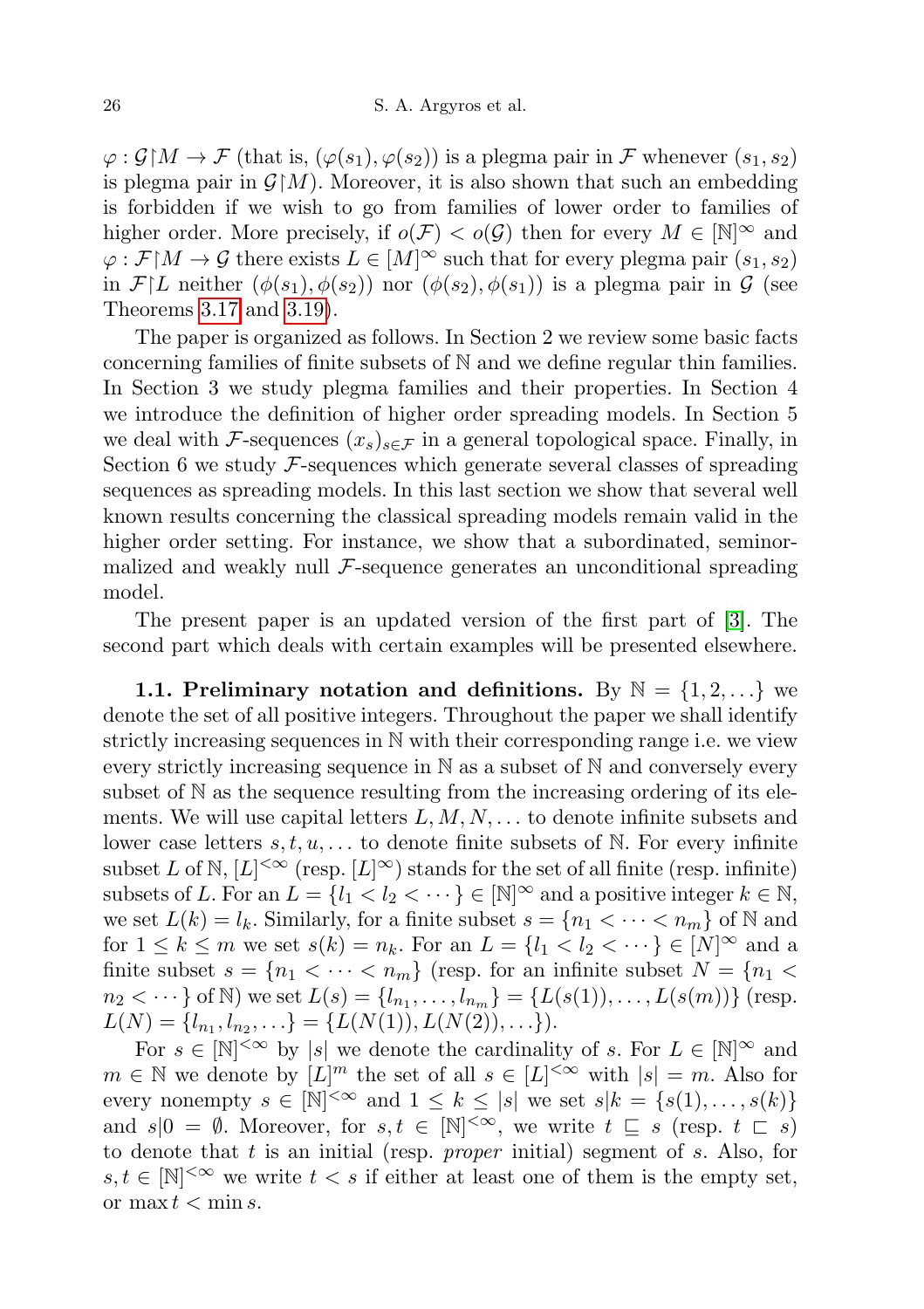Concerning Banach space theory, although our notation is standard, we present for completeness some basic concepts that we will need. Let  $X$  be a Banach space. We say that a sequence  $(x_n)_n$  in X is bounded (resp. seminormalized) if there exists  $M > 0$  (resp.  $M_1, M_2 > 0$ ) such that  $||x_n|| \leq M$  (resp.  $M_1 \le ||x_n|| \le M_2$ ) for all  $n \in \mathbb{N}$ . The sequence  $(x_n)_n$  is called Schauder basic if there exists a constant  $C \geq 1$  such that

(1.3) 
$$
\left\| \sum_{n=1}^{k} a_n x_n \right\| \leq C \left\| \sum_{n=1}^{m} a_n x_n \right\|
$$

for every  $k \leq m$  in N and  $a_1, \ldots, a_m \in \mathbb{R}$ . Finally, we say that  $(x_n)_n$  is *C*-unconditional if for every  $m \in \mathbb{N}$ ,  $F \subseteq \{1, \ldots, m\}$  and  $a_1, \ldots, a_m \in \mathbb{R}$ ,

(1.4) 
$$
\Big\|\sum_{n\in F} a_n x_n\Big\| \leq C \Big\|\sum_{n=1}^m a_n x_n\Big\|.
$$

2. Regular thin families. In this section we define regular thin families of finite subsets of N and we study their basic properties. The definition is based on two well known concepts, namely that of regular families traced back to [\[2\]](#page-44-3) and that of thin families defined in [\[15\]](#page-45-3) and extensively studied in [\[17\]](#page-45-4) and [\[14\]](#page-45-5).

**2.1. On families of finite subsets of N.** We start with a review of the basic concepts concerning families of finite subsets of N. For a more detailed exposition the reader is referred to [\[5\]](#page-44-6).

**2.1.1.** Ramsey properties of families of finite subsets of  $\mathbb N$ . For a family  $\mathcal{F} \subseteq [\mathbb{N}]^{<\infty}$  and  $L \in [\mathbb{N}]^{\infty}$ , we set

(2.1) 
$$
\mathcal{F}[L = \{s \in \mathcal{F} : s \subseteq L\} = \mathcal{F} \cap [L]^{< \infty}.
$$

Recall some terminology from [\[12\]](#page-45-6). Let  $\mathcal{F} \subseteq [\mathbb{N}]^{<\infty}$  and  $M \in [\mathbb{N}]^{\infty}$ . We say that F is large in M if for every  $L \in [M]^\infty$ ,  $\mathcal{F} \restriction L$  is nonempty. We say that F is very large in M if for every  $L \in [M]^\infty$  there exists  $s \in \mathcal{F}$  such that  $s \sqsubseteq L$ . The following is a restatement (see [\[12\]](#page-45-6)) of a well known theorem of F. Galvin and K. Prikry [\[10\]](#page-45-7).

<span id="page-4-0"></span>THEOREM 2.1. Let  $\mathcal{F} \subseteq [\mathbb{N}]^{<\infty}$  and  $M \in [\mathbb{N}]^{\infty}$ . If  $\mathcal{F}$  is large in M then there exists  $L \in [M]^\infty$  such that F is very large in L.

**2.1.2.** The order of a family of finite subsets of N. Let  $\mathcal{F} \subseteq [\mathbb{N}]^{<\infty}$  be a nonempty family of finite subsets of N. The *order* of  $\mathcal{F} \subseteq |\mathbb{N}|^{\leq \infty}$  is defined as follows (see also [\[17\]](#page-45-4)). First, we assign to F its  $(\sqsubseteq$ -)closure, i.e. the set

(2.2) 
$$
\widehat{\mathcal{F}} = \{t \in [\mathbb{N}]^{<\infty} : \exists s \in \mathcal{F} \text{ with } t \sqsubseteq s\},
$$

which is a tree under the initial segment ordering. If  $\hat{\mathcal{F}}$  is *ill-founded* (i.e. there exists an infinite sequence  $(s_n)_n$  in  $\hat{\mathcal{F}}$  such that  $s_n \subset s_{n+1}$ ) then we set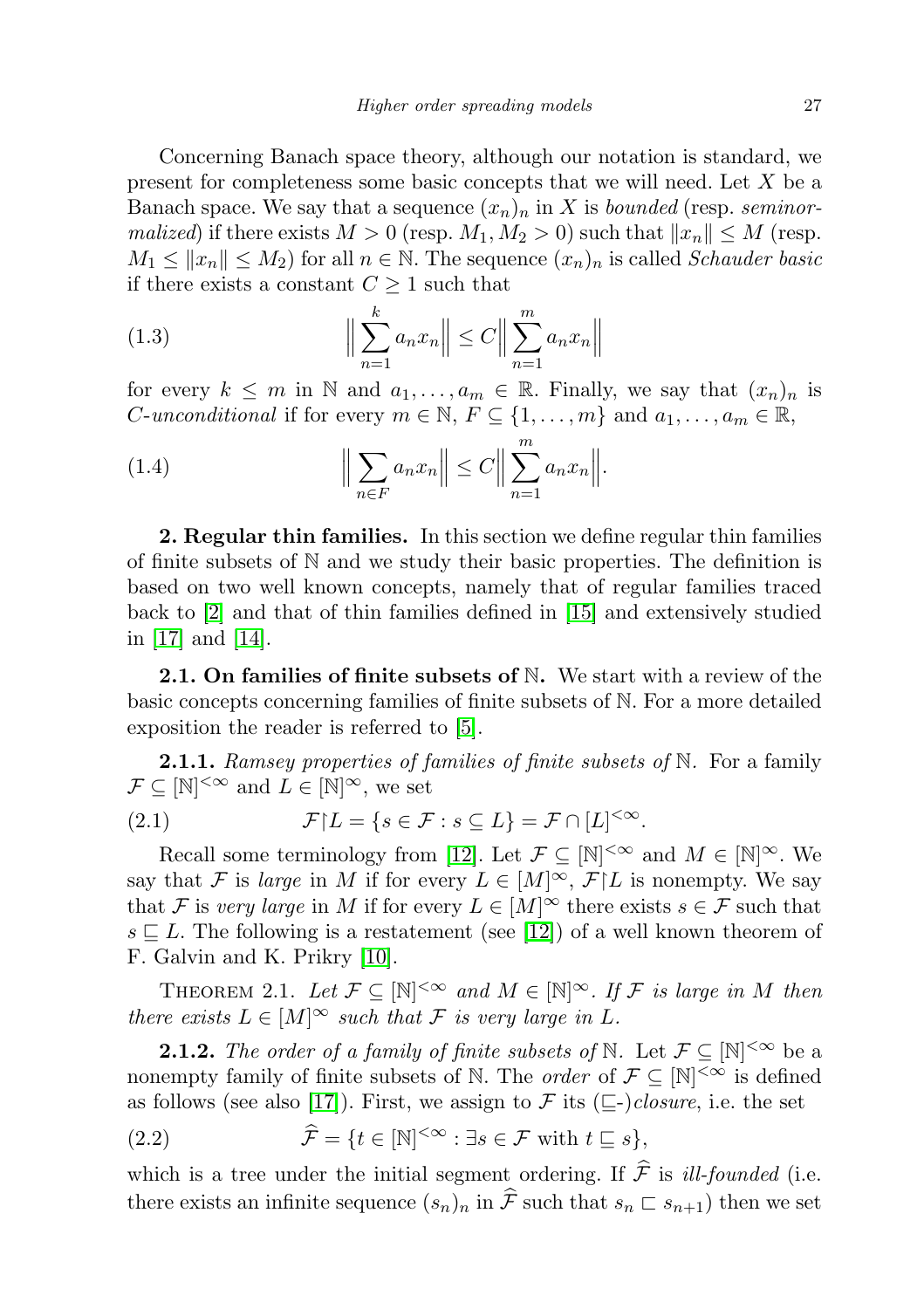$o(\mathcal{F}) = \omega_1$ . Otherwise for every maximal element s of  $\hat{\mathcal{F}}$  we set  $o_{\hat{\mathcal{F}}}(s) = 0$ and recursively for every s in  $\widehat{\mathcal{F}}$  we define

(2.3) 
$$
o_{\widehat{\mathcal{F}}}(s) = \sup \{ o_{\widehat{\mathcal{F}}}(t) + 1 : t \in \widehat{\mathcal{F}} \text{ and } s \subset t \}.
$$

The order of F, denoted by  $o(\mathcal{F})$ , is defined to be the ordinal  $o_{\hat{\mathcal{F}}}(\emptyset)$ . For instance  $o({\{\emptyset\}}) = 0$  and  $o{[\mathbb{N}]^k} = k$  for every  $k \in \mathbb{N}$ .

For every  $n \in \mathbb{N}$ , we define

(2.4) 
$$
\mathcal{F}_{(n)} = \{ s \in [\mathbb{N}]^{<\infty} : n < s \text{ and } \{n\} \cup s \in \mathcal{F} \},
$$

where  $n < s$  means that either  $s = \emptyset$  or  $n < \min s$ . It is easy to see that for every nonempty family  $\mathcal{F} \subseteq [\mathbb{N}]^{<\infty}$  we have

<span id="page-5-0"></span>(2.5) 
$$
o(\mathcal{F}) = \sup \{ o(\mathcal{F}_{(n)}) + 1 : n \in \mathbb{N} \}.
$$

**2.1.3.** Regular families. A family  $\mathcal{R} \subseteq [\mathbb{N}]^{<\infty}$  is said to be hereditary if for every  $s \in \mathcal{F}$  and  $t \subseteq s$  we have  $t \in \mathcal{F}$ , and spreading if for any  $n_1 < \cdots < n_k$  and  $m_1 < \cdots < m_k$  with  $n_1 \leq m_1, \ldots, n_k \leq m_k$  we have  ${m_1, \ldots, m_k} \in \mathcal{R}$  whenever  ${n_1, \ldots, n_k} \in \mathcal{R}$ . Also,  $\mathcal{R}$  is called *compact* if the set  $\{ \chi_s \in \{0,1\}^{\mathbb{N}} : s \in \mathcal{R} \}$  of characteristic functions of the members of  $\mathcal{R}$  is a closed subset of  $\{0,1\}^{\mathbb{N}}$  under the product topology.

A family  $R$  of finite subsets of  $N$  will be called *regular* if it is compact, hereditary and spreading. Notice that for every regular family  $\mathcal{R}, \hat{\mathcal{R}} = \mathcal{R}$ and  $\mathcal{R}_{(n)}$  is also regular for every  $n \in \mathbb{N}$ . Moreover, using  $(2.5)$ , by induction on the order of  $R$  we easily get the following.

<span id="page-5-1"></span>PROPOSITION 2.2. Let R be a regular family. Then  $o(R|L) = o(R)$  for every  $L \in \mathbb{N}^{\infty}$ .

Exploiting the method of [\[17\]](#page-45-4) we obtain the next result.

PROPOSITION 2.3. For every  $\xi < \omega_1$  there exists a regular family  $\mathcal{R}_{\xi}$ with  $o(\mathcal{R}_{\xi}) = \xi$ .

*Proof.* For  $\xi = 0$  we set  $\mathcal{R}_0 = {\emptyset}$ . We proceed by induction on  $\xi < \omega_1$ . Assume that for some  $\xi < \omega_1$  and for each  $\zeta < \xi$  we have defined a regular family  $\mathcal{R}_{\zeta}$  with  $o(\mathcal{R}_{\zeta}) = \zeta$ . If  $\xi$  is a successor ordinal, i.e.  $\xi = \zeta + 1$ , then we set

$$
\mathcal{R}_{\xi} = \{ \{n\} \cup s : n \in \mathbb{N}, \ s \in \mathcal{R}_{\zeta} \text{ and } n < s \}.
$$

If  $\xi$  is a limit ordinal, then we choose a strictly increasing sequence  $(\zeta_n)_n$ such that  $\zeta_n \to \xi$  and we set

$$
\mathcal{R}_{\xi} = \bigcup_{n} \left\{ s \in \mathcal{R}_{\zeta_n} : \min s \ge n \right\} = \bigcup_{n} \mathcal{R}_{\zeta_n} \left[ [n, \infty) \right].
$$

It is easy to check that  $\mathcal{R}_{\xi}$  is regular with  $o(\mathcal{R}_{\xi}) = \xi$  for all  $\xi < \omega_1$ .

We will need some combinatorial properties of regular families. To this end we give the following definition.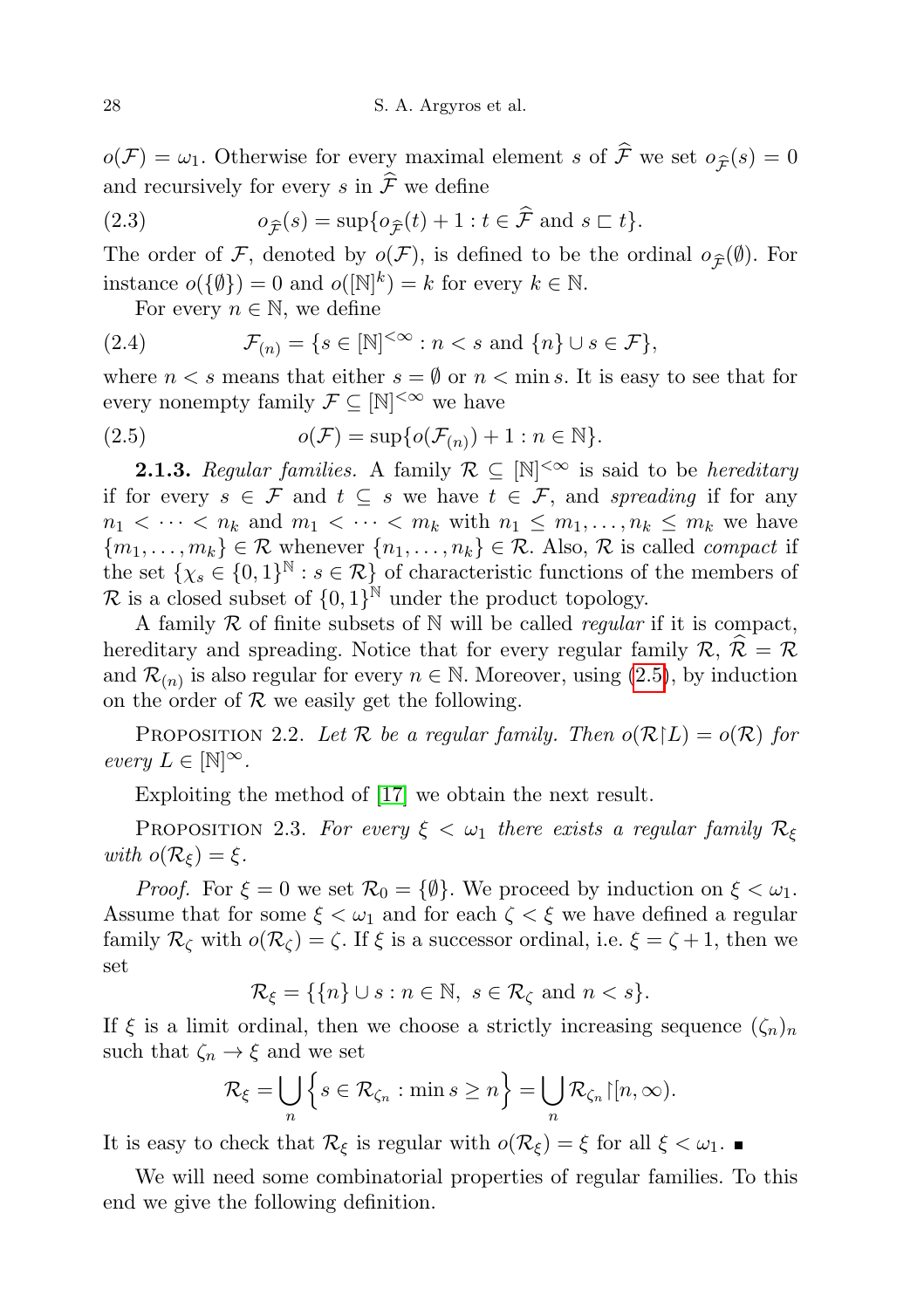For every  $\mathcal{R} \subseteq [\mathbb{N}]^{<\infty}$  and  $L \in [\mathbb{N}]^{\infty}$ , let

$$
(2.6) \tL(\mathcal{R}) = \{L(s) : s \in \mathcal{R}\}.
$$

Notice that  $o(\mathcal{R}) = o(L(\mathcal{R}))$  and if  $\mathcal R$  is compact (or hereditary) then so is  $L(\mathcal{R})$ . It is also easily verified that if  $\mathcal{R}$  is spreading then  $L_1(\mathcal{R}) \subseteq L_2(\mathcal{R})$ for every  $L_1 \subseteq L_2$  in  $[N]^\infty$ , and more generally,

<span id="page-6-0"></span>
$$
(2.7) \tL_1(\mathcal{R}_{(k)}) \subseteq L_2(\mathcal{R}_{(k)})
$$

for every  $k \in \mathbb{N}$  and  $L_1, L_2 \in [\mathbb{N}]^{\infty}$  satisfying  $\{L_1(j) : j > k\} \subseteq \{L_2(j) : j \in \mathbb{N}\}$  $j > k$  (where  $L(\mathcal{R}_{(k)}) = \{L(s) : s \in \mathcal{R}_{(k)}\}\)$ .

<span id="page-6-3"></span>PROPOSITION 2.4. Let  $\mathcal{R}, \mathcal{S}$  be regular families of finite subsets of  $\mathbb N$  with  $o(\mathcal{R}) \leq o(\mathcal{S})$ . Then for every  $M \in [\mathbb{N}]^{\infty}$  there exists  $L \in [M]^{\infty}$  such that  $L(\mathcal{R}) \subseteq \mathcal{S}.$ 

*Proof.* If  $o(\mathcal{R}) = 0$ , i.e.  $\mathcal{R} = {\emptyset}$ , then the conclusion trivially holds. Suppose that for some  $\xi < \omega_1$  the proposition is true for any regular families  $\mathcal{R}',\mathcal{S}' \subseteq [\mathbb{N}]^{<\infty}$  such that  $o(\mathcal{R}') < \xi$  and  $o(\mathcal{R}') \leq o(\mathcal{S}')$ . Let  $\mathcal{R},\mathcal{S}$  be regular with  $o(\mathcal{R}) = \xi$  and let  $M \in [\mathbb{N}]^{\infty}$ . By  $(2.5)$  we have  $o(\mathcal{R}_{(1)}) < o(\mathcal{R})$ . Hence  $o(\mathcal{R}_{(1)})$  <  $o(\mathcal{S})$  and so there is some  $l_1 \in \mathbb{N}$  such that  $o(\mathcal{R}_{(1)}) \leq o(\mathcal{S}_{(l_1)})$ . Since S is spreading we have  $o(S_{(l_1)}) \leq o(S_{(n)})$  for all  $n \geq l_1$  and therefore we may suppose that  $l_1 \in M$ . Since  $\mathcal{R}_{(1)}$  and  $\mathcal{S}_{(l_1)}$  are regular families, by our inductive hypothesis there is  $L_1 \in [M]^\infty$  such that  $L_1(\mathcal{R}_{(1)}) \subseteq \mathcal{S}_{(l_1)}$ .

Proceeding in the same way we construct a strictly increasing sequence  $(l_i)_i$  in M and a decreasing sequence  $M = L_0 \supset L_1 \supset \cdots$  of infinite subsets of M such that (i)  $l_{j+1} \in L_j$ , (ii)  $l_{j+1} > L_j(j)$ , and (iii)  $L_j(\mathcal{R}_{(j)}) \subseteq \mathcal{S}_{(l_j)}$ , for all  $j \geq 1$ .

We set  $L = \{l_j\}_j$  and we claim that  $L(\mathcal{R}) \subseteq \mathcal{S}$ . Indeed, by the above construction we see that for every  $k \in \mathbb{N}, \{L(j)\}_{j>k} \subseteq \{L_k(j)\}_{j>k}$ . Therefore by  $(2.7)$  and  $(iii)$  above, we get

$$
(2.8) \tL(\mathcal{R}_{(k)}) \subseteq L_k(\mathcal{R}_{(k)}) \subseteq \mathcal{S}_{(l_k)}.
$$

It is easy to see that  $L(\mathcal{R}_{(k)}) = L(\mathcal{R})_{(l_k)}$  and so  $(2.8)$  shows  $L(\mathcal{R})_{(l_k)} \subseteq \mathcal{S}_{(l_k)}$ . Since this holds for every  $k \in \mathbb{N}$ , we conclude that  $L(\mathcal{R}) \subseteq \mathcal{S}$ .

<span id="page-6-1"></span>The next corollary is an immediate consequence.

COROLLARY 2.5. Let  $\mathcal{R}, \mathcal{S}$  be regular families of finite subsets of N with  $o(\mathcal{R}) = o(\mathcal{S})$ . Then for every  $M \in [\mathbb{N}]^{\infty}$  there exists  $L \in [M]^{\infty}$  such that  $L(\mathcal{R}) \subseteq \mathcal{S}$  and  $L(\mathcal{S}) \subseteq \mathcal{R}$ .

<span id="page-6-2"></span>**2.1.4.** Thin families. A family F of finite subsets of N is called thin if there do not exist s, t in  $\mathcal F$  such that s is a proper initial segment of t. The following result is due to C. St. J. A. Nash-Williams [\[15\]](#page-45-3). Since it plays a crucial role in what follows, for the sake of completeness we present its proof.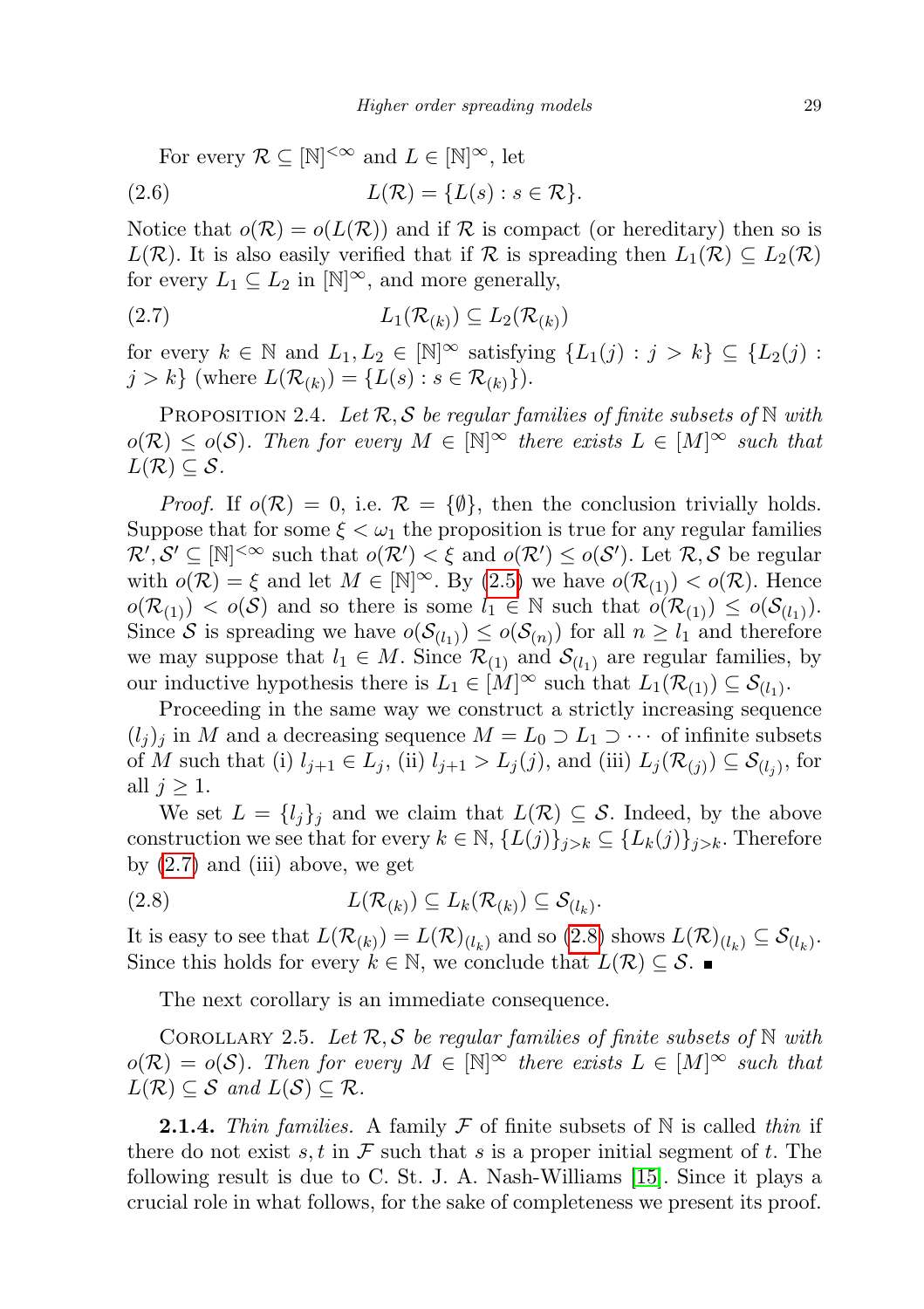PROPOSITION 2.6. Let  $\mathcal{F} \subseteq [\mathbb{N}]^{<\infty}$  be a thin family. Then for every finite partition  $\mathcal{F} = \bigcup_{i=1}^k \mathcal{F}_i$   $(k \geq 2)$  of  $\mathcal F$  and every  $M \in [\mathbb N]^\infty$  there exist  $L \in [M]^{\infty}$  and  $1 \leq i_0 \leq k$  such that  $\mathcal{F} | L \subseteq \mathcal{F}_{i_0}$ .

*Proof.* It suffices to show the result for  $k = 2$  since the general case follows easily by induction. So let  $\mathcal{F} = \mathcal{F}_1 \cup \mathcal{F}_2$  and  $M \in [\mathbb{N}]^{\infty}$ . Then either there is  $L \in [M]^\infty$  such that  $\mathcal{F}_1 \upharpoonright L = \emptyset$  or  $\mathcal{F}_1$  is large in M. In the first case it is clear that  $\mathcal{F}|L \subseteq \mathcal{F}_2$ . In the second case by Theorem [2.1](#page-4-0) there is  $L \in [M]^\infty$  such that  $\mathcal{F}_1$  is very large in L. We claim that  $\mathcal{F}|L \subseteq \mathcal{F}_1$ . Indeed, let  $s \in \mathcal{F}|L$ . We choose  $N \in [L]^{\infty}$  such that  $s \subseteq N$  and let  $t \subseteq N$  be such that  $t \in \mathcal{F}_1$ . Then s, t are  $\sqsubseteq$ -comparable members of  $\mathcal F$  and since  $\mathcal F$  is thin,  $s = t \in \mathcal{F}_1$ . Therefore  $\mathcal{F}|L \subseteq \mathcal{F}_1$ .

**2.2. Regular thin families.** We are now ready to introduce the main concept of this section.

<span id="page-7-0"></span>DEFINITION 2.7. A family F of finite subsets of N will be called regular thin if (a) F is thin, and (b) the  $\sqsubseteq$ -closure  $\widehat{\mathcal{F}}$  of F is a regular family.

The next lemma allows us to construct regular thin families from regular ones. We will use the following notation. For a family  $\mathcal{R} \subseteq [\mathbb{N}]^{<\infty}$  we set

(2.9) 
$$
\mathcal{M}(\mathcal{R}) = \{s \in \mathcal{R} : s \text{ is } \sqsubseteq\text{-maximal in } \mathcal{R}\}.
$$

Notice that a family  $\mathcal{F} \subseteq [\mathbb{N}]^{<\infty}$  is thin if and only if  $\mathcal{F} = \mathcal{M}(\widehat{\mathcal{F}})$ .

<span id="page-7-1"></span>LEMMA 2.8. Let  $\mathcal R$  be a regular family. Then the family  $\mathcal M(\mathcal R)$  is thin and  $\mathcal{M}(\mathcal{R}) = \mathcal{R}$ . Therefore  $\mathcal{M}(\mathcal{R})$  is regular thin with  $o(\mathcal{M}(\mathcal{R})) = o(\mathcal{R})$ .

*Proof.* Since  $\mathcal{M}(\mathcal{R}) \subseteq \mathcal{R}$  and  $\mathcal{R}$  is hereditary, we have  $\widehat{\mathcal{M}(\mathcal{R})} \subseteq \mathcal{R}$ . To show that  $\mathcal{R} \subseteq \widehat{\mathcal{M}(\mathcal{R})}$  notice that for every  $s \in \mathcal{R}$  there exists a  $t \in \mathcal{M}(\mathcal{R})$ such that  $s \subseteq t$ , otherwise R would not be compact. Hence  $\mathcal{M}(\mathcal{R}) = \mathcal{R}$  and clearly  $\mathcal{M}(\mathcal{R})$  is thin. Thus  $\mathcal{M}(\mathcal{R})$  is regular thin. Finally, by the definition of the order, we have  $o(\mathcal{M}(\mathcal{R})) = o(\mathcal{M}(\mathcal{R}))$ , hence  $o(\mathcal{M}(\mathcal{R})) = o(\mathcal{R})$ .

COROLLARY 2.9. For every  $\xi < \omega_1$  there is a regular thin family  $\mathcal{F}_{\xi}$  with  $o(\mathcal{F}_{\xi}) = \xi.$ 

*Proof.* Let  $\xi < \omega_1$  and  $\mathcal{R}_{\xi}$  be a regular family with  $o(\mathcal{R}_{\xi}) = \xi$ . Then  $\mathcal{F}_{\xi} = \mathcal{M}(\mathcal{R}_{\xi})$  is as desired.

COROLLARY 2.10. The map which sends  $\mathcal F$  to  $\widehat{\mathcal F}$  is a bijection between the set of all regular thin families and the set of all regular ones. Moreover, the inverse map sends each regular family  $\mathcal R$  to  $\mathcal M(\mathcal R)$ .

*Proof.* By the definition of regular thin families, the map  $\mathcal{F} \to \widehat{\mathcal{F}}$  sends each regular thin family to a regular one. By Lemma [2.8](#page-7-1) we deduce that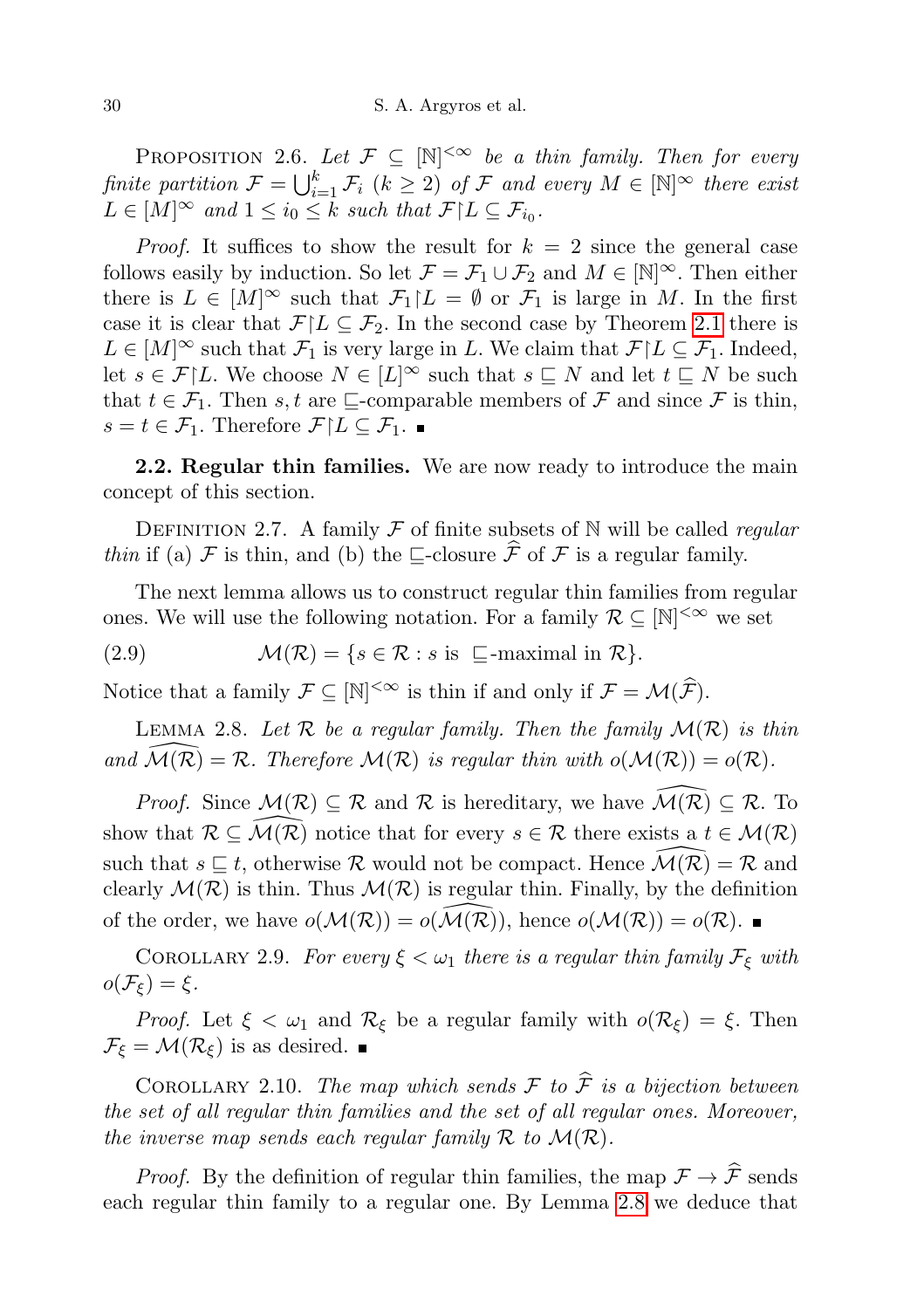the map is 1-1, onto and the inverse map sends each regular family  $\mathcal R$  to  $\mathcal{M}(\mathcal{R})$ .

REMARK 1. If F is a regular thin family with  $o(F) = k < \omega$ , then it is easy to see that there exists  $n_0$  such that  $\mathcal{F}\vert [n_0,\infty) = \{s \in [\mathbb{N}]^k :$ min  $s \geq n_0$ . Therefore, for each  $k < \omega$ , the family  $[N]^k$  is essentially the unique regular thin family of order  $k$ . However this does not remain valid for regular thin families of order  $\xi \geq \omega$ . For instance, for every unbounded increasing map  $f : \mathbb{N} \to \mathbb{N}$  the family  $\mathcal{F} = \{s \in [\mathbb{N}]^{<\infty} : |s| = f(\min s)\}\$ is a regular thin family of order  $\omega$ .

<span id="page-8-0"></span>LEMMA 2.11. Let R be a regular family and  $L \in \mathbb{N}^{\infty}$ . Then  $\mathcal{M}(\mathcal{R})/L =$  $\mathcal{M}(\mathcal{R}|L)$ , and setting  $\mathcal{M} = \mathcal{M}(\mathcal{R})$ , we have  $\widehat{\mathcal{M}|L} = \mathcal{R}|L$  and  $o(\mathcal{M}|L)$  $= o(R)$ .

*Proof.* It is easy to see that  $\mathcal{M}(\mathcal{R})/L \subseteq \mathcal{M}(\mathcal{R}/L)$ . To show the converse inclusion let  $s \in \mathcal{M}(\mathcal{R}|L)$  and assume that  $s \notin \mathcal{M}(\mathcal{R})$ . Since  $\mathcal{R}|L \subseteq \mathcal{R}$ ,  $s \in \mathcal{R}$  and therefore there exists some  $t \in \mathcal{M}(\mathcal{R})$  with  $s \subset t$ . Since  $\mathcal{R}$  is spreading this implies there exists  $t' \in \mathcal{R} | L$  with  $s \subset t'$ . Thus  $s \notin \mathcal{M}(\mathcal{R}|L)$ , a contradiction. Therefore  $s \in \mathcal{M}(\mathcal{R})$ . Since  $s \in [L]^{< \infty}$ , we see that  $s \in$  $\mathcal{M}(\mathcal{R})[L]$ . Therefore  $\mathcal{M}(\mathcal{R})[L] = \mathcal{M}(\mathcal{R})[L]$ .

Since  $\mathcal{M}[L = \mathcal{M}(\mathcal{R})]L \subseteq \mathcal{R}[L]$  and  $\mathcal{R}[L]$  is hereditary, we have  $\mathcal{M}[L] \subseteq$  $\mathcal{R}[L]$ . Conversely, let  $s \in \mathcal{R}[L]$ . Since  $\mathcal{R}[L]$  is compact there is  $t \in \mathcal{M}(\mathcal{R}[L])$  $\mathcal{M}(\mathcal{R})/L$  with  $s \subseteq t$ . Hence  $s \in \widehat{\mathcal{M}}/L$  and  $\widehat{\mathcal{M}}/L = \mathcal{R}/L$ .

Finally,  $o(\mathcal{M}|L) = o(\mathcal{M}|\tilde{L}) = o(\mathcal{R}|L) = o(\mathcal{R})$ , where the last equality follows by Proposition [2.2.](#page-5-1)  $\blacksquare$ 

<span id="page-8-2"></span>COROLLARY 2.12. Let F be a regular thin family and  $L \in \mathbb{N}^{\infty}$ . Then

 $\mathcal{F}|L = \mathcal{M}(\widehat{\mathcal{F}}|L), \quad \widehat{\mathcal{F}}|L = \widehat{\mathcal{F}}|L, \quad o(\mathcal{F}|L) = o(\mathcal{F}).$ 

*Proof.* Since F is thin we have  $\mathcal{F} = \mathcal{M}(\widehat{\mathcal{F}})$ . Setting  $\mathcal{R} = \widehat{\mathcal{F}}$  in Lemma [2.11](#page-8-0) yields the result.  $\blacksquare$ 

<span id="page-8-1"></span>COROLLARY 2.13. Let  $F$  be a regular thin family. Then for every  $M \in \mathbb{N}^{\infty}$  there exists  $L \in [M]^{\infty}$  such that  $\mathcal{F} | L$  is very large in L.

*Proof.* If F is regular thin then since  $\hat{\mathcal{F}}$  is spreading,  $\hat{\mathcal{F}}|N$  is nonempty for every  $N \in [\mathbb{N}]^{\infty}$ . Since  $\widehat{\mathcal{F}}[N] = \widehat{\mathcal{F}}[N]$ , we see that  $\mathcal{F}[N]$  is nonempty too, i.e. F is large in N. Therefore, by Theorem [2.1,](#page-4-0) for every  $M \in \mathbb{N}^{\infty}$  there exists  $L \in [M]^\infty$  such that  $\mathcal{F}\upharpoonright L$  is very large in  $L$ . ■

DEFINITION 2.14. For two families  $\mathcal{F}, \mathcal{G}$  of finite subsets of N, we write  $\mathcal{F} \sqsubseteq \mathcal{G}$  (resp.  $\mathcal{F} \sqsubset \mathcal{G}$ ) if every element in  $\mathcal{F}$  has an extension (resp. proper extension) in  $G$  and every element in  $G$  has an initial (resp. proper initial) segment in  $\mathcal{F}.$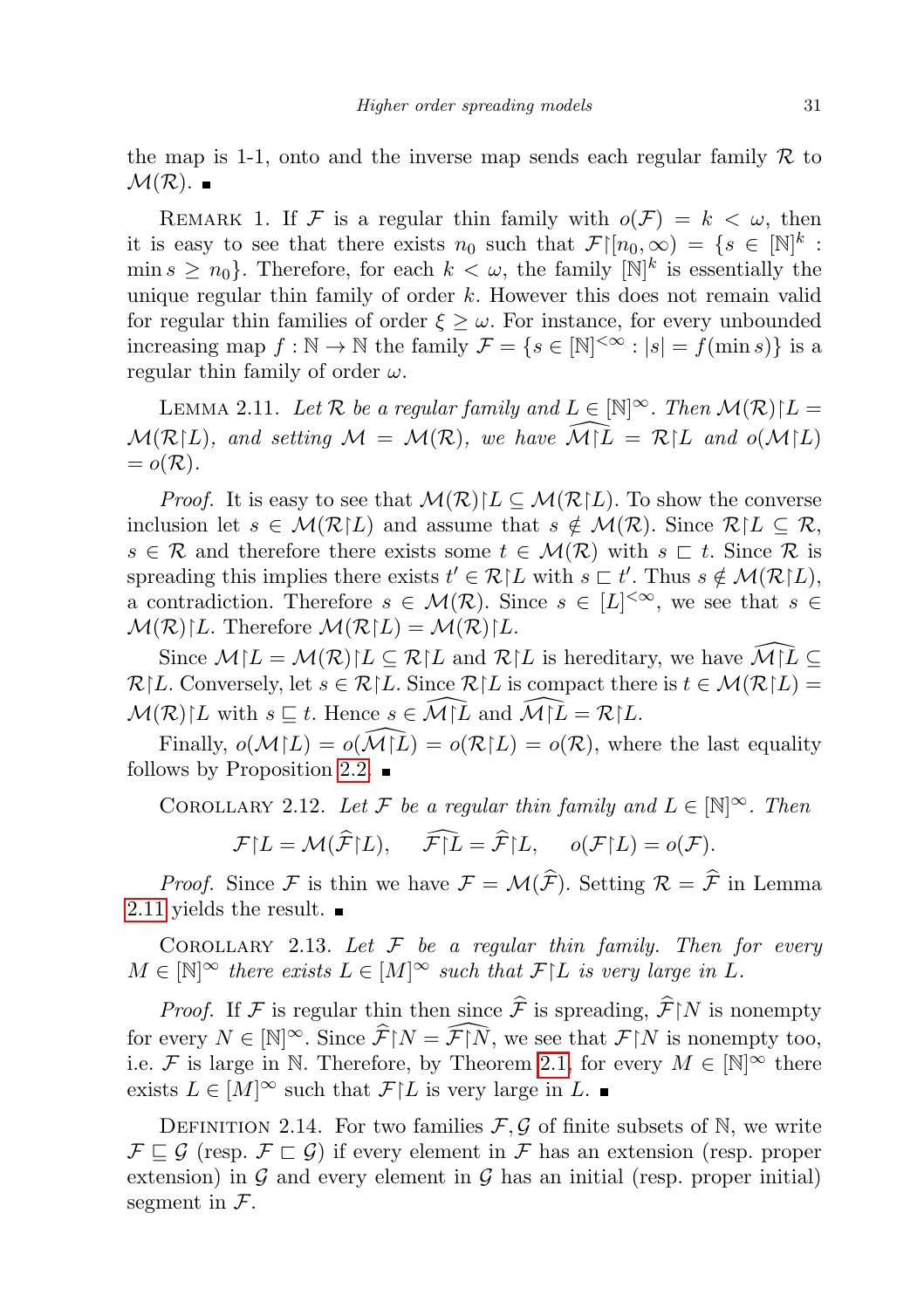The following is a consequence of a more general result from [\[11\]](#page-45-8).

<span id="page-9-1"></span>PROPOSITION 2.15. Let  $\mathcal{F}, \mathcal{G} \subseteq [\mathbb{N}]^{<\infty}$  be regular thin families with  $o(F) < o(G)$ . Then for every  $M \in \mathbb{N}^{\infty}$  there exists  $L \in [M]^{\infty}$  such that  $\mathcal{F}\upharpoonright L\sqsubset \mathcal{G}\upharpoonright L.$ 

*Proof.* By Corollary [2.13](#page-8-1) we deduce that there exists  $L_1 \in [M]^\infty$  such that both F, G are very large in  $L_1$ . So for every  $L \in [L_1]^\infty$  and every  $t \in \mathcal{G} | L$  there exists  $s \in \mathcal{F} | L$  such that  $s, t$  are comparable.

Let  $\mathcal{G}_1$  be the set of all elements of  $\mathcal G$  which have a proper initial segment in F and  $\mathcal{G}_2 = \mathcal{G} \backslash \mathcal{G}_1$ . By Proposition [2.6](#page-6-2) there exist  $i_0 \in \{1,2\}$  and  $L \in [L_1]^\infty$ such that  $\mathcal{G}\vert L \subseteq \mathcal{G}_{i_0}$ . It suffices to show that  $i_0 = 1$ . Indeed, if  $i_0 = 2$  then for every  $t \in G/L$  there is  $s \in \mathcal{F}$  such that  $t \subseteq s$ . This in conjunction with Corollary [2.12](#page-8-2) yields  $o(\mathcal{G}) = o(\mathcal{G}|L) \leq o(\mathcal{F})$ , which is a contradiction.

A similar but weaker result holds when  $o(\mathcal{F}) = o(\mathcal{G})$ .

<span id="page-9-2"></span>PROPOSITION 2.16. Let  $\mathcal{F}, \mathcal{G} \subseteq [\mathbb{N}]^{<\infty}$  be regular thin families such that  $o(\mathcal{F}) = o(\mathcal{G})$ . Then there exists  $L_0 \in [\mathbb{N}]^{\infty}$  such that for every  $M \in [\mathbb{N}]^{\infty}$ there exists  $L \in [L_0(M)]^{\infty}$  such that  $L_0(\mathcal{F}) \upharpoonright L \subseteq \mathcal{G} \upharpoonright L$ .

*Proof.* By Proposition [2.4](#page-6-3) there exists  $L_0 \in [\mathbb{N}]^{\infty}$  such that  $L_0(\widehat{\mathcal{F}}) \subseteq \widehat{\mathcal{G}}$ . Let  $M \in [\mathbb{N}]^{\infty}$ . Notice that  $L_0(\mathcal{F})$  and  $\mathcal{G}$  are large in  $L_0(M)$ . Hence by Theorem [2.1](#page-4-0) there exists  $L \in [L_0(M)]^{\infty}$  such that  $L_0(\mathcal{F})$  and  $\mathcal{G}$  are very large in N. Since  $L_0(\widehat{F}) \subseteq \widehat{G}$ , we conclude that  $L_0(F)|L \sqsubseteq \mathcal{G}|L$ . ■

Technically the above two propositions are incorporated in one as follows.

<span id="page-9-3"></span>COROLLARY 2.17. Let  $\mathcal{F}, \mathcal{G} \subseteq [\mathbb{N}]^{<\infty}$  be regular thin families with  $o(\mathcal{F}) \leq$ o(G). Then there exists  $L_0 \in \mathbb{N}^{\infty}$  such that for every  $M \in \mathbb{N}^{\infty}$  there exists  $L \in [L_0(M)]^{\infty}$  such that  $L_0(\mathcal{F}) \upharpoonright L \subseteq \mathcal{G} \upharpoonright L$ .

*Proof.* If  $o(\mathcal{F}) < o(\mathcal{G})$ , we set  $L_0 = \mathbb{N}$ . Then  $L_0(\mathcal{F}) = \mathcal{F}$  and  $L_0(M) = M$ and the conclusion follows by Proposition [2.15.](#page-9-1) If  $o(\mathcal{F}) = o(\mathcal{G})$  the result is immediate by Proposition [2.16.](#page-9-2)  $\blacksquare$ 

**3. Plegma families.** In this section we introduce the notion of plegma families initially defined in  $[4]$  for k-subsets of N. Here we do not assume that all members of a plegma family are necessarily of the same cardinality.

**3.1. Definition and basic properties.** We begin by stating the definition of a plegma family.

<span id="page-9-0"></span>DEFINITION 3.1. Let  $l \in \mathbb{N}$  and  $s_1, \ldots, s_l$  be nonempty finite subsets of N. The *l*-tuple  $(s_j)_{j=1}^l$  will be called a *plegma family* if the following are satisfied:

(i) For every  $i, j \in \{1, ..., l\}$  and  $k \in \mathbb{N}$  with  $i < j$  and  $k \le \min(|s_i|, |s_j|)$ , we have  $s_i(k) < s_j(k)$ .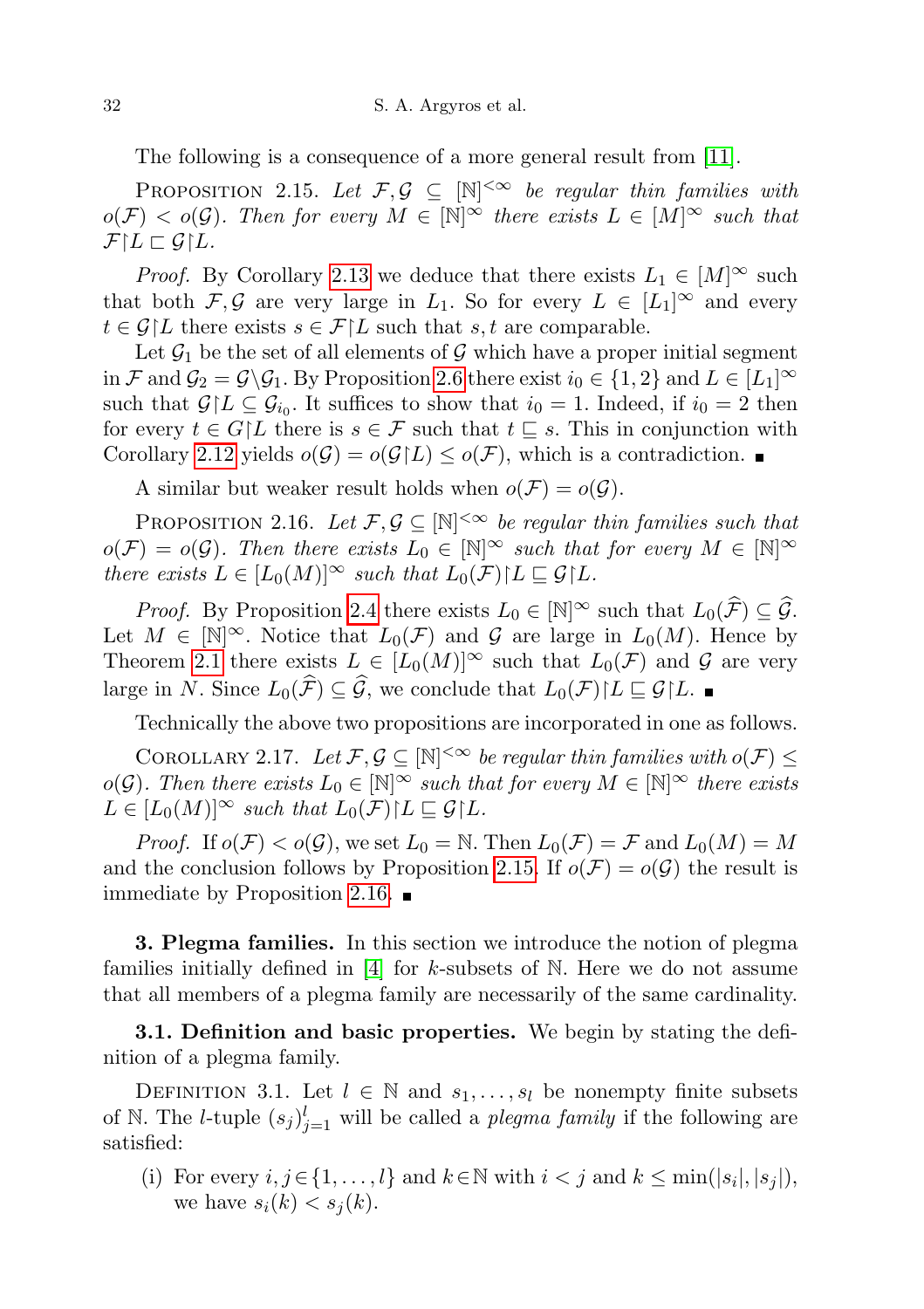(ii) For every  $i, j \in \{1, ..., l\}$  and  $k \in \mathbb{N}$  with  $k \leq \min(|s_i|, |s_j| - 1)$ , we have  $s_i(k) < s_j(k+1)$ .

For instance a pair  $({n_1}, {n_2})$  of singletons is plegma iff  $n_1 < n_2$ , and a pair of doubletons  $({n_1, m_1}, {n_2, m_2})$  is plegma iff  $n_1 < n_2 < m_1 < m_2$ . More generally for two nonempty  $s, t \in [\mathbb{N}]^{<\infty}$  with  $|s| \leq |t|$  the pair  $(s, t)$  is a plegma pair iff  $s(1) < t(1) < s(2) < t(2) < \cdots < s(|s|) < t(|s|)$ . Of course the situation is more involved when the size of a plegma family is large.

As we have mentioned in [\[4\]](#page-44-2) plegma families are related and, as we will see, have similar Ramsey properties to, shift graphs on thin families of finite subsets of  $\mathbb{N}$  (see [\[8\]](#page-44-7)).

Below we gather together some stability properties of plegma families. We omit the proof as it is a direct application of the definition.

<span id="page-10-0"></span>PROPOSITION 3.2. Let  $(s_j)_{j=1}^l$  be a family of finite subsets of N. Then the following are satisfied:

- (i) If  $(s_j)_{j=1}^l$  is a plegma family then so is  $(s_{j_m})_{m=1}^k$  for every  $1 \leq k \leq l$ and  $1 \leq j_1 < \cdots < j_k \leq l$ .
- (ii) The family  $(s_j)_{j=1}^l$  is a plegma family iff  $(s_{j_1}, s_{j_2})$  is a plegma pair for every  $1 \leq j_1 < j_2 \leq l$ .
- (iii) If  $(s_j)_{j=1}^l$  is a plegma family then so is  $(t_j)_{j=1}^l$  whenever  $\emptyset \neq t_j \sqsubseteq s_j$ for  $1 \leq j \leq l$ .
- (iv) If  $(s_j)_{j=1}^l$  is a plegma family then so is  $(L(s_j))_{j=1}^l$  for every  $L \in \mathbb{N}^{\infty}$ .

For every family  $\mathcal{F} \subseteq [\mathbb{N}]^{<\infty}$  and  $l \in \mathbb{N}$  we denote by  $\text{Plm}_l(\mathcal{F})$  the set of all  $(s_j)_{j=1}^l$  such that  $s_1, \ldots, s_l \in \mathcal{F}$  and  $(s_j)_{j=1}^l$  is a plegma family. We also set  $\text{Plm}(\mathcal{F}) = \bigcup_{l=1}^{\infty} \text{Plm}_l(\mathcal{F})$ . Our main aim is to show that for every  $l \in \mathbb{N}$ , Plm<sub>l</sub>(F) is a Ramsey family. To this end we need some preparatory lemmas.

<span id="page-10-2"></span>LEMMA 3.3. Let F be a regular thin family and  $l \in \mathbb{N}$ . Then for every  $(s_j)_{j=1}^l \in \text{Plm}_l(\mathcal{F})$  we have  $|s_1| \leq \cdots \leq |s_l|.$ 

*Proof.* By Proposition [3.2\(](#page-10-0)ii) it suffices to show the conclusion for  $l = 2$ . Assume on the contrary that there exists a plegma pair  $(s_1, s_2)$  in F with  $|s_1| > |s_2|$ . We pick  $s \in [\mathbb{N}]^{< \infty}$  such that  $|s| = |s_1|, s_2 \sqsubset s$  and  $s(|s_2| + 1)$  $>$  max  $s_1$ . By the definition of the plegma family, we see that for every  $1 \leq k \leq |s_2|, s_1(k) < s_2(k) = s(k).$  Hence, for every  $1 \leq k \leq |s_1|$ , we have  $s_1(k) \leq s(k)$ . By the spreading property of  $\hat{\mathcal{F}}$  we get  $s \in \hat{\mathcal{F}}$ . But since  $s_2$  is a proper initial segment of s we get  $s_2 \notin \mathcal{F}$ , which is a contradiction.

<span id="page-10-1"></span>LEMMA 3.4. Let F be a thin family of finite subsets of N and  $l \in N$ . Let  $(s_j)_{j=1}^l, (t_j)_{j=1}^l \in \text{Plm}_l(\mathcal{F})$  with  $|s_1| \leq \cdots \leq |s_l|, |t_1| \leq \cdots \leq |t_l|$  and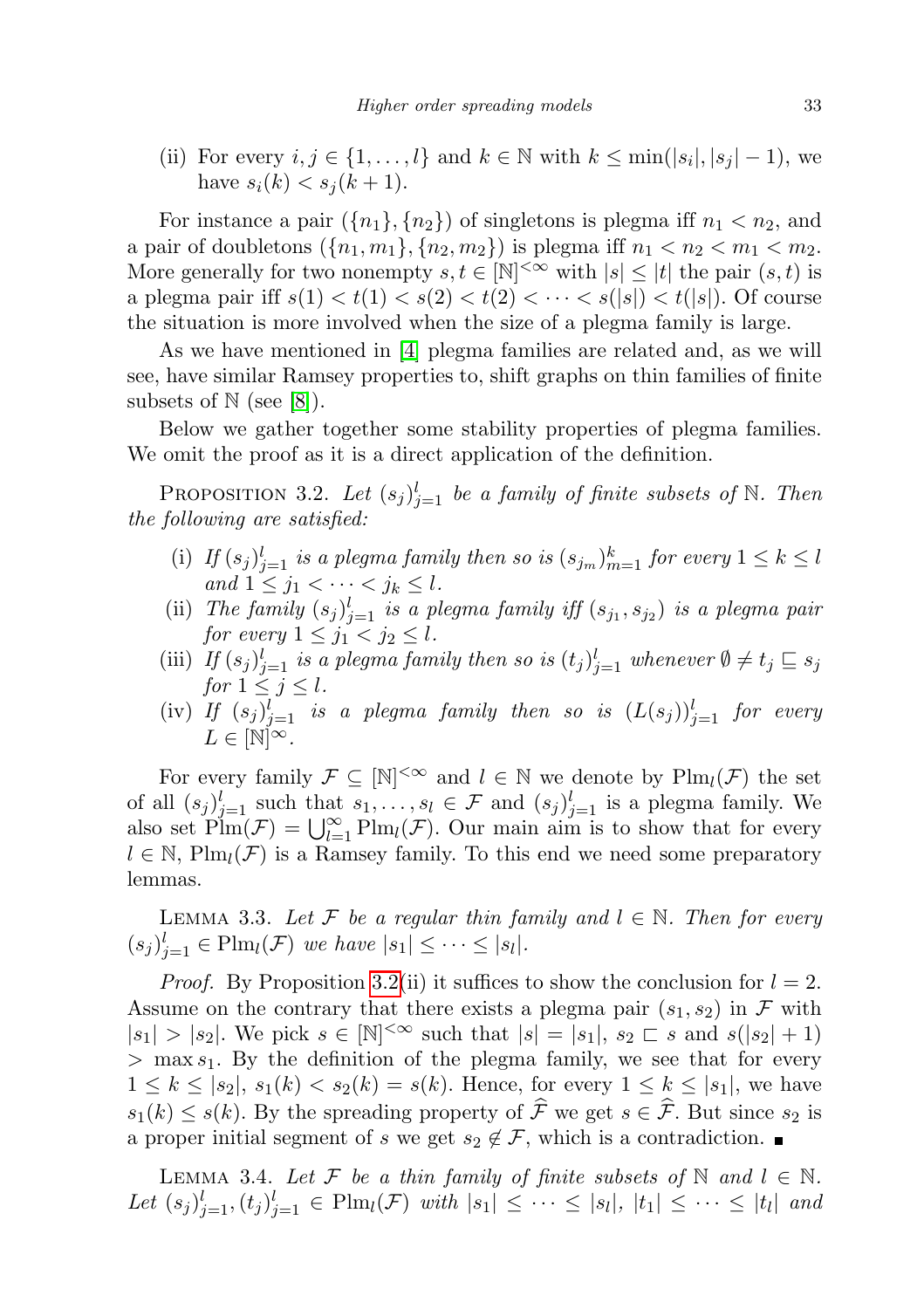$\bigcup_{j=1}^l s_j \subseteq \bigcup_{j=1}^l t_j$ . Then  $(s_j)_{j=1}^l = (t_j)_{j=1}^l$  and consequently  $\bigcup_{j=1}^l s_j =$  $\bigcup_{j=1}^l t_j$ .

*Proof.* Suppose that for some  $1 \leq m \leq l$  we have  $(s_i)_{i \leq m} = (t_i)_{i \leq m}$ . We will show that  $s_m = t_m$ . Let  $s = \bigcup_{j=m}^{l} s_j$  and  $t = \bigcup_{j=m}^{l} t_j$ . Then by our assumptions  $s \sqsubseteq t$ . Moreover since  $|s_m| \leq \cdots \leq |s_l|$  and  $|t_m| \leq \cdots \leq |t_l|$ , we easily conclude that  $s_m(j) = s((j-1)(l-m+1)+1)$  for all  $1 \le j \le |s_m|$ and similarly  $t_m(j) = t((j-1)(l-m+1)+1)$  for all  $1 \leq j \leq |t_m|$ . Hence, as  $s \subseteq t$ , we see that for all  $1 \leq j \leq \min\{|t_m|, |s_m|\}, s_m(j) = t_m(j)$ . Therefore  $s_m$  and  $t_m$  are  $\sqsubseteq$ -comparable. Since F is thin we have  $s_m = t_m$ . By induction on  $1 \leq m \leq l$ , we obtain  $s_j = t_j$  for every  $1 \leq j \leq l$ .

By the above two lemmas we have the following.

<span id="page-11-0"></span>COROLLARY 3.5. Let F be a regular thin family of finite subsets of  $\mathbb{N}$ . Let  $l \in \mathbb{N}$  and set

$$
\mathcal{U} = \Big\{ \bigcup_{i=1}^{l} s_i : (s_i)_{i=1}^{l} \in \text{Plm}_l(\mathcal{F}) \Big\}.
$$

Then  $U$  is a thin family.

It is easy to check that the family  $U$  defined above is actually regular thin. Since we will not make use of this fact, we omit its proof.

<span id="page-11-2"></span>THEOREM 3.6. Let M be an infinite subset of  $\mathbb{N}, l \in \mathbb{N}$  and F be a regular thin family. Then for every finite partition  $\text{Plm}_l(\mathcal{F}|M) = \bigcup_{i=1}^p \mathcal{P}_i$ , there exist  $L \in [M]^\infty$  and  $1 \leq i_0 \leq p$  such that  $\text{Plm}_l(\mathcal{F}|L) \subseteq \mathcal{P}_{i_0}$ .

*Proof.* Let  $\mathcal{U} = \{ \bigcup_{j=1}^{l} s_j : (s_j)_{j=1}^l \in \text{Plm}_l(\mathcal{F} | M) \}$ . By Corollary [3.5](#page-11-0) we find that U is thin. Moreover, by Lemma [3.4](#page-10-1) the map  $\Phi : \text{Plm}_l(\mathcal{F} | M) \to \mathcal{U}$ sending each plegma *l*-tuple  $(s_j)_{j=1}^l$  with  $s_i \in \mathcal{F} \upharpoonright M$  for  $1 \leq i \leq l$  to its union  $\bigcup_{j=1}^{l} s_j$  is a bijection. We set  $\mathcal{U}_i = \Phi(\mathcal{P}_i)$  for  $1 \leq j \leq p$ . Then  $\mathcal{U} = \bigcup_{i=1}^{p} \mathcal{U}_i$ and since U is thin, by Proposition [2.6,](#page-6-2) there exist  $j_0$  and  $L \in [M]^\infty$  such that  $\mathcal{U}|L \subseteq_{i_0} \mathcal{U}_{i_0}$  or equivalently  $\text{Plm}_l(\mathcal{F}|L) \subseteq \mathcal{P}_{j_0}$ .

3.2. Plegma paths. In this subsection we introduce the definition of plegma paths in finite subsets of N and we present some of their properties. Such paths will be used in the next subsection for the study of plegma preserving maps.

DEFINITION 3.7. Let  $k \in \mathbb{N}$  and  $s_0, \ldots, s_k$  be nonempty finite subsets of N. We will say that  $(s_j)_{j=0}^k$  is a *plegma path* of length k tfrom  $s_0$  to  $s_k$  if for every  $0 \leq j \leq k-1$ , the pair  $(s_j, s_{j+1})$  is plegma. Similarly, a sequence  $(s_i)_i$  of nonempty finite subsets of N will be called an *infinite plegma path* if for every  $j \in \mathbb{N}$  the pair  $(s_j, s_{j+1})$  is plegma.

<span id="page-11-1"></span>The next simple lemma will prove very useful.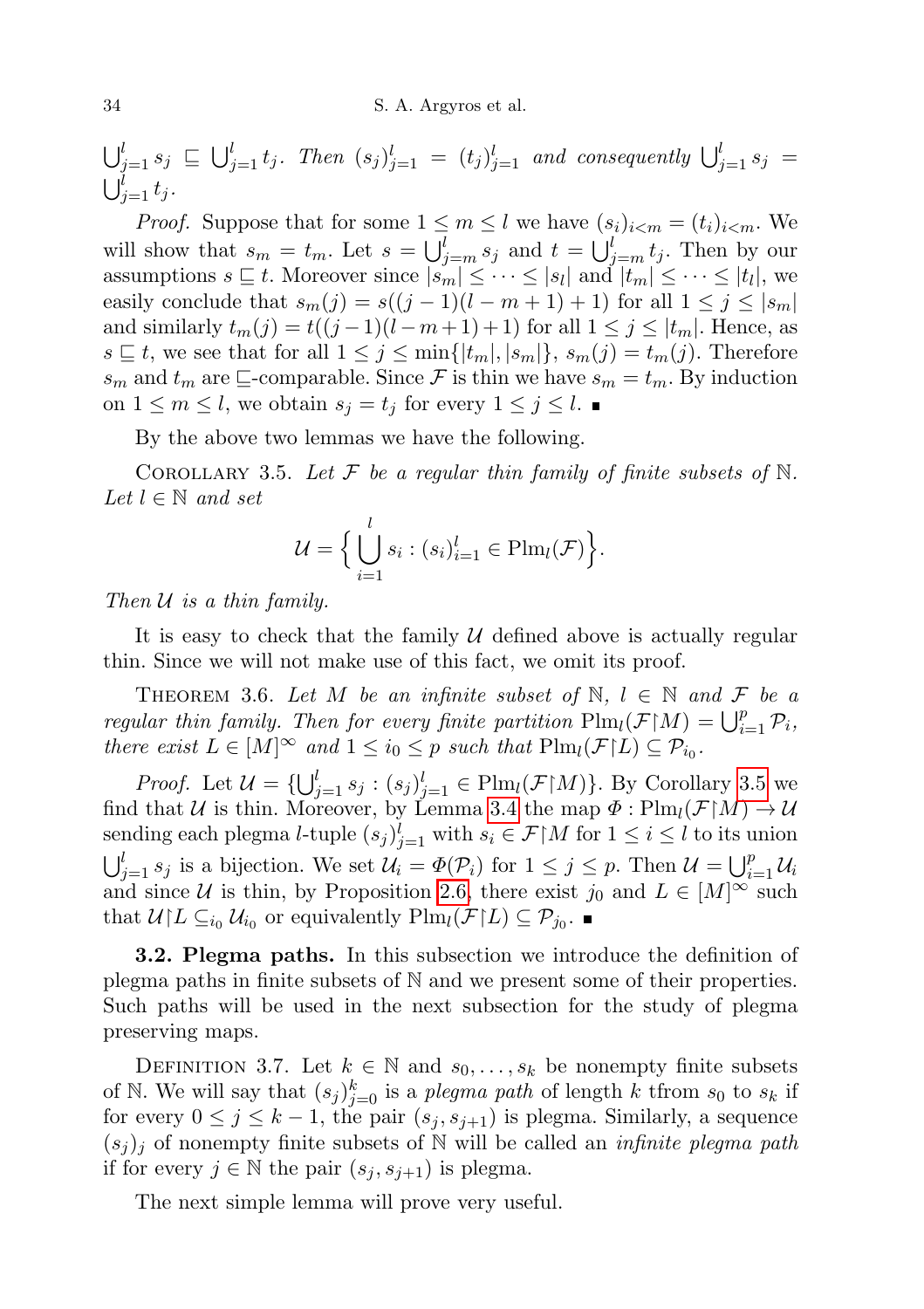LEMMA 3.8. Let  $(s_0, \ldots, s_{k-1}, s)$  be a plegma path of length k from  $s_0$  to s such that  $s_0 < s$ . Then

$$
k \ge \min\{|s_i| : 0 \le i \le k - 1\}.
$$

*Proof.* Suppose that  $k < \min\{|s_i| : 0 \le i \le k-1\}$ . Then  $s(1) <$  $s_{k-1}(2) < s_{k-2}(3) < \cdots < s_1(k) < s_0(k+1)$ , which contradicts  $s_0 < s$ . ■

For a family  $\mathcal{F} \subseteq [\mathbb{N}]^{<\infty}$  a plegma path in  $\mathcal F$  is a (finite or infinite) plegma path which consists of elements of  $\mathcal F$ . It is easy to verify the existence of infinite plegma paths in  $\mathcal F$  whenever  $\mathcal F$  is very large in an infinite subset L of N. In particular, let  $s \in \mathcal{F}|L$  have the following property: for every  $j = 1, \ldots, |s| - 1$  there exists  $l \in L$  such that  $s(j) < l < s(j + 1)$ . Then it is straightforward that there exists  $s' \in \mathcal{F}|L$  such that the pair  $(s, s')$  is plegma and moreover  $s'$  shares the same property with  $s$ . Based on this one can built an infinite plegma path in  $\mathcal F$  of elements with the above property.

These remarks motivate the following definition. For every  $\mathcal{F} \subseteq [\mathbb{N}]^{\leq \infty}$ and  $L \in [\mathbb{N}]^{\infty}$ , we set

$$
(3.1) \ \mathcal{F} \cap L = \{ s \in \mathcal{F} \mid L : \forall 1 \le j \le |s| - 1 \ \exists l \in L \text{ with } s(j) < l < s(j+1) \}.
$$

The proof of the next lemma follows the lines of the one of Lemma [2.11.](#page-8-0)

<span id="page-12-0"></span>LEMMA 3.9. Let F be a regular thin family and  $L \in \mathbb{N}^{\infty}$ . Then  $\widehat{\mathcal{F}} \cap \widehat{L} =$  $\widehat{F}\upharpoonright L$ , i.e.  $s \in \mathcal{F}\upharpoonright L$  iff s is  $\Box$ -maximal in  $\widehat{F}\upharpoonright L$ .

We are now ready to present the main result of this subsection. In terms of graph theory it states that in the (directed) graph with vertices the elements of  $\mathcal{F}\upharpoonright L$  and edges the plegma pairs  $(s,t)$  in  $\mathcal{F}\upharpoonright L$ , the distance between two vertices  $s_0$  and s with  $s_0 < s$  is equal to the cardinality of  $s_0$ .

<span id="page-12-1"></span>THEOREM 3.10. Let F be a regular thin family and  $L \in \mathbb{N}^{\infty}$ . Assume that F is very large in L. Then for every  $s_0, s \in \mathcal{F} \restriction L$  with  $s_0 < s$  there exists a plegma path  $(s_0, \ldots, s_{k-1}, s)$  in  $\mathcal{F}\upharpoonright L$  of length  $k = |s_0|$ . Moreover  $|s_0|$  is the minimal length of a plegma path in  $\mathcal{F}\upharpoonright L$  from  $s_0$  to s.

*Proof.* By Lemmas [3.8](#page-11-1) and [3.3](#page-10-2) every plegma path in  $\mathcal F$  from  $s_0$  to s is of length at least  $|s_0|$ . Therefore for  $s_0 < s$  a plegma path of the form  $(s_0, \ldots, s_{k-1}, s)$  with  $s_0, \ldots, s_{k-1}, s \in \mathcal{F}$  and  $k = |s_0|$  certainly is of minimal length.

We will actually prove a slightly more general result. Namely we will show that for every t in  $\mathcal{F}\mid L$  and  $s \in \mathcal{F}\mid L$  with  $t < s$  there exists a plegma path of length  $|t|$  from t to s such that all its elements except perhaps t belong to  $\mathcal{F}\upharpoonright L$ .

For the proof we will use induction on the length of t. The case  $|t| = 1$ is trivial, since for every  $s \in [\mathbb{N}]^{<\infty}$  with  $t < s$  the pair  $(t, s)$  is already a plegma path of length 1 from t to s. Suppose that for some  $k \in \mathbb{N}$  the above holds for all t in  $\mathcal{F}\upharpoonright L$  with  $|t| = k$ .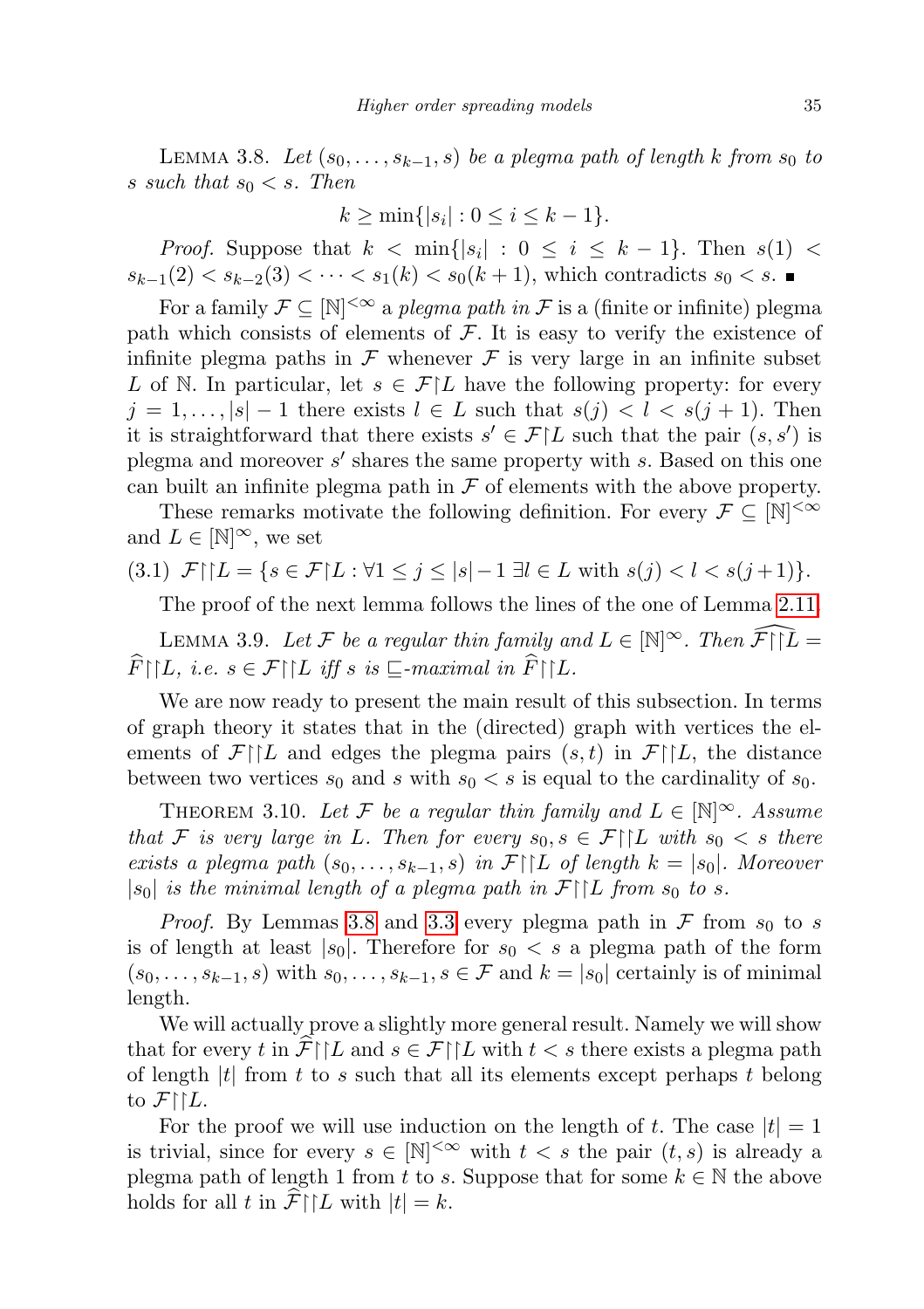Let  $t \in \hat{\mathcal{F}}\upharpoonright L$  with  $|t| = k+1$  and  $s \in \mathcal{F}\upharpoonright L$  with  $t < s$ . Then there exist  $n_1 < n_2 < \cdots < n_{k+1}$  in N such that  $n_j - n_{j-1} > 1$  for  $2 \le j \le k$  and  $t = \{L(n_i) : 1 \leq j \leq k+1\}$ . We set  $t_0 = \{L(n_i-1) : 2 \leq j \leq k+1\}$ . Since  $n_j - 1 > n_{j-1}$  we see that  $t_0$  is of equal cardinality and pointwise strictly greater than  $t \setminus \{\text{max } t\}$ . Hence, since  $\hat{\mathcal{F}}$  is spreading, we have  $t_0 \in \hat{\mathcal{F}}\!\restriction\!\!|L$ and moreover  $t_0$  cannot be a  $\Box$ -maximal element of  $\hat{\mathcal{F}}\upharpoonright L$ . By Lemma [3.9](#page-12-0) we find that  $\mathcal{F}\upharpoonright L$  is the set of all  $\Box$ -maximal elements of  $\widehat{\mathcal{F}}\upharpoonright L$ . Therefore, we conclude that  $t_0 \in \widehat{F} \setminus \mathcal{F}$ . Thus, since  $|t_0| = k$ , by the inductive hypothesis, there exists a plegma path  $(t_0, s_1, \ldots, s_{k-1}, s)$  of length  $k = |t_0|$  from  $t_0$  to s with all  $s_1, \ldots, s_{k-1}, s$  in  $\mathcal{F}\upharpoonright L$ .

Let  $l = |s_1|$ . Since  $(t_0, s_1)$  is a plegma pair with  $t_0 \in \widehat{F} \setminus \mathcal{F}$  and  $s_1 \in \mathcal{F}$ , arguing as in Lemma [3.3,](#page-10-2) we see that  $l \geq k+1$ . Moreover since  $s_1 \in \mathcal{F}\!\restriction\!\! [L,$ there exist  $m_1 < \cdots < m_l$  in  $\mathbb N$  such that  $m_j - m_{j-1} > 1$  and  $s_1 = \{L(m_j):$  $1 \leq j \leq l$ . Notice that  $n_2 \leq m_1 < n_3 \leq m_2 < \cdots < n_k \leq m_{k-1} < m_{k+1}-1$ .

We set  $w = t_0 \cup \{L(m_j - 1) : k + 1 \le j \le l\}$  and let  $L' \in [L]^\infty$  be such that w is an initial segment of L'. Notice that  $|w|=l$ . Since F is very large in L there exists  $s_0 \in \mathcal{F}$  with  $s_0$  an initial segment of L'. Using again the fact that  $\hat{\mathcal{F}}$  is spreading it is shown that  $|t_0| < |s_0| \leq l$  and therefore  $t_0 \sqsubset s_0 \sqsubseteq w$ .

It is easy to check that  $(t, s_0)$  and  $(s_0, s_1)$  are plegma pairs. Hence the sequence  $(t, s_0, \ldots, s_{k-1}, s)$  is a plegma path of length  $k+1$  from t to s with  $s_0, \ldots, s_{k-1}, s \in \mathcal{F}\upharpoonright L$ . The proof of the inductive step as well as of the theorem is complete.  $\blacksquare$ 

We close this section by presenting an application of the above theorem. We start with the following definition.

Let X be a set,  $M \in [\mathbb{N}]^{\infty}$ ,  $\mathcal{F} \subseteq [\mathbb{N}]^{<\infty}$  and  $\varphi : \mathcal{F} \to X$ . We will say that  $\varphi$  is hereditarily nonconstant in M if for every  $L \in [M]^\infty$  the restriction of  $\varphi$  on  $\mathcal{F}|L$  is nonconstant. In particular if  $M = \mathbb{N}$  then we will simply say that  $\varphi$  is hereditarily nonconstant.

<span id="page-13-0"></span>LEMMA 3.11. Let F be a regular thin family, X be a set and  $\varphi : \mathcal{F} \to X$ be hereditarily nonconstant. Then for every  $N \in \mathbb{N}^{\infty}$  there exists  $L \in [N]^{\infty}$ such that for every plegma pair  $(s_1, s_2)$  in  $\mathcal{F}[L, \varphi(s_1) \neq \varphi(s_2)$ .

*Proof.* By Theorem [3.6](#page-11-2) there exists an  $L \in [N]^\infty$  such that either  $\varphi(s_1) \neq \varphi(s_2)$  for all plegma pairs  $(s_1, s_2)$  in  $\mathcal{F}|L$ , or  $\varphi(s_1) = \varphi(s_2)$  for all plegma pairs  $(s_1, s_2)$  in  $\mathcal{F}[L]$ . The second alternative is excluded. Indeed, suppose that  $\varphi(s_1) = \varphi(s_2)$ , for every plegma pair  $(s_1, s_2)$  in  $\mathcal{F}|L$ . By Corol-lary [2.13](#page-8-1) we may also assume that  $\mathcal{F}[L]$  is very large in L. Let  $s_0$  be the unique initial segment of  $L_0 = \{L(2\rho) : \rho \in \mathbb{N}\}\$ in  $\mathcal{F}[L]$  and let  $k = |s_0|$ . We set  $L'_0 = \{L(2\rho) : \rho \in \mathbb{N} \text{ and } \rho > k\}$ . By Theorem [3.10](#page-12-1) for every  $s \in \mathcal{F}|L'_0$ there exists a plegma path  $(s_0, s_1, \ldots, s_{k-1}, s)$  of length k in  $\mathcal{F}|L$ . Therefore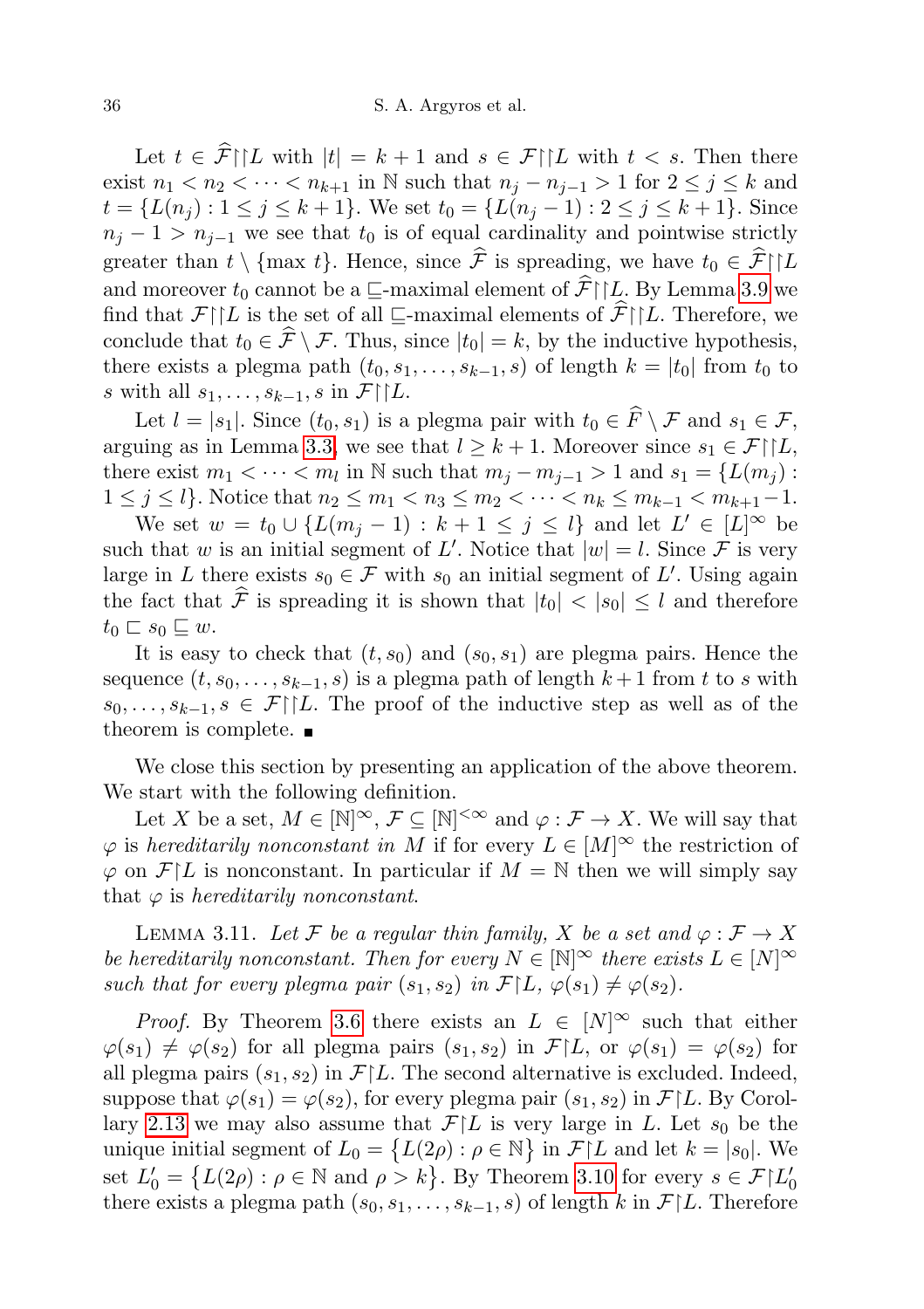for every  $s \in \mathcal{F} \setminus L'_0$  we have  $\varphi(s) = \varphi(s_{k-1}) = \cdots = \varphi(s_1) = \varphi(s_0)$ , which contradicts that  $\varphi$  is hereditarily nonconstant.

PROPOSITION 3.12. Let F be a regular thin family,  $M \in \mathbb{N}^{\infty}$  and  $\varphi$ :  $\mathcal{F} \to \mathbb{N}$  be hereditarily nonconstant in M. Let also  $g : \mathbb{N} \to \mathbb{N}$ . Then there exists  $N \in [M]^\infty$  such that for every plegma pair  $(s_1, s_2)$  in  $\mathcal{F}[N, \varphi(s_2) \varphi(s_1) > g(n)$ , where  $\min s_2 = N(n)$ .

*Proof.* By Theorem [3.6](#page-11-2) there exists  $L \in [M]^\infty$  such that one of the following holds:

- (i) For every plegma pair  $(s_1, s_2)$  in  $\mathcal{F}[L]$ , we have  $\varphi(s_1) = \varphi(s_2)$ .
- (ii) For every plegma pair  $(s_1, s_2)$  in  $\mathcal{F}|L$ , we have  $\varphi(s_1) > \varphi(s_2)$ .
- (iii) For every plegma pair  $(s_1, s_2)$  in  $\mathcal{F}[L]$ , we have  $\varphi(s_1) < \varphi(s_2)$ .

Since  $\varphi$  is hereditarily nonconstant in M, by Lemma [3.11,](#page-13-0) case (i) is excluded. Similarly (ii) cannot occur since otherwise  $(\varphi(s_n))_n$  would form a strictly decreasing sequence in N whenever  $(s_n)_n$  is an infinite plegma path in  $\mathcal{F}[L]$ . Therefore, (iii) holds. We choose  $N \in [L]^\infty$  such that for every  $n \geq 2$ ,

$$
|\{l \in L : N(n-1) < l < N(n)\}| \ge \max_{j \le n} g(j).
$$

Let  $(s_1, s_2)$  be a plegma pair in  $\mathcal{F} \upharpoonright N$  and let  $n \in \mathbb{N}$  be such that min  $s_2 =$  $N(n)$ . Notice for every  $1 \leq k \leq |s_1|$ ,

 $|\{l \in L : s_1(k) < l < s_2(k)\}| > q(n).$ 

Similarly for every  $|s_1| < k \leq |s_2|$ ,

 $|\{l \in L : s_2(k-1) < l < s_2(k)\}| \ge g(n).$ 

The above shows that there exist  $t_1, \ldots, t_{g(n)} \in \mathcal{F}|L$  such that the  $(g(n)+2)$ tuple  $(s_1, t_1, \ldots, t_{g(n)}, s_2)$  is plegma. Hence  $\varphi(s_2) - \varphi(s_1) > g(n)$ .

<span id="page-14-2"></span>COROLLARY 3.13. Let F be a regular thin family,  $M \in \mathbb{N}^{\infty}$  and  $\varphi$ :  $\mathcal{F} \to \mathbb{N}$  be hereditarily nonconstant in M. Then there exists  $N \in [M]^\infty$  such that for every plegma pair  $(s_1, s_2)$  in  $\mathcal{F}[N]$  we have  $\varphi(s_2) - \varphi(s_1) > 1$ .

**3.3. Plegma preserving maps.** Let  $\mathcal{F} \subseteq [\mathbb{N}]^{<\infty}$  and  $\varphi : \mathcal{F} \to [\mathbb{N}]^{<\infty}$ . We will say that the map  $\varphi$  is plegma preserving if  $(\varphi(s_1), \varphi(s_2))$  is a plegma pair whenever  $(s_1, s_2)$  is a plegma pair in  $\mathcal{F}$ .

<span id="page-14-0"></span>LEMMA 3.14. Let  $\mathcal{F} \subseteq [\mathbb{N}]^{<\infty}$  and  $\varphi : \mathcal{F} \to [\mathbb{N}]^{<\infty}$ . If  $\varphi$  is plegma preserving then for every  $l \in \mathbb{N}$  and  $(s_j)_{j=1}^l \in \text{Plm}(\mathcal{F}), \ (\varphi(s_j))_{j=1}^l$  is a plegma l-tuple.

<span id="page-14-1"></span>*Proof.* Let  $l \in \mathbb{N}$  and  $(s_j)_{j=1}^l$  be a plegma *l*-tuple in  $\mathcal{F}$ . Then for every  $1 \leq j_1 < j_2 \leq l$  we deduce that  $(s_{j_1}, s_{j_2})$  is plegma and thus  $(\varphi(s_{j_1}), \varphi(s_{j_2}))$ is plegma. Hence, by Proposition [3.2\(](#page-10-0)ii),  $(\varphi(s_j))_{j=1}^l$  is a plegma *l*-tuple.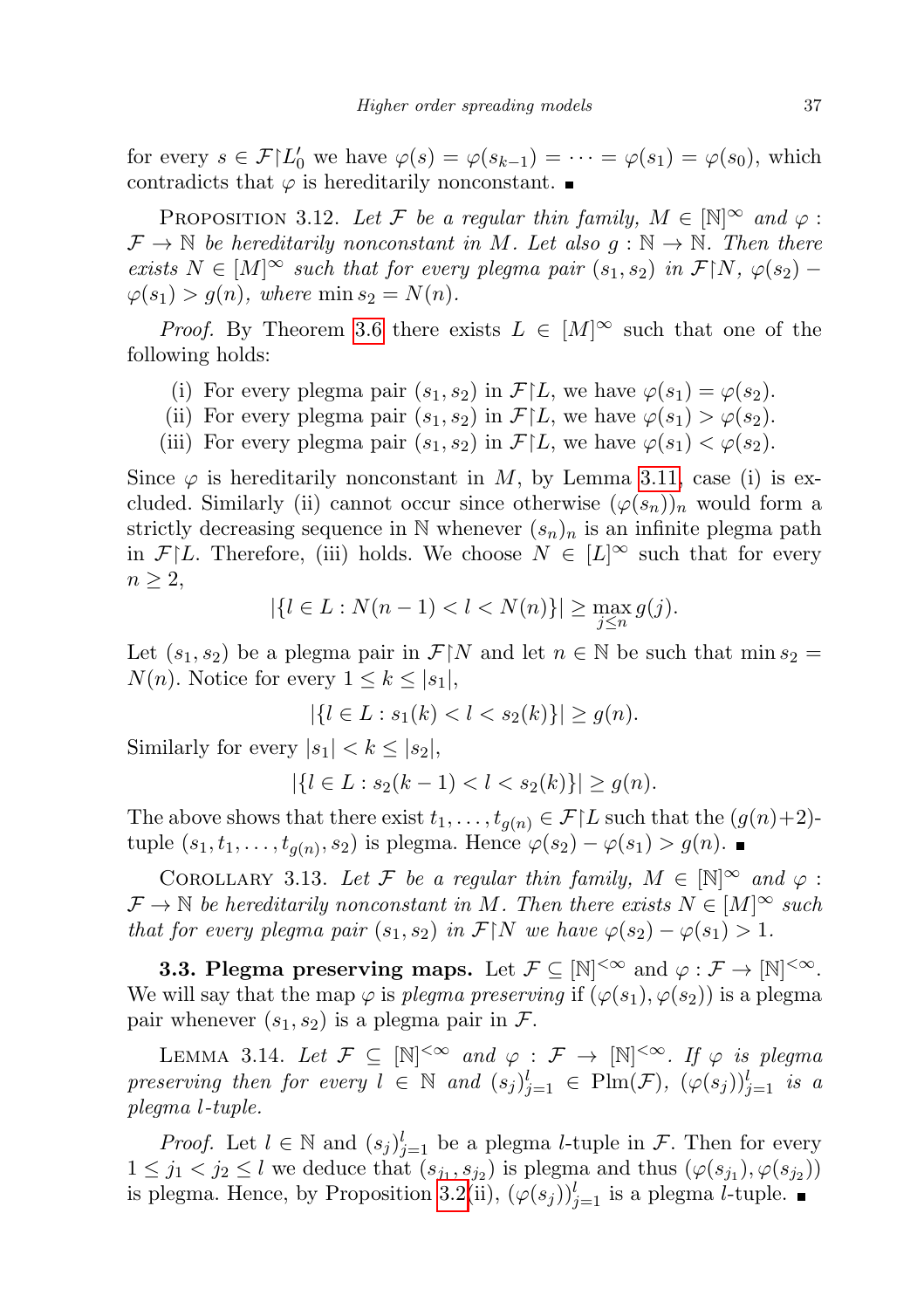PROPOSITION 3.15. Let F be a regular thin family and  $\varphi : \mathcal{F} \to [\mathbb{N}]^{<\infty}$ . Then for every  $M \in \mathbb{N}^{\infty}$  there is  $L \in [M]^{\infty}$  such that exactly one of the following holds:

- (i) The restriction of  $\varphi$  to  $\mathcal{F}[L]$  is plegma preserving.
- (ii) For every  $(s_1, s_2) \in \text{Plm}_2(\mathcal{F}|L)$  neither the pair  $(\varphi(s_1), \varphi(s_2))$  nor the pair  $(\varphi(s_2), \varphi(s_1))$  is plegma.

*Proof.* Assume that there is  $M \in [\mathbb{N}]^{\infty}$  such that for every  $L \in [M]^{\infty}$ neither (i) nor (ii) holds true. Then by Theorem [3.6](#page-11-2) there exists  $L \in [M]^\infty$ such that for every  $(s_1, s_2) \in \text{Plm}_2(\mathcal{F}\upharpoonright N)$ ,  $(\varphi(s_2), \varphi(s_1))$  is plegma. But this is impossible. Indeed, otherwise for an infinite plegma path  $(s_n)_n$  in  $\mathcal{F}\upharpoonright N$ the sequence  $(\min s_n)_n$  would form a strictly decreasing infinite sequence in  $\mathbb N$ .

For a family  $\mathcal{F} \subseteq [\mathbb{N}]^{<\infty}$  and a plegma preserving map  $\varphi : \mathcal{F} \to [\mathbb{N}]^{<\infty}$ we will say that  $\varphi$  is normal provided that  $|\varphi(s_1)| \leq |\varphi(s_2)|$  for every plegma pair  $(s_1, s_2)$  in F and  $|\varphi(s)| \leq |s|$  for every  $s \in \mathcal{F}$ .

<span id="page-15-1"></span>THEOREM 3.16. Let  $\mathcal F$  be a regular thin family, M be an infinite subset of N and let  $\varphi : \mathcal{F}[M] \to [\mathbb{N}]^{<\infty}$  be a plegma preserving map. Then there exists  $L \in [M]^\infty$  such that the restriction of  $\varphi$  to  $\mathcal{F}|L$  is a normal plegma preserving map.

*Proof.* By Theorem [3.6](#page-11-2) there exists  $N \in [M]^\infty$  such that either (a)  $|\varphi(s_1)| \leq |\varphi(s_2)|$  for every plegma pair  $(s_1, s_2)$  in  $\mathcal{F}[N]$ , or (b)  $|\varphi(s_1)| >$  $|\varphi(s_2)|$  for every plegma pair  $(s_1, s_2)$  in  $\mathcal{F}\upharpoonright N$ . Alternative (b) cannot occur since otherwise for an infinite plegma path  $(s_n)_n$  in  $\mathcal{F}\vert N$  the sequence  $(|\varphi(s_n)|)_n$  would form a strictly decreasing sequence in N. By Proposition [2.6](#page-6-2) there exists  $L \in [N]^\infty$  such that either (c)  $|\varphi(s)| \leq |s|$  for every  $s \in \mathcal{F}|L$ , or (d)  $|\varphi(s)| > |s|$  for every  $s \in \mathcal{F}|L$ . We claim that (d) cannot hold true. Indeed, since  $\varphi$  on  $\mathcal{F}|L$  is plegma preserving, using a plegma path of sufficiently large length, we may choose  $s_0$ , s in  $\mathcal{F}\upharpoonright L$  such that min  $s_0 < \min s$ and  $\min \varphi(s_0) < \min \varphi(s)$ . Let  $k_0 = |s_0|$ . Then by Proposition [3.10](#page-12-1) there exists a plegma path  $(s_i)_{i=0}^{k_0}$  in  $\mathcal{F}\upharpoonright L$  from  $s_0$  to  $s = s_{k_0}$  of length  $k_0$ . By Lemma [3.14,](#page-14-0)  $(\varphi(s_i))_{i=0}^{k_0}$  is also a plegma path of length  $k_0$  from  $\varphi(s_0)$  to  $\varphi(s_{k_0})$  and by Lemma [3.8](#page-11-1) we have

<span id="page-15-0"></span>(3.2) 
$$
\min\{|\varphi(s_i)| : 0 \le i \le k_0 - 1\} \le k_0.
$$

Moreover by Lemma [3.4,](#page-10-1) we have  $|s_0| \leq |s_1| \leq \cdots \leq |s_{k_0}|$ . Hence if (d) holds true then

(3.3)  $\min\{|\varphi(s_i)| : 0 \le i \le k_0 - 1\} > \min\{|s_i| : 0 \le i \le k_0 - 1\} \ge k_0$ , which contradicts [\(3.2\)](#page-15-0).

Therefore we conclude that (a) and (c) hold true, i.e. the restriction of  $\varphi$  on  $\mathcal{F}\upharpoonright L$  is a normal plegma preserving map.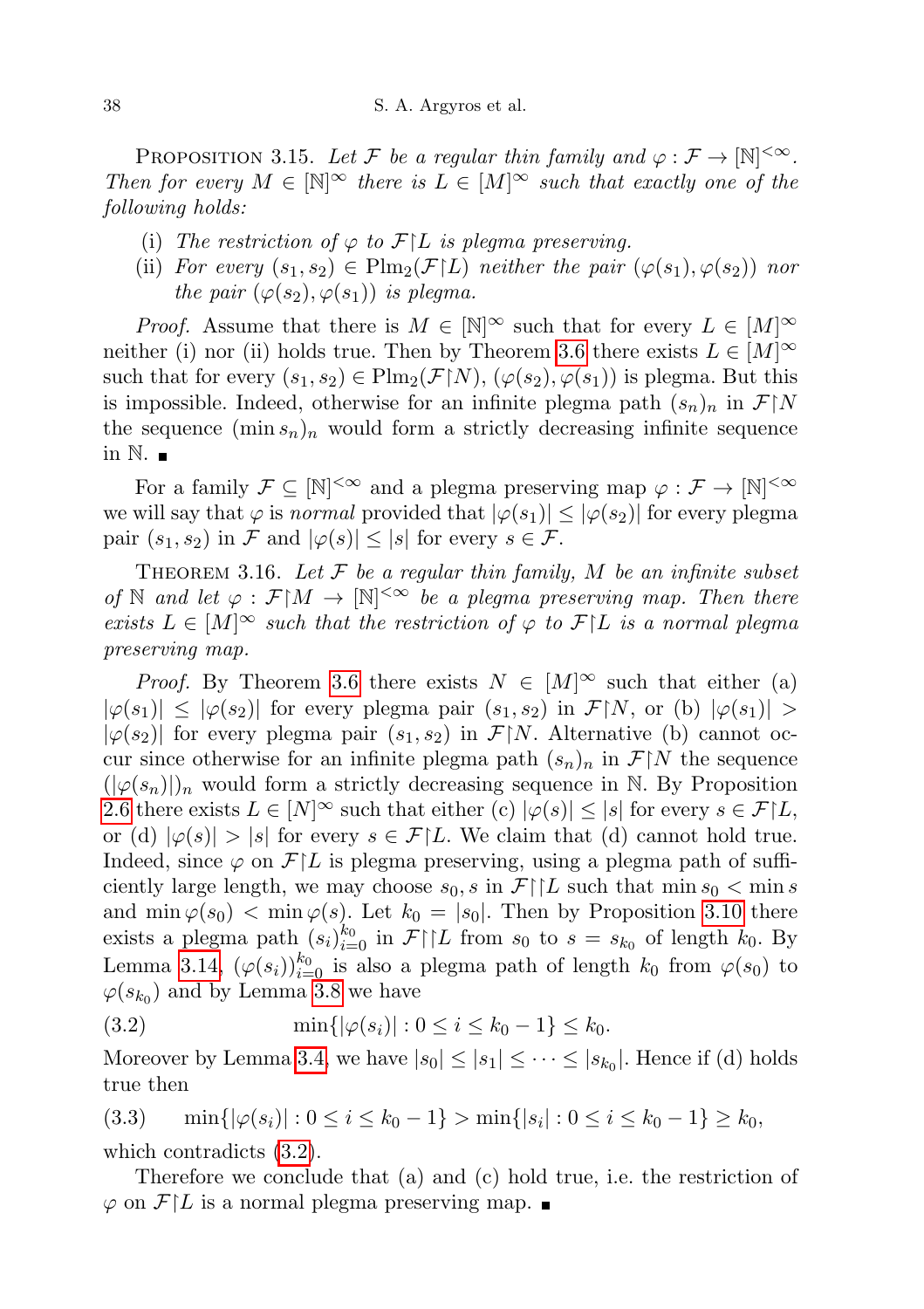3.4. Plegma preserving maps between thin families. In this subsection we are concerned with the question of the existence of a plegma preserving map  $\varphi : \mathcal{G} \to \mathcal{F}$  where  $\mathcal{G}$  and  $\mathcal{F}$  are regular thin families. We shall show that such maps exist only when  $o(G) \geq o(F)$ . We start with a positive result.

<span id="page-16-0"></span>THEOREM 3.17. Let F, G be regular thin families with  $o(F) \leq o(G)$ . Then for every  $M \in \mathbb{N}^\infty$  there exist  $N \in \mathbb{N}^\infty$  and a plegma preserving map  $\varphi : \mathcal{G} \upharpoonright N \to \mathcal{F} \upharpoonright M$ . Moreover, for every  $l \in \mathbb{N}$  and  $t \in \mathcal{G} \upharpoonright N$ , if  $\min t \geq N(l)$ then min  $\varphi(t) \geq M(l)$ .

*Proof.* Let  $M \in [\mathbb{N}]^{\infty}$ . By Corollary [2.17](#page-9-3) there exists  $L_0 \in [\mathbb{N}]^{\infty}$  and  $N \in$  $[L_0(M)]^{\infty}$  such that  $L_0(\mathcal{F})[N \sqsubseteq \mathcal{G}]N$ . Thus for every  $t \in \mathcal{G}[N]$  there exists a unique  $s_t \in \mathcal{F}$  such that  $L_0(s_t) \sqsubseteq t$ . Moreover,  $L_0(s_t) \sqsubseteq t \subseteq N \subseteq L_0(M)$ and therefore  $s_t \subseteq M$ . We define  $\varphi : \mathcal{G} \upharpoonright N \to \mathcal{F} \upharpoonright M$  by setting  $\varphi(t) = s_t$ . To see that  $\varphi$  is plegma preserving, let  $(t_1, t_2)$  be a plegma pair in  $\mathcal{G}[N]$ . Then  $L_0(\varphi(t_i)) \sqsubseteq t_i$  for  $i \in \{1,2\}$ , and therefore by Proposition [3.2\(](#page-10-0)iv),  $(L_0(\varphi(t_1)), L_0(\varphi(t_2)))$  and  $(\varphi(t_1), \varphi(t_2))$  are also plegma pairs. Hence  $\varphi$  is plegma preserving.

Finally, let  $l \in \mathbb{N}$  and  $t \in \mathcal{G} \upharpoonright N$  with  $\min t \geq N(l)$ . Since  $L_0(\varphi(t)) \sqsubseteq t$ , we have min  $L_0(\varphi(t)) = \min t$  and therefore

$$
L_0(\min \varphi(t)) = \min L_0(\varphi(t)) = \min t \ge N(l) \ge L_0(M)(l) = L_0(M(l)).
$$

Hence min  $\varphi(t) \geq M(l)$ .

For the following we shall need the next definition. Let  $\mathcal{F} \subseteq [\mathbb{N}]^{<\infty}$  and  $L \in [N]^\infty$ . We define

(3.4) 
$$
L^{-1}(\mathcal{F}) = \{t \in [\mathbb{N}]^{<\infty} : L(t) \in \mathcal{F}\}.
$$

It is easy to see that for every family  $\mathcal{F} \subseteq [\mathbb{N}]^{<\infty}$  and  $L \in [\mathbb{N}]^{\infty}$  the following are satisfied:

- (a) If F is very large in L then the family  $L^{-1}(\mathcal{F})$  is very large in N.
- (b) If F is regular thin then so is  $L^{-1}(\mathcal{F})$ .
- (c)  $o(L^{-1}(\mathcal{F})) = o(\mathcal{F}|L)$ . In particular if  $\mathcal F$  is regular thin then  $o(L^{-1}(\mathcal{F}))$  $= o(\mathcal{F}).$

<span id="page-16-1"></span>LEMMA 3.18. Let F be a regular thin family,  $L \in \mathbb{N}^{\infty}$  be such that F is very large in L. Let  $\varphi : \mathcal{F}[L] \to [\mathbb{N}]^{<\infty}$  be a normal plegma preserving map. Define  $\psi: L^{-1}(\mathcal{F}) \to [\mathbb{N}]^{<\infty}$  by  $\psi(u) = \varphi(L(u))$  for every  $u \in L^{-1}(\mathcal{F})$ . Then  $\psi$  is a normal plegma preserving map which in addition has the following property: If  $u \in L^{-1}(\mathcal{F})\cap \mathbb{N}$  and  $w = \psi(u)$  then  $u(i) \leq w(i)$  for every  $1 \leq i \leq |w|$ .

*Proof.* It is easy to check that  $\psi$  is a normal plegma preserving map. Therefore we pass to the proof of the property of  $\psi$ . First, by induction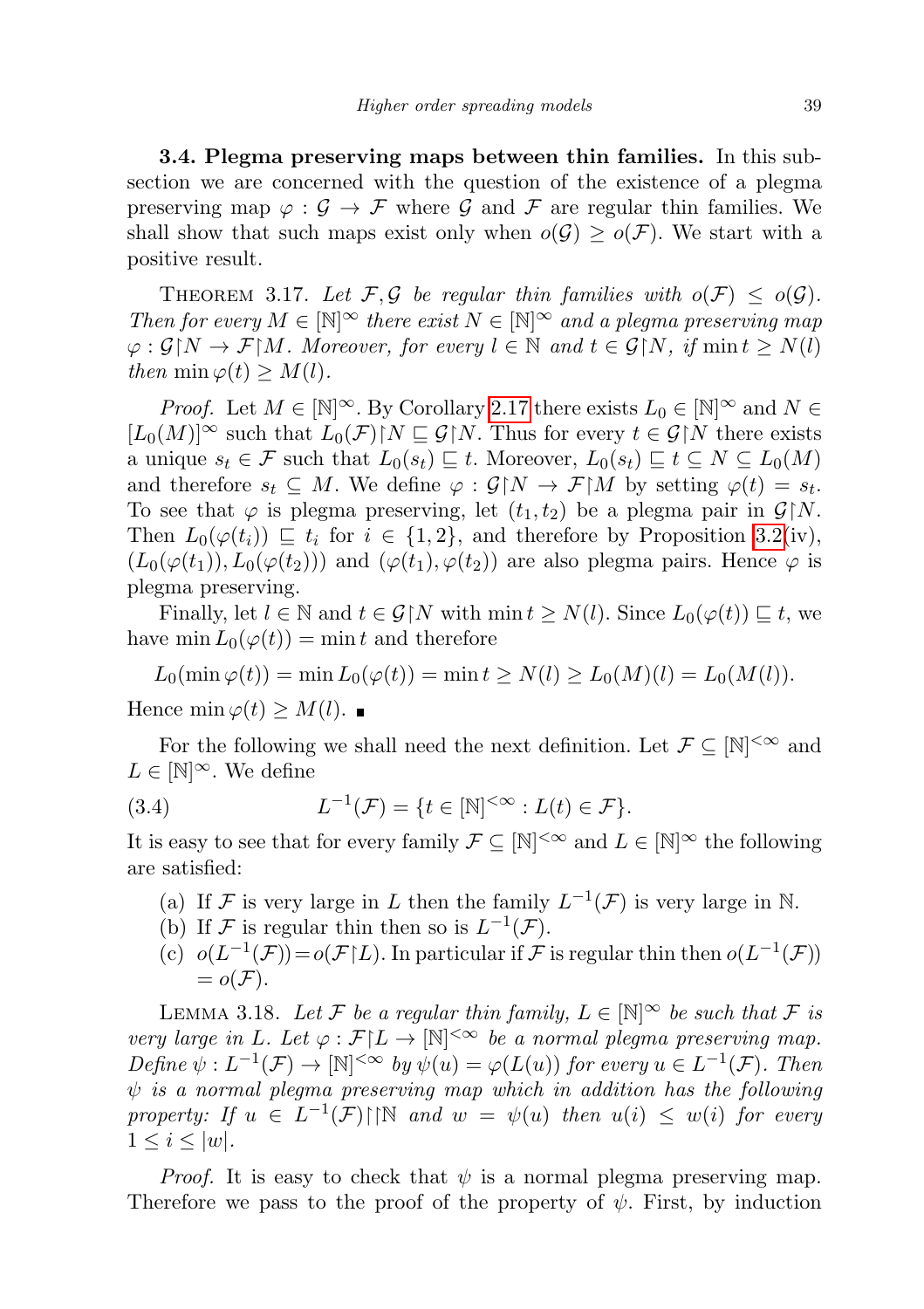on  $k = u(1)$ , we shall show that  $u(1) \leq \psi(u)(1)$  for all  $u \in L^{-1}(\mathcal{F})\cap \mathbb{N}$ . Indeed, if  $u(1) = 1$  then obviously  $\psi(u)(1) \geq 1 = u(1)$ . Suppose that for some  $k \in \mathbb{N}$  and every  $u \in L^{-1}(\mathcal{F}) \cap \mathbb{N}$  with  $u(1) = k$  we have  $\psi_1(u)(1) \geq k$ . Let  $u \in L^{-1}(\mathcal{F})\cap \mathbb{N}$  with  $u(1) = k+1$ . Since  $L^{-1}(\mathcal{F})$  is regular thin and very large in N, we easily see that there exists a unique  $u' \in L^{-1}(\mathcal{F})$  with  $u' \sqsubseteq \{u(\rho) - 1 : 1 \leq \rho \leq |u|\}$ . Notice that  $(u', u)$  is a plegma pair in  $L^{-1}(\mathcal{F})$ and  $u'(1) = k$ . Since  $\psi$  is a normal plegma preserving map we infer that  $(\psi(u'), \psi(u))$  is also a plegma pair. Hence  $\psi(u)(1) > \psi(u')(1) \ge u'(1) = k$ , that is,  $\psi(u)(1) \geq k+1 = u(1)$ .

Suppose now that for some  $i \in \mathbb{N}$  and every  $u \in L^{-1}(\mathcal{F})\cap \mathbb{N}$  with  $i \leq |\psi(u)|, u(i) \leq \psi(u)(i)$ . Let  $u \in L^{-1}(\mathcal{F})\cap \mathbb{N}$  with  $i+1 \leq |\psi(u)|$ . Since  $L^{-1}(\mathcal{F})$  is very large in N, there exists  $u' \in L^{-1}(\mathcal{F})\cap N$  such that  $\{u(\rho) - 1 : 2 \leq \rho \leq |u|\} \sqsubseteq u'$ . Observe that  $(u, u')$  is plegma pair in  $L^{-1}(\mathcal{F}), |u| \leq |u'|$  and  $u(i + 1) = u'(i) + 1$ . Since  $\psi$  is normal plegma preserving, we see that  $(\psi(u), \psi(u'))$  is also a plegma pair and in addition  $i+1 \leq |\psi(u)| \leq |\psi(u')|$ . Hence,  $\psi(u)(i+1) > \psi(u')(i) \geq u'(i) = u(i+1)-1$ , that is,  $\psi(u)(i + 1) \ge u(i + 1)$ . By induction on  $i \in \mathbb{N}$  the proof is complete. ■

<span id="page-17-0"></span>THEOREM 3.19. Let F, G be regular thin families with  $o(F) < o(G)$  and let  $M \in \mathbb{N}^{\infty}$ . Then there is no plegma preserving map from  $\mathcal{F} \restriction M$  to  $\mathcal{G}$ . More precisely for every  $M \in \mathbb{N}^{\infty}$  and  $\varphi : \mathcal{F} \mid M \to \mathcal{G}$  there exists  $L \in [M]^{\infty}$ such that for every plegma pair  $(s_1, s_2)$  in  $\mathcal{F}[L]$  neither  $(\phi(s_1), \phi(s_2))$  nor  $(\phi(s_2), \phi(s_1))$  is a plegma pair.

*Proof.* Assume that there exist  $M \in [\mathbb{N}]^{\infty}$  and  $\varphi : \mathcal{F} \upharpoonright M \to \mathcal{G}$  such that  $\varphi$  is plegma preserving. By Theorem [3.16](#page-15-1) there exists  $L \in [M]^\infty$ such that the restriction of  $\varphi$  on  $\mathcal{F}[L]$  is a normal plegma preserving map. By Corollary [2.13](#page-8-1) we may also assume that  $\mathcal F$  is very large in L. Since  $o(L^{-1}(\mathcal{F})) = o(\mathcal{F}) < o(\mathcal{G})$ , by Proposition [2.15](#page-9-1) there exists  $N \in [\mathbb{N}]^{\infty}$  such that  $L^{-1}(\mathcal{F})[N \subset \mathcal{G}]N$ . We may assume that  $N(i+1) - N(i) > 1$  and therefore  $L^{-1}(\mathcal{F})\upharpoonright N \subseteq L^{-1}(\mathcal{F})\upharpoonright \upharpoonright N$ . Let  $\psi: L^{-1}(\mathcal{F}) \to \upharpoonright N^{\vert < \infty}$  be defined by  $\psi(u) = \varphi(L(u))$  for every  $u \in L^{-1}(\mathcal{F})$ .

Pick  $u_0 \in L^{-1}(\mathcal{F})\upharpoonright N$  and set  $w_0 = \psi(u_0)$ . Since  $L^{-1}(\mathcal{F})\upharpoonright N \subset \mathcal{G}\upharpoonright N$ , we have  $u_0 \in \widehat{\mathcal{G}} \setminus \mathcal{G}$ , and since  $\varphi$  takes values in  $\mathcal{G}$ , we have  $w_0 \in \mathcal{G}$ . We are now ready to derive a contradiction. Indeed, by Lemma [3.18,](#page-16-1)  $\psi$  is a normal plegma preserving map, which implies that  $|w_0| \le |u_0|$ . Moreover, since  $L^{-1}(\mathcal{F})\upharpoonright N \subseteq L^{-1}(\mathcal{F})\upharpoonright \upharpoonright N$ , we have  $u_0 \in L^{-1}(\mathcal{F})\upharpoonright \upharpoonright N$ . Hence, again by Lemma [3.18,](#page-16-1) we get  $u_0(i) \leq w_0(i)$  for every  $1 \leq i \leq |w_0|$ . Summarizing we have  $u_0 \in \widehat{\mathcal{G}} \setminus \mathcal{G}$ ,  $|w_0| \leq |u_0|$  and  $u_0(i) \leq w_0(i)$  for every  $1 \leq i \leq |w_0|$ . Since  $\widehat{G}$  is spreading we conclude that  $w_0 \in \widehat{G} \setminus \mathcal{G}$ , which is impossible. Therefore there is no  $M \in \mathbb{N}^{\infty}$  and  $\varphi : \mathcal{F} \mid M \to \mathcal{G}$  such that  $\varphi$  is plegma preserving. By Proposition [3.15,](#page-14-1) for every  $M \in \mathbb{N}^{\infty}$  and  $\varphi : \mathcal{F} \mid M \to \mathcal{G}$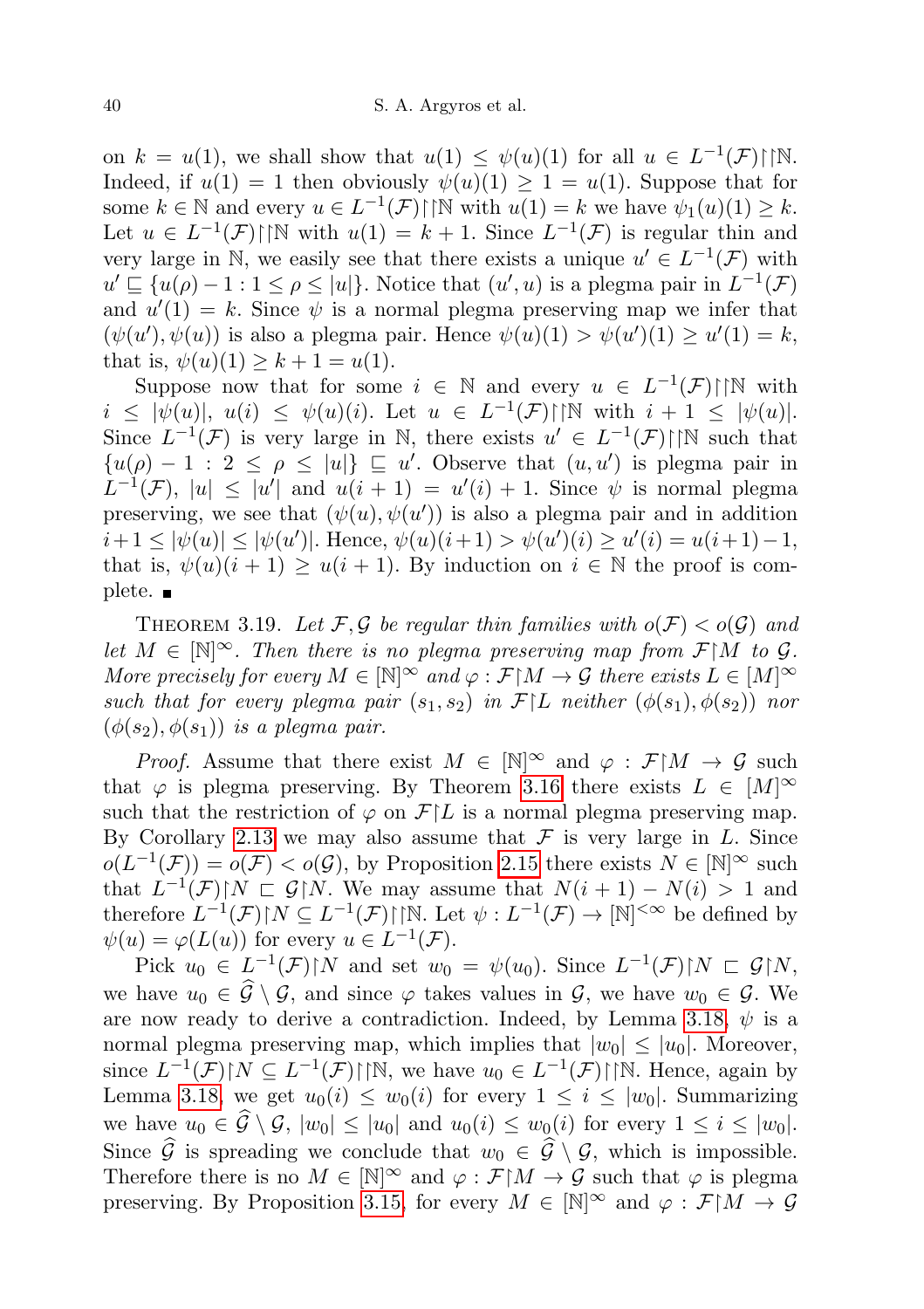there is  $L \in [M]^\infty$  such that for every plegma pair  $(s_1, s_2)$  in  $\mathcal{F}[L]$  neither  $(\phi(s_1), \phi(s_2))$  nor  $(\phi(s_2), \phi(s_1))$  is plegma.

4. The hierarchy of spreading models. In this section we define the class of  $\xi$ -spreading models of a Banach space X for every countable ordinal  $1 \leq \xi \leq \omega_1$ . The definition is a transfinite extension of the corresponding one of finite order spreading models given in [\[4\]](#page-44-2). The basic ingredients of this extension are the concepts of  $\mathcal F$ -sequences in X, i.e. sequences of the form  $(x_s)_{s\in\mathcal{F}}$  with  $x_s\in X$  for every  $s\in\mathcal{F}$ , and plegma families with members in  $\mathcal F$  where  $\mathcal F$  is a regular thin family.

4.1. The  $\mathcal F$ -spreading models of a Banach space X. Let X be a Banach space and  $\mathcal{F} \subseteq [\mathbb{N}]^{<\infty}$  be a regular thin family. By an  $\mathcal{F}$ -sequence in X we will mean a map  $\varphi : \mathcal{F} \to X$ . An  $\mathcal{F}$ -sequence in X will be usually denoted by  $(x_s)_{s\in\mathcal{F}}$ , where  $x_s = \varphi(s)$  for all  $s \in \mathcal{F}$ . Also, for every  $M \in [\mathbb{N}]^{\infty}$ , the map  $\varphi : \mathcal{F} \upharpoonright M \to X$  will be called an *F*-subsequence of  $(x_s)_{s \in \mathcal{F}}$  and will be denoted by  $(x_s)_{s\in\mathcal{F}\upharpoonright M}$ . An  $\mathcal{F}$ -sequence  $(x_s)_{s\in\mathcal{F}}$  in X will be called bounded (resp. seminormalized) if there exists  $C > 0$  (resp.  $0 < c < C$ ) such that  $||x_s|| \leq C$  (resp.  $c \leq ||x_s|| \leq C$ ) for every  $s \in \mathcal{F}$ .

<span id="page-18-1"></span>LEMMA 4.1. Let  $(x_s)_{s \in \mathcal{F}}$  be a bounded F-sequence in X. Let  $k \in \mathbb{N}$ ,  $N \in [\mathbb{N}]^{\infty}$  and  $\delta > 0$ . Then there exists  $M \in [N]^{\infty}$  such that

(4.1) 
$$
\left| \left\| \sum_{j=1}^{k} a_j x_{t_j} \right\| - \left\| \sum_{j=1}^{k} a_j x_{s_j} \right\| \right| \le \delta
$$

for every  $(t_j)_{j=1}^k$ ,  $(s_j)_{j=1}^k \in \text{Plm}_k(\mathcal{F} \restriction M)$  and  $a_1, ..., a_k \in [-1, 1]$ .

*Proof.* Let  $(\mathbf{a}_n)_{n=1}^{n_0}$  be a  $\delta/(3l)$ -net of the unit ball of  $(\mathbb{R}^k, \|\cdot\|_{\infty})$ . Setting  $\mathbf{a}_n = (a_1^n, \dots, a_k^n)$  for every  $1 \leq n \leq n_0$ , we inductively construct  $N = N_0 \supseteq n$  $N_1 \supseteq \cdots \supseteq N_{n_0}$  satisfying

<span id="page-18-0"></span>(4.2) 
$$
\left| \left\| \sum_{j=1}^{k} a_j^n x_{t_j} \right\| - \left\| \sum_{j=1}^{k} a_j^n x_{s_j} \right\| \right| \le \delta/3
$$

for every  $1 \leq n \leq n_0$  and every  $(s_j)_{j=1}^k$ ,  $(t_j)_{j=1}^k \in \text{Plm}_k(\mathcal{F}\vert N_n)$ .

The inductive step is as follows. Suppose that  $N_0, \ldots, N_{n-1}$  have been constructed. Define  $g_n$  :  $\text{Plm}_k(\mathcal{F} \restriction N_{n-1}) \to [0, lC]$  by  $g_n((s_j)_{j=1}^k)$  =  $\|\sum_{j=1}^k a_j^n x_{s_j}\|$ . By dividing  $[0, lC]$  into disjoint intervals of length  $\delta/3$  and applying Theorem [3.6,](#page-11-2) there is  $N_n \subseteq N_{n-1}$  such that

$$
|g_n((t_j)_{j=1}^k) - g_n((s_j)_{j=1}^k)| \le \delta/3
$$

for every  $(t_j)_{j=1}^k$ ,  $(s_j)_{j=1}^k \in \text{Plm}_k(\mathcal{F} \restriction N_n)$ .

We set  $M = M(N_{n_0})$ . By [\(4.2\)](#page-18-0) and since  $(\mathbf{a}_n)_{n=1}^{n_0}$  is a  $\delta/3$ -net of the unit ball of  $(\mathbb{R}^k, \|\cdot\|_{\infty})$ , it is easy to see that L is as desired.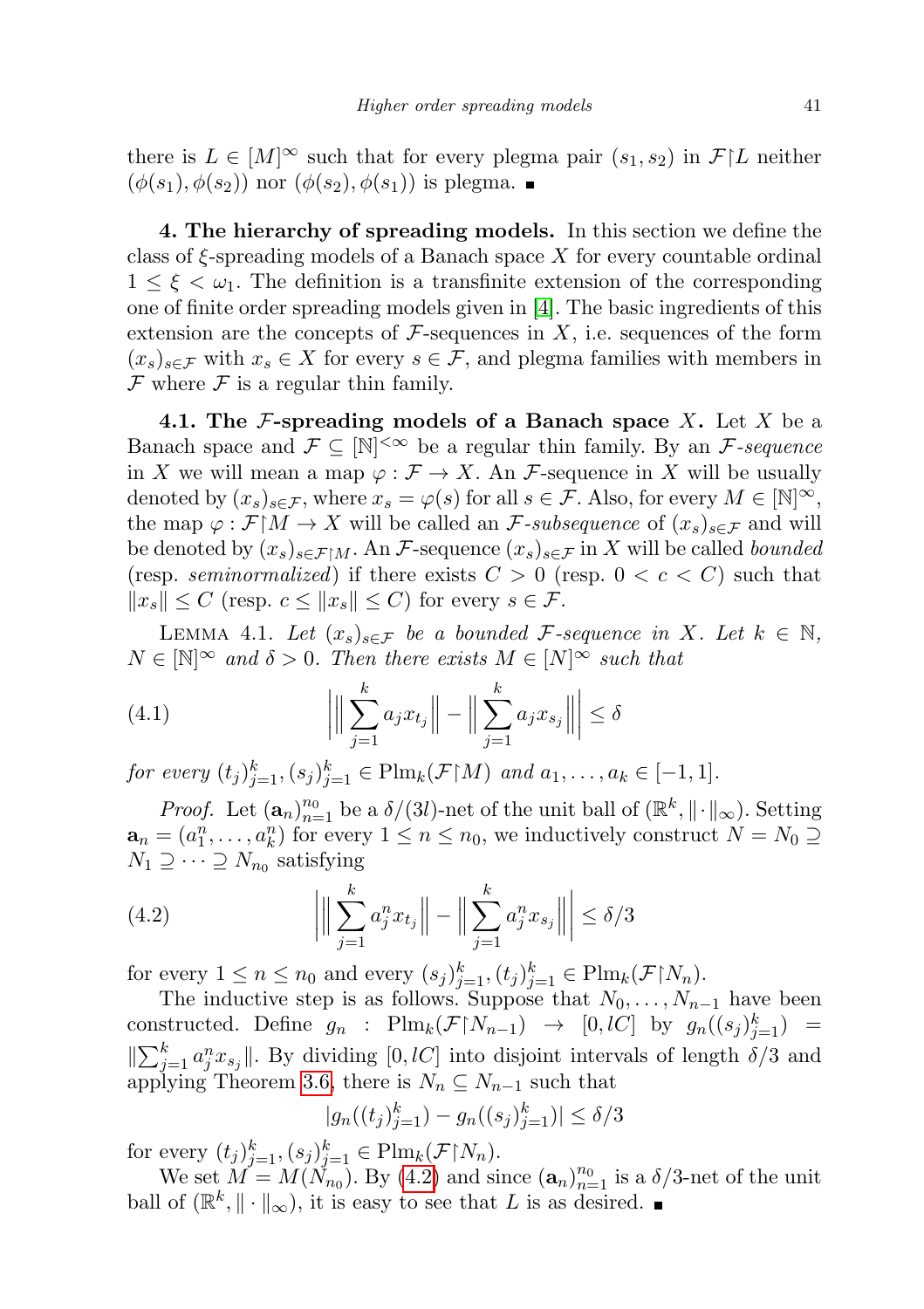<span id="page-19-0"></span>LEMMA 4.2. Let  $(x_s)_{s \in \mathcal{F}}$  be a bounded F-sequence in X. Let  $l \in \mathbb{N}$ ,  $N \in \mathbb{N}^{\infty}$  and  $\delta > 0$ . Then there exists  $M \in \mathbb{N}^{\infty}$  such that

(4.3) 
$$
\left| \left\| \sum_{j=1}^{k} a_j x_{t_j} \right\| - \left\| \sum_{j=1}^{k} a_j x_{s_j} \right\| \right| \le \delta
$$

for every  $1 \leq k \leq l$ ,  $(t_j)_{j=1}^k$ ,  $(s_j)_{j=1}^k \in \text{Plm}_k(\mathcal{F} \restriction M)$  and  $a_1, \ldots, a_k \in [-1, 1]$ .

*Proof.* This follows easily by an iterated use of Lemma [4.1.](#page-18-1)  $\blacksquare$ 

<span id="page-19-1"></span>LEMMA 4.3. Let  $(x_s)_{s \in \mathcal{F}}$  be a bounded F-sequence in X. Then for every sequence  $(\delta_n)_n$  of positive real numbers and  $N \in \mathbb{N}^\infty$  there exists  $M \in [N]^\infty$ satisfying

(4.4) 
$$
\left| \left\| \sum_{j=1}^{k} a_j x_{t_j} \right\| - \left\| \sum_{j=1}^{k} a_j x_{s_j} \right\| \right| \leq \delta_l
$$

for every  $1 \leq k \leq l, a_1, \ldots, a_k \in [-1,1]$  and  $(t_j)_{j=1}^k$ ,  $(s_j)_{j=1}^k \in \text{Plm}_k(\mathcal{F} | M)$ such that  $s_1(1), t_1(1) \geq M(l)$ .

Proof. This is straightforward by Lemma [4.2](#page-19-0) and a standard diagonalization.

Hence, assuming in the above lemma that  $(\delta_n)_n$  is a null sequence, we deduce that for every  $l \in \mathbb{N}$  and every sequence  $((s_j^n)_{j=1}^l)_n$  of plegma *l*-tuples in  $\mathcal{F}[M]$  with  $s_1^n(1) \to \infty$  the sequence  $(\|\sum_{j=1}^l a_j x_{s_j}^n\|)_n$  is convergent and its limit is independent of the choice of  $((s_j^n)_{j=1}^l)_n$ . Actually, we may define a seminorm  $\|\cdot\|_*$  on  $c_{00}(\mathbb{N})$  for which the natural Hamel basis  $(e_n)_n$  satisfies

(4.5) 
$$
\left| \left\| \sum_{j=1}^{k} a_j x_{s_j} \right\| - \left\| \sum_{j=1}^{k} a_j e_j \right\|_{*} \right| \leq \delta_l
$$

for all  $1 \leq k \leq l$ ,  $(a_i)_{i=1}^k$  in  $[-1, 1]$  and  $(s_j)_{j=1}^k \in \text{Plm}_k(\mathcal{F} \restriction M)$  with  $s_1(1) \geq$  $M(l).$ 

Let us notice here that there exist bounded  $\mathcal{F}\text{-sequences}$  in Banach spaces such that no seminorm resulting from Lemma [4.3](#page-19-1) is a norm. For example this happens in the case where  $(x_s)_{s\in\mathcal{F}}$  is constant. Moreover, even if  $\|\cdot\|_*$ is a norm on  $c_{00}(\mathbb{N})$ , the sequence  $(e_n)_n$  is not necessarily Schauder basic.

We are now ready to give the definition of  $\mathcal F$ -spreading models of a Banach space X.

<span id="page-19-2"></span>DEFINITION 4.4. Let X be a Banach space,  $\mathcal F$  be a regular thin family,  $(x_s)_{s\in\mathcal{F}}$  be an *F*-sequence in X. Let  $(E, \|\cdot\|_*)$  be an infinite-dimensional seminormed linear space with Hamel basis  $(e_n)_n$ . Also let  $M \in \mathbb{N}^\infty$  and  $(\delta_n)_n$  be a null sequence of positive real numbers.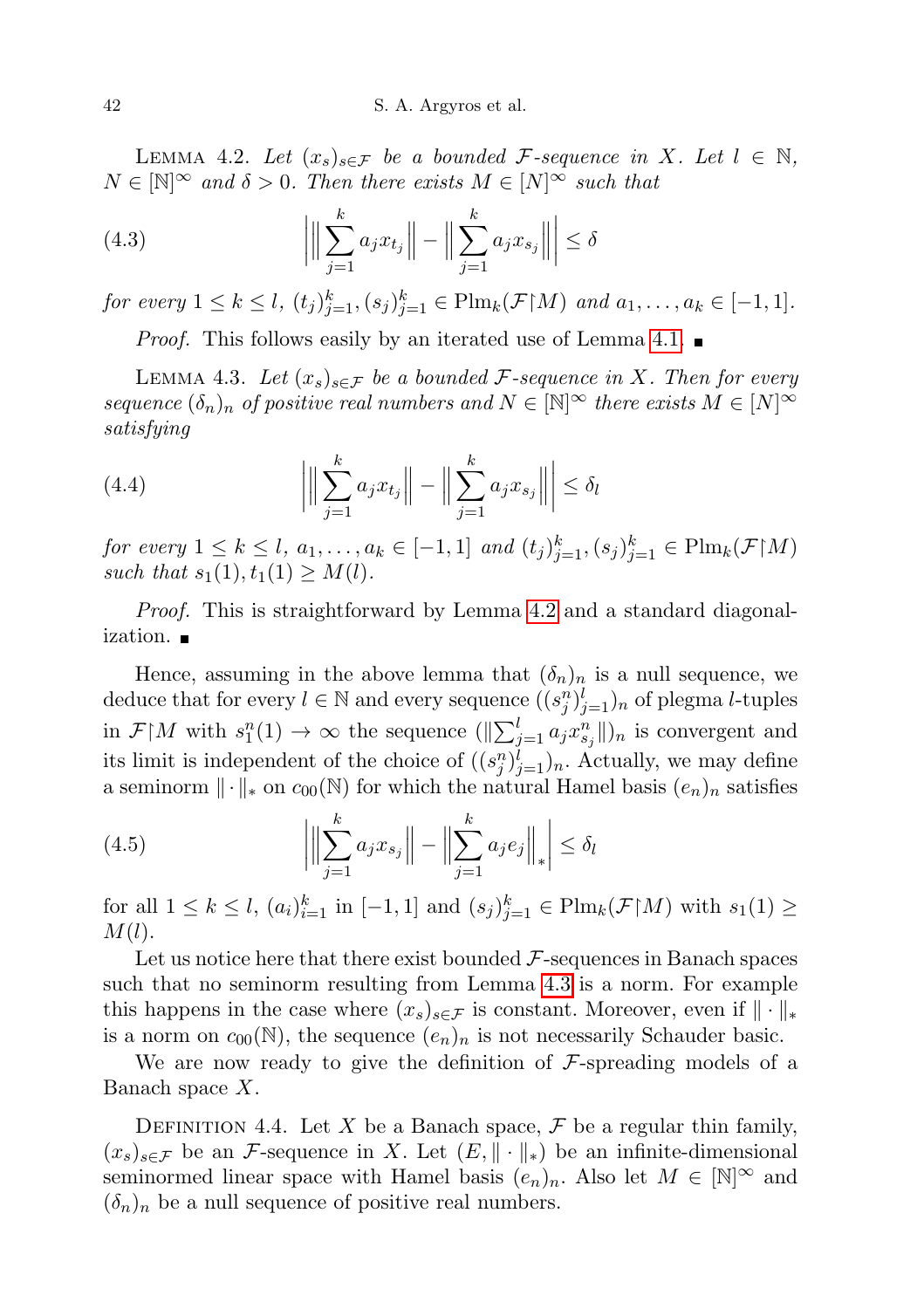We will say that the F-subsequence  $(x_s)_{s \in \mathcal{F} \setminus M}$  generates  $(e_n)_n$  as an F-spreading model (with respect to  $(\delta_n)_n$ ) if for every  $l \in \mathbb{N}, 1 \leq k \leq l$ ,  $(a_i)_{i=1}^k$  in  $[-1,1]$  and  $(s_j)_{j=1}^k \in \text{Plm}_k(\mathcal{F}\upharpoonright M)$  with  $s_1(1) \geq M(l)$ , we have

(4.6) 
$$
\left| \left\| \sum_{j=1}^{k} a_j x_{s_j} \right\| - \left\| \sum_{j=1}^{k} a_j e_j \right\|_{*} \right| \leq \delta_l.
$$

We will also say that  $(x_s)_{s \in \mathcal{F}}$  admits  $(e_n)_n$  as an *F*-spreading model if there exists  $M \in [\mathbb{N}]^{\infty}$  such that  $(x_s)_{s \in \mathcal{F} \upharpoonright M}$  generates  $(e_n)_n$  as an *F*-spreading model.

Finally, for a subset A of X, we will say that  $(e_n)_n$  is an F-spreading model of A if there exists an F-sequence  $(x_s)_{s\in\mathcal{F}}$  in A which admits  $(e_n)_n$ as an  $\mathcal F$ -spreading model.

The next remark is straightforward.

<span id="page-20-1"></span>REMARK 2. Let  $M \in [\mathbb{N}]^{\infty}$  be such that  $(x_s)_{s \in \mathcal{F} \upharpoonright M}$  generates  $(e_n)_n$  as an  $\mathcal F$ -spreading model. Then the following are satisfied:

- (i) The sequence  $(e_n)_n$  is spreading, i.e. for every  $n \in \mathbb{N}$ ,  $k_1 < \cdots < k_n$ in N and  $a_1, ..., a_n \in \mathbb{R}$  we have  $\|\sum_{j=1}^n a_j e_j\|_* = \|\sum_{j=1}^n a_j e_{k_j}\|_*$ .
- (ii) For every  $M' \in [M]^\infty$ ,  $(x_s)_{s \in \mathcal{F} | M'}$  generates  $(e_n)_n$  as an  $\mathcal{F}$ -spreading model.
- (iii) For every null sequence  $(\delta'_n)_n$  of positive reals there exists  $M' \in$  $[M]^\infty$  such that  $(x_s)_{s\in\mathcal{F}[M]}$  generates  $(e_n)_n$  as an *F*-spreading model with respect to  $(\delta'_n)_n$ .

By Lemma [4.3](#page-19-1) we get the following.

THEOREM 4.5. Let  $\mathcal F$  be a regular thin family and  $X$  be a Banach space. Then every bounded  $\mathcal F$ -sequence in X admits an  $\mathcal F$ -spreading model. In particular for every bounded F-sequence  $(x_s)_{s \in \mathcal{F}}$  in X and every  $N \in \mathbb{N}^{\infty}$  there exists  $M \in [N]^\infty$  such that  $(x_s)_{s \in \mathcal{F} \upharpoonright M}$  generates an *F*-spreading model.

**4.2. Spreading models of order**  $\xi$ **.** In this subsection we show that Definition [4.4](#page-19-2) is independent of the particular regular thin family  $\mathcal F$  and actually depends on the order of  $\mathcal F$ . More precisely we have the following.

<span id="page-20-0"></span>LEMMA 4.6. Let F, G be regular thin families with  $o(F) \leq o(G)$ . Let X be a Banach space and  $(x_s)_{s \in \mathcal{F}}$  be an F-sequence in X which admits an F-spreading model  $(e_n)_n$ . Then there exists a G-sequence  $(w_t)_{t\in\mathcal{G}}$  such that  $\{w_t: t \in \mathcal{G}\} \subseteq \{x_s: s \in \mathcal{F}\}\$ and which admits  $(e_n)_n$  as a  $\mathcal{G}$ -spreading model.

*Proof.* Let  $M \in [\mathbb{N}]^{\infty}$  and  $(\delta_n) \searrow 0$  be such that  $(x_s)_{s \in \mathcal{F} \upharpoonright M}$  generates  $(e_n)_n$  as an *F*-spreading model with respect to  $(\delta_n)_n$ . By Theorem [3.17](#page-16-0) there exist  $N \in \mathbb{N}^{\infty}$  and a plegma preserving map  $\varphi : \mathcal{G} \upharpoonright N \to \mathcal{F} \upharpoonright M$  such that  $\min \varphi(t) \geq M(l)$  for every  $l \in \mathbb{N}$  and  $t \in \mathcal{G} \upharpoonright N$  with  $\min t \geq N(l)$ . For every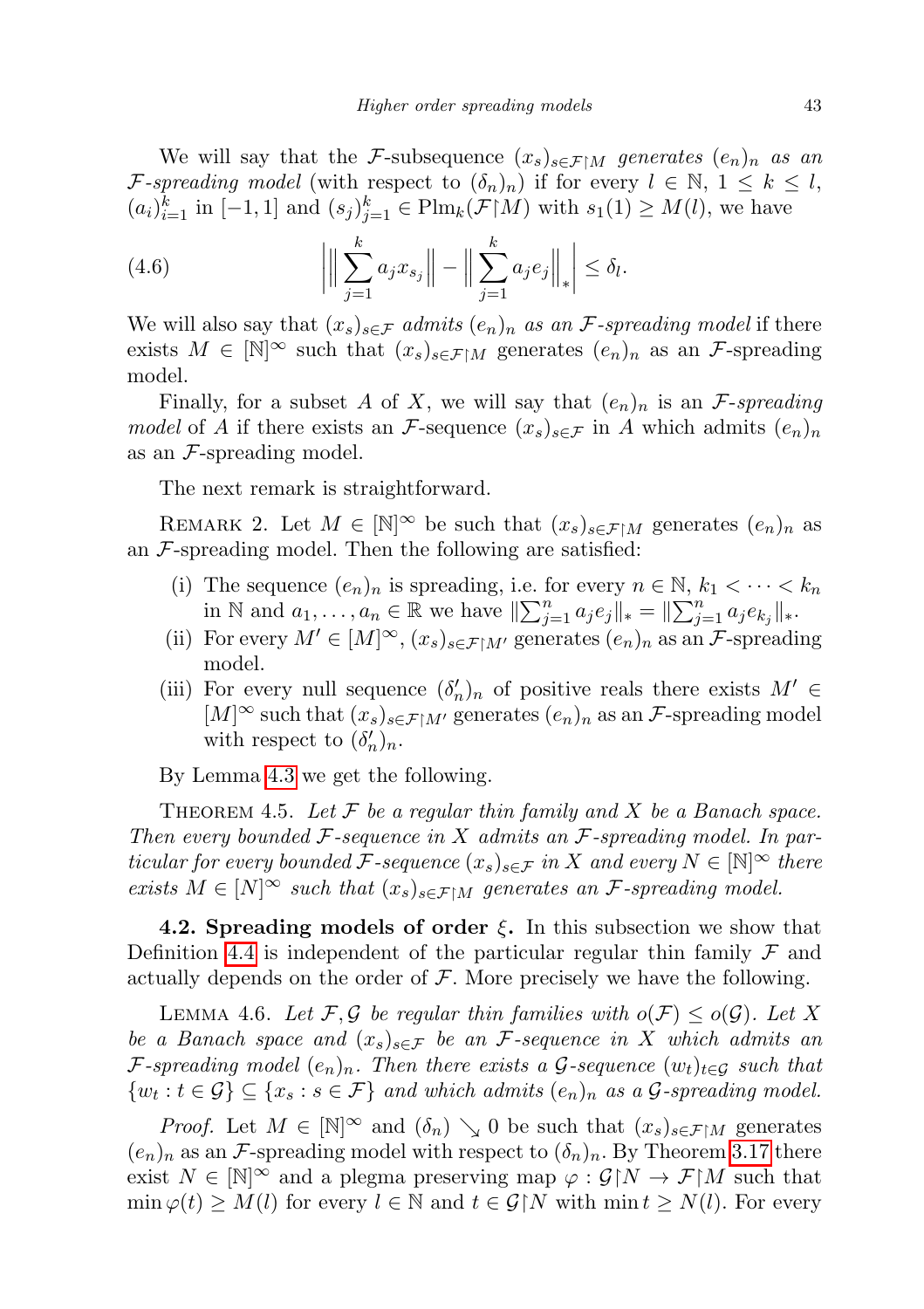$t \in \mathcal{G} \backslash N$  let  $w_t = x_{\varphi(t)}$  and for every  $t \in \mathcal{G} \setminus (\mathcal{G} \backslash N)$  let  $w_t = x_{s_0}$  where  $s_0$ is an arbitrary element of F. We claim that  $(w_t)_{t\in\mathcal{G}\restriction N}$  generates  $(e_n)_n$  as a G-spreading model with respect to  $(\delta_n)_n$ .

Indeed, fix  $l \in \mathbb{N}$ ,  $1 \leq k \leq l$ ,  $(a_j)_{j=1}^k$  in  $[0,1]$  and  $(t_j)_{j=1}^k \in \mathcal{G} \upharpoonright N$  with  $t_1(1) \geq N(l)$ . Let  $s_j = \varphi(t_j)$  for all  $1 \leq j \leq k$ . Then  $(s_j)_{j=1}^k \in \text{Plm}_l(\mathcal{F} \restriction M)$ and  $s_1(1) \geq M(l)$ . Therefore, since  $(x_s)_{s \in \mathcal{F} | M}$  generates  $(e_n)_n$  as an  $\mathcal{F}$ spreading model with respect to  $(\delta_n)_n$ , we have

$$
\left| \Big\| \sum_{j=1}^{k} a_j w_{t_j} \Big\| - \Big\| \sum_{j=1}^{k} a_j e_j \Big\|_{*} \right| = \left| \Big\| \sum_{j=1}^{k} a_j x_{s_j} \Big\| - \Big\| \sum_{j=1}^{k} a_j e_j \Big\|_{*} \right| \leq \delta_0
$$

and the proof is complete.  $\blacksquare$ 

COROLLARY 4.7. Let X be a Banach space,  $A \subseteq X$  and  $\mathcal{F}, \mathcal{G}$  be regular thin families with  $o(\mathcal{F}) = o(\mathcal{G})$ . Then  $(e_n)_n$  is an  $\mathcal{F}$ -spreading model of A iff  $(e_n)_n$  is a G-spreading model of A.

The above permits us to give the following definition.

DEFINITION 4.8. Let A be a subset of a Banach space X and  $\xi \geq 1$ be a countable ordinal. We will say that  $(e_n)_n$  is a  $\xi$ -spreading model of A if there exists a regular thin family F with  $o(F) = \xi$  such that  $(e_n)_n$  is an  $\mathcal F$ -spreading model of A. The set of all  $\xi$ -spreading models of A will be denoted by  $\mathcal{SM}_{\varepsilon}(A)$ .

Notice that by Lemma [4.6](#page-20-0) we have

(4.7) SM<sup>ζ</sup> (A) ⊆ SMξ(A)

for every  $1 \leq \zeta < \xi < \omega_1$ .

The following is an extension of Example 1 in [\[4\]](#page-44-2). It shows that for a given  $\xi < \omega_1$  and a regular thin family G there exists a norm on  $c_{00}(\mathcal{G})$  such that setting  $A = \{e_s : s \in \mathcal{G}\}\$  (where  $(e_s)_{s \in \mathcal{F}}\$ is the natural Hamel basis of  $c_{00}(\mathcal{G})$ , we have  $\mathcal{SM}_{\zeta}(A) \subsetneq \mathcal{SM}_{\xi}(A)$  for every  $\zeta < \xi$ .

EXAMPLE 1. Let  $1 \leq \xi < \omega_1$ , G be a regular thin family of order  $\xi$  and  $(e_s)_{s\in\mathcal{G}}$  be the natural Hamel basis of  $c_{00}(\mathcal{G})$ . Let  $(E, \|\cdot\|)$  be a Banach space with a normalized spreading and 1-unconditional basis  $(e_n)_n$  which in addition is not equivalent to the usual basis of  $c_0$ . Let  $X_{\mathcal{G}}$  be the completion of  $c_{00}(\mathcal{G})$  under the norm  $\|\cdot\|_{\mathcal{G}}$  defined by

<span id="page-21-0"></span>(4.8) 
$$
||x||_{\mathcal{G}} = \sup \{ ||\sum_{i=1}^{l} a_{t_i} e_i|| : l \in \mathbb{N}, (t_i)_{i=1}^{l} \in \text{Plm}_l(\mathcal{G}) \text{ and } l \le t_1(1) \}
$$

for every  $x = \sum_{t \in \mathcal{G}} a_t e_t \in c_{00}(\mathcal{G})$ .

Let  $A = \{e_t : t \in \mathcal{G}\}\.$  It is easy to see that  $(e_t)_{t \in \mathcal{G}}$  generates  $(e_n)_n$  as a G-spreading model, i.e.  $(e_n)_n$  belongs to  $\mathcal{SM}_{\xi}(A)$ . Let  $\zeta < \xi$ . We claim that for every  $(e'_n)_n \in \mathcal{SM}_{\zeta}(A)$  either  $(e'_n)_n$  is generated by a constant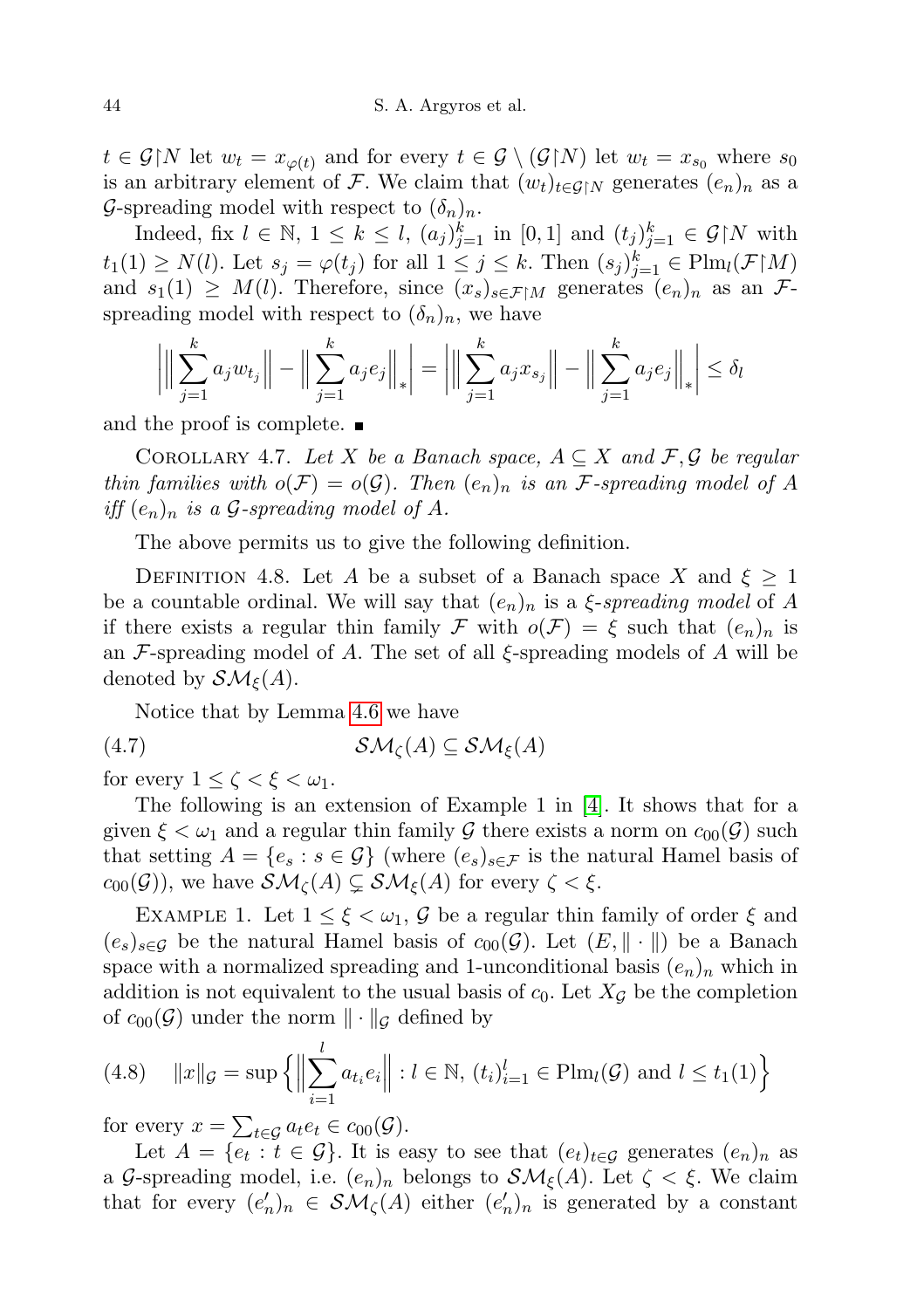F-sequence with  $o(F) = \zeta$ , or it is isometric to the usual basis of  $c_0$ . Thus  $(e_n)_n \notin \mathcal{SM}_{\zeta}(A).$ 

Indeed, let  $(e'_n)_n \in \mathcal{SM}_{\zeta}(A)$ . Then there exists a regular thin family  $\mathcal F$ of order  $\zeta$ , an F-sequence  $(x_s)_{s\in\mathcal{F}}$  in A and  $M \in [\mathbb{N}]^{\infty}$  such that  $(x_s)_{s\in\mathcal{F}\upharpoonright M}$ generates  $(e'_n)_n$  as an *F*-spreading model. Since  $\{x_s\}_{s\in\mathcal{F}}\subseteq A$ , we may define  $\varphi : \mathcal{F} \mid M \to \mathcal{G}$  by choosing for each  $s \in \mathcal{F} \mid M$  an element  $\varphi(s) \in \mathcal{G}$  satisfying  $e_{\varphi(s)} = x_s.$ 

Assume now that  $(e'_n)_n \in \mathcal{SM}_{\zeta}(A)$  is not generated by a constant Fsequence with  $o(\mathcal{F}) = \zeta$ . By Remark [2\(](#page-20-1)ii) we deduce that  $\varphi$  is hereditarily nonconstant and by Lemma [3.11](#page-13-0) there exists  $N \in [M]^\infty$  such that for every plegma pair  $(s_1, s_2)$  in  $\mathcal{F}[N, \varphi(s_1) \neq \varphi(s_2)$ . Moreover since  $o(\mathcal{F}) < o(\mathcal{G})$  by Theorem [3.19](#page-17-0) we find that there exists  $L \in [N]^\infty$  such that for every plegma pair  $(s_1, s_2)$  in  $\mathcal{G}|L$  neither  $(\varphi(s_1), \varphi(s_2))$  nor  $(\varphi(s_2), \varphi(s_1))$  is a plegma pair. Therefore, by Proposition [3.2\(](#page-10-0)i), for every  $1 \leq k \leq l$ ,  $(s_j)_{j=1}^k \in \text{Plm}_k(\mathcal{F}|L)$ and  $(t_i)_{i=1}^l \in \text{Plm}_l(\mathcal{G})$ , we must have

<span id="page-22-0"></span>(4.9) 
$$
|\{j \in \{1, ..., k\} : \varphi(s_j) \in \{t_i : 1 \le i \le l\}\}| \le 1.
$$

Hence, for every  $k \in \mathbb{N}$ ,  $a_1, \ldots, a_k \in \mathbb{R}$  and  $(s_j)_{j=1}^k \in \text{Plm}_k(\mathcal{F}|L)$ , we have

(4.10) 
$$
\left\| \sum_{j=1}^{k} a_j x_{s_j} \right\|_{\mathcal{G}} = \left\| \sum_{j=1}^{k} a_j e_{\varphi(s_j)} \right\|_{\mathcal{G}} \stackrel{(4.8), (4.9)}{=} \max_{1 \leq j \leq k} |a_j|,
$$

i.e.  $(e'_n)_n$  is isometric to the usual basis of  $c_0$ .

A natural question arising from the above is the following.

QUESTION. Let  $X$  be a separable Banach space. Is it true that there exists a countable ordinal  $\xi$  such that  $\mathcal{SM}_{\zeta}(X) = \mathcal{SM}_{\xi}(X)$  for every  $\zeta > \xi$ ?

The above question can also be stated in an isomorphic version, i.e. whether every sequence in  $\mathcal{SM}_{\zeta}(X)$  is equivalent to some sequence in  $\mathcal{SM}_{\xi}(X)$  and vice versa.

Remark 3. In a forthcoming paper we will provide examples establishing the hierarchy of higher order spreading models and also illustrating the boundaries of the theory. Specifically we will show the following:

- (1) For every countable limit ordinal  $\xi$  there exist a Banach space X such that  $\mathcal{SM}_{\xi}(X)$  properly includes  $\bigcup_{\zeta<\xi} \mathcal{SM}_{\zeta}(X)$  up to equivalence.
- (2) There exist a Banach space X such that, for every  $\xi < \omega_1$  and every  $(e_n)_n \in \mathcal{SM}_{\xi}(X)$ , the space E generated by  $(e_n)_n$  does not contain any isomorphic copy of  $c_0$  or  $\ell^p$  for  $1 \leq p < \infty$ .

The above results require a deeper study of the structure of  $\mathcal{F}\text{-}sequences$ generating  $\ell_1$ -spreading models (see also [\[4\]](#page-44-2) for the finite order case).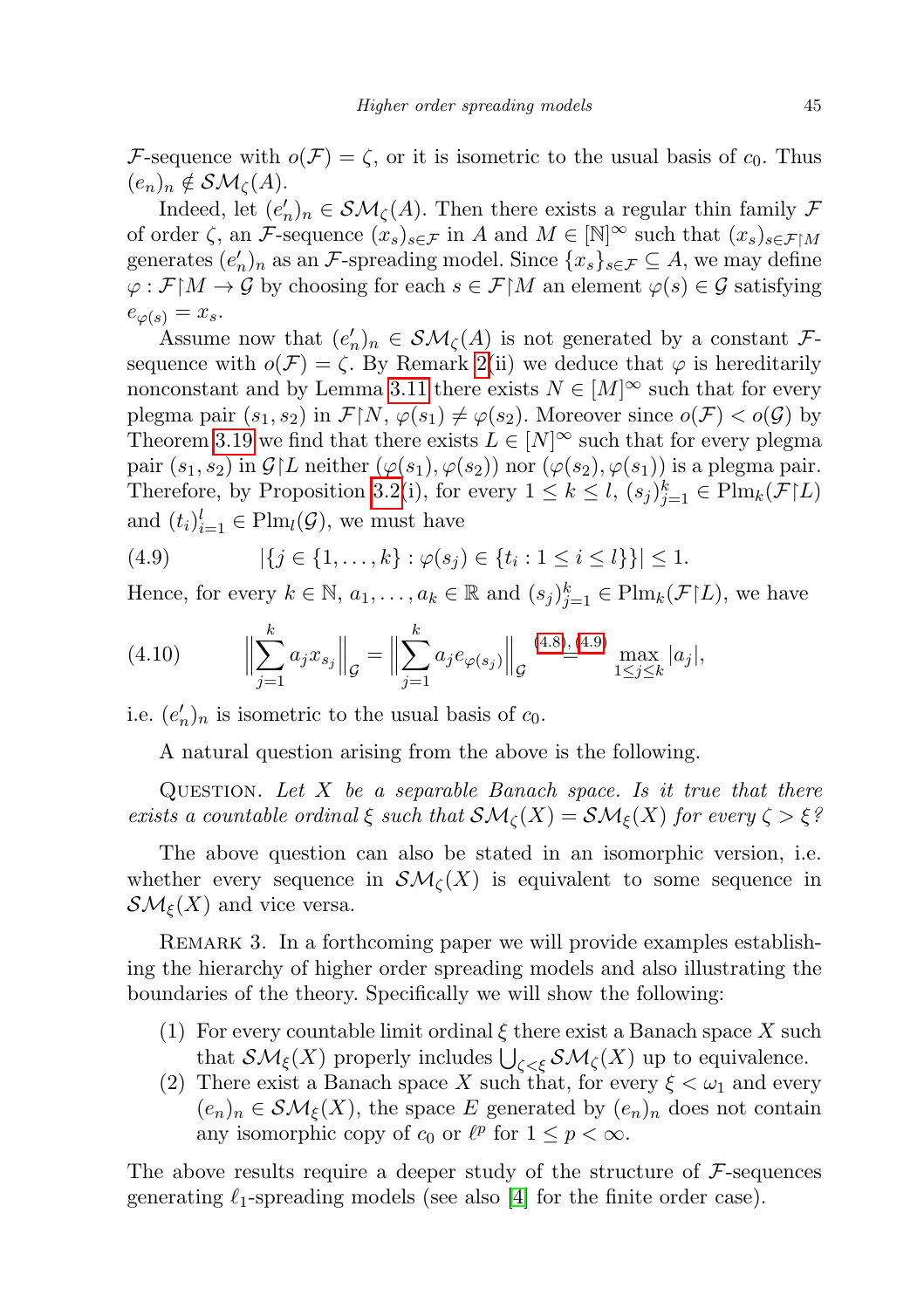**5.** F-sequences in topological spaces. Let  $(X, \mathcal{T})$  be a topological space and  $\mathcal F$  be a regular thin family. As we have already defined in the previous section, an F-sequence in X is any map of the form  $\varphi : \mathcal{F} \to X$ and generally an F-subsequence in X is any map of the form  $\varphi : \mathcal{F} \mid M \to X$ . In this section we will study the topological properties of  $\mathcal{F}$ -sequences. The particular case where  $\mathcal{F} = [\mathbb{N}]^k$ ,  $k \in \mathbb{N}$ , has been studied in [\[4\]](#page-44-2).

**5.1. Convergence of**  $\mathcal{F}$ **-sequences.** We introduce the following natural definition of convergence of  $\mathcal{F}\text{-sequences.}$ 

<span id="page-23-0"></span>DEFINITION 5.1. Let  $(X, \mathcal{T})$  be a topological space,  $\mathcal{F}$  a regular thin family,  $M \in [\mathbb{N}]^{\infty}$ ,  $x_0 \in X$  and  $(x_s)_{s \in \mathcal{F}}$  an *F*-sequence in X. We will say that the F-subsequence  $(x_s)_{s \in \mathcal{F} \setminus M}$  converges to  $x_0$  if for every  $U \in \mathcal{T}$  with  $x_0 \in U$  there exists  $m \in \mathbb{N}$  such that for every  $s \in \mathcal{F} \mid M$  with  $\min s \geq M(m)$ we have  $x_s \in U$ .

It is immediate that if an F-subsequence  $(x_s)_{s \in \mathcal{F} \upharpoonright M}$  in a topological space X is convergent to some  $x_0$ , then every further F-subsequence is also convergent to  $x_0$ . Also notice that if  $o(\mathcal{F}) \geq 2$  then the convergence of  $(x_s)_{s \in \mathcal{F} \mid M}$  does not in general imply that  $\{x_s : s \in \mathcal{F} \mid M\}$  is a relatively compact subset of X. For instance, let  $(x_s)_{s \in \mathbb{N}^2}$  be the  $\mathbb{N}^2$ -sequence in  $c_0$  defined by  $x_s = \sum_{i=s(1)}^{s(2)} e_i$ , where  $(e_i)_i$  is the usual basis of  $c_0$ . By Definition [5.1](#page-23-0) the  $[N]^2$ -sequence  $(x_s)_{s \in [N]^2}$  weakly converges to zero but  ${\overline{x_s:s\in[\mathbb{N}]^2\}}^w = \{x_s : s\in[\mathbb{N}]^2\}\cup\{0\}$ , which is not a weakly compact subset of  $c_0$ .

<span id="page-23-1"></span>PROPOSITION 5.2. Let  $(X, \mathcal{T}_X)$ ,  $(Y, \mathcal{T}_Y)$  be two topological spaces and  $f: Y \to X$  be a continuous map. Let F be a regular thin family,  $M \in [\mathbb{N}]^{\infty}$ and  $(y_s)_{s \in \mathcal{F}}$  an F-sequence in Y. Suppose that the F-subsequence  $(y_s)_{s \in \mathcal{F}} \upharpoonright M$ is convergent to some  $y \in Y$ . Then the F-subsequence  $(f(y_s))_{s \in \mathcal{F} \upharpoonright M}$  is convergent to  $f(y)$ .

*Proof.* Let  $U_X \in \mathcal{T}_X$ , with  $f(y) \in U_X$ . By the continuity of f there exists  $U_Y \in \mathcal{T}_Y$  such that  $y \in U_Y$  and  $f[U_Y] \subseteq U_X$ . Since  $(y_s)_{s \in \mathcal{F} \setminus M}$  is convergent to y, there exists  $m \in \mathbb{N}$  such that for every  $s \in \mathcal{F} \upharpoonright M$  with  $\min s \geq M(m)$ we have  $y_s \in U_Y$  and therefore  $f(y_s) \in f[U_Y] \subseteq U_X$ .

For the rest of this section we shall restrict to  $\mathcal{F}\text{-sequences}$  in metric spaces.

<span id="page-23-2"></span>DEFINITION 5.3. Let  $(X, \rho)$  be a metric space, F a regular thin family,  $M \in [\mathbb{N}]^{\infty}$  and  $(x_s)_{s \in \mathcal{F}}$  an F-sequence in  $(X, \rho)$ . We will say that the Fsubsequence  $(x_s)_{s \in \mathcal{F} \upharpoonright M}$  is *Cauchy* if for every  $\varepsilon > 0$  there exists  $m \in \mathbb{N}$ such that for every  $s_1, s_2 \in \mathcal{F}\upharpoonright M$  with  $\min s_1, \min s_2 \geq M(m)$ , we have  $\rho(x_{s_1}, x_{s_2}) < \varepsilon.$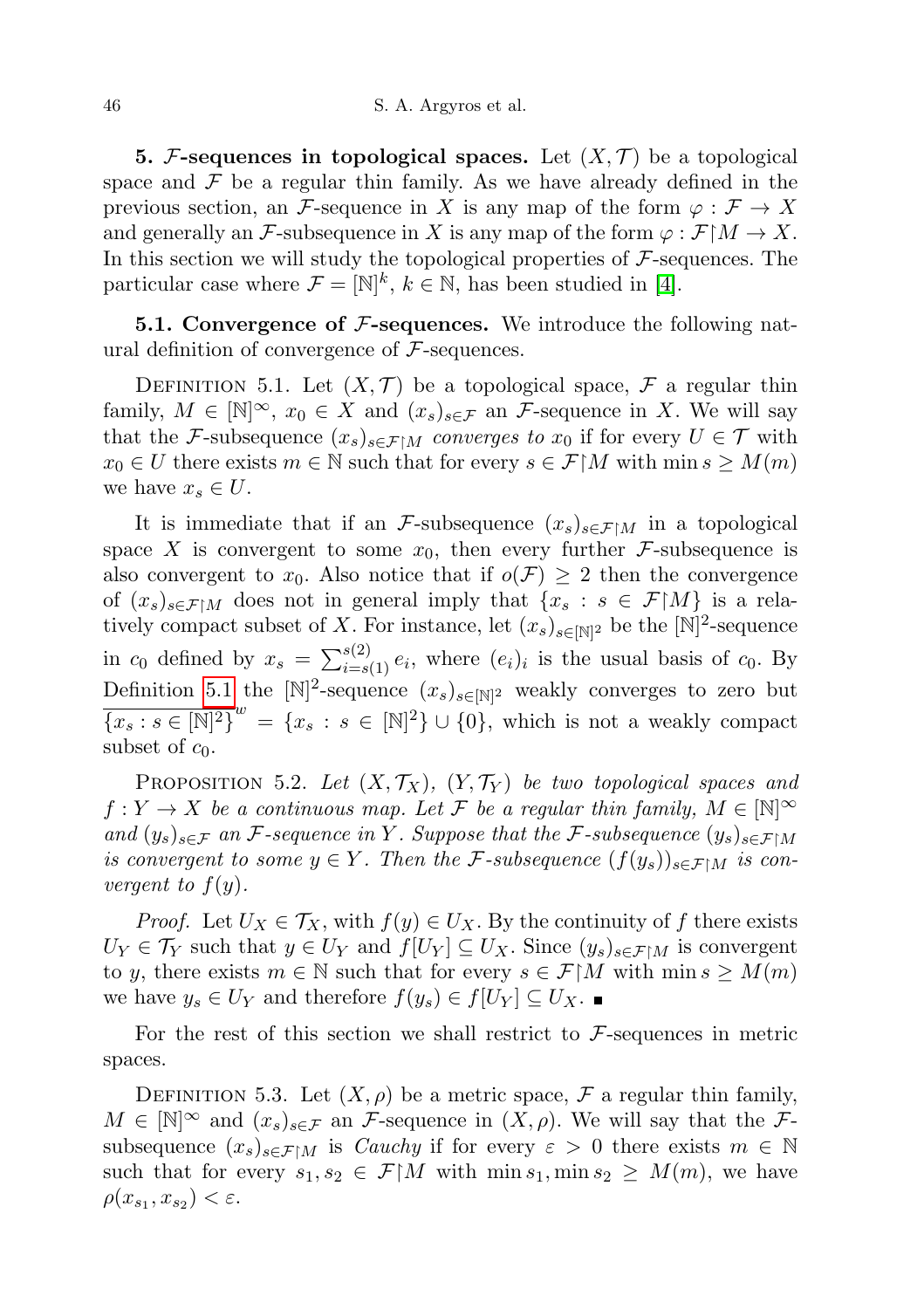PROPOSITION 5.4. Let  $M \in [\mathbb{N}]^{\infty}$ , F be a regular thin family and  $(x_s)_{s \in \mathcal{F}}$ be an F-sequence in a complete metric space  $(X, \rho)$ . Then the F-subsequence  $(x_s)_{s \in \mathcal{F} \mid M}$  is Cauchy if and only if  $(x_s)_{s \in \mathcal{F} \mid M}$  is convergent.

*Proof.* If the F-subsequence  $(x_s)_{s \in \mathcal{F} \upharpoonright M}$  is convergent, then it is straightforward that  $(x_s)_{s \in \mathcal{F} \upharpoonright M}$  is Cauchy. Concerning the converse we have the following. Suppose that the F-subsequence  $(x_s)_{s \in \mathcal{F}|M}$  is Cauchy. Let  $(s_n)_n$ be a sequence in  $\mathcal{F} | M$  such that min  $s_n \to \infty$ . It is immediate that  $(x_{s_n})_n$ forms a Cauchy sequence in X. Since  $(X, \rho)$  is complete, there exists  $x \in X$ such that the sequence  $(x_{s_n})_n$  converges to x. We will show that the Fsubsequence  $(x_s)_{s \in \mathcal{F} \upharpoonright M}$  converges to x. Indeed, let  $\varepsilon > 0$ . Since  $(x_s)_{s \in \mathcal{F} \upharpoonright M}$ is Cauchy, there exists  $k_0 \in \mathbb{N}$  such that for every  $t_1, t_2 \in \mathcal{F}\,|\,M$  with  $\min t_1, \min t_2 \geq M(k_0)$  we have  $\rho(x_{t_1}, x_{t_2}) < \varepsilon/2$ . Since  $(x_{s_n})_n$  converges to x and min  $s_n \to \infty$ , there exists  $n_0 \in \mathbb{N}$  such that min  $s_{n_0} \geq M(k_0)$  and  $\rho(x, x_{s_{n_0}}) < \varepsilon/2$ . Hence for every  $s \in \mathcal{F} \upharpoonright M$  such that  $\min s \geq M(k_0)$ , we have  $\rho(x, x_s) \leq \rho(x, x_{s_{n_0}}) + \rho(x_{s_{n_0}}, x_s) < \varepsilon$  and the proof is complete.

<span id="page-24-0"></span>LEMMA 5.5. Let  $M \in [\mathbb{N}]^{\infty}$ , F be a regular thin family and  $(x_s)_{s \in \mathcal{F}}$  an F-sequence in a metric space  $(X, \rho)$ . Suppose that for every  $\varepsilon > 0$  and  $L \in$  $[M]^\infty$  there exists a plegma pair  $(s_1, s_2)$  in  $\mathcal{F}|L$  such that  $\rho(x_{s_1}, x_{s_2}) < \varepsilon$ . Then the F-subsequence  $(x_s)_{s \in \mathcal{F} \upharpoonright M}$  has a further Cauchy subsequence.

*Proof.* Let  $(\varepsilon_n)_n$  be a sequence of positive reals such that  $\sum_{n=1}^{\infty} \varepsilon_n < \infty$ . Using Theorem [3.6,](#page-11-2) we inductively construct a decreasing sequence  $(L_n)_n$ in  $[M]^\infty$  such that for every  $n \in \mathbb{N}$  and for every plegma pair  $(s_1, s_2)$  in  $\mathcal{F}|L_n$  we have  $\rho(x_{s_1}, x_{s_2}) < \varepsilon_n$ . Let L' be a diagonalization of  $(L_n)_n$ , i.e.  $L'(n) \in L_n$  for all  $n \in \mathbb{N}$ , and  $L = \{L'(2n) : n \in \mathbb{N}\}.$ 

We claim that the F-subsequence  $(x_s)_{s \in \mathcal{F} | L}$  is Cauchy. Indeed, let  $\varepsilon > 0$ . There exists  $n_0 \in \mathbb{N}$  such that  $\sum_{n=n_0}^{\infty} \varepsilon_n < \varepsilon/2$ . Let  $s_0$  be the unique initial segment of  $\{L(n): n \geq n_0\}$  in F. If max  $s_0 = L(k)$  then we set  $k_0 = k + 1$ . Then for every  $s_1, s_2 \in \mathcal{F}|L$  with  $\min s_1, \min s_2 \ge L(k_0)$ , by Theorem [3.10](#page-12-1) there exist plegma paths  $(s_j^1)_{j=1}^{|s_0|}, (s_j^2)_{j=1}^{|s_0|}$  in  $\mathcal{F}|L'$  from  $s_0$  to  $s_1, s_2$  respectively. Then for  $i = 1, 2$  we have

$$
\rho(x_{s_0}, x_{s_i}) \le \sum_{j=0}^{|s_0|-1} \rho(x_{s_j^i}, x_{s_{j+1}^i}) < \sum_{j=0}^{|s_0|-1} \varepsilon_{n_0+j} < \varepsilon/2,
$$

which implies that  $\rho(x_{s_1}, x_{s_2}) < \varepsilon$ .

DEFINITION 5.6. Let  $\varepsilon > 0$ ,  $L \in [\mathbb{N}]^{\infty}$ ,  $\mathcal F$  be a regular thin family and  $(x_s)_{s\in\mathcal{F}}$  an  $\mathcal{F}$ -sequence in a metric space X. We will say that the subsequence  $(x_s)_{s \in \mathcal{F} \setminus L}$  is plegma  $\varepsilon$ -separated if for every plegma pair  $(s_1, s_2)$  in  $\mathcal{F} \setminus L$ ,  $\rho(x_{s_1}, x_{s_2}) > \varepsilon.$ 

The following proposition is actually a restatement of Lemma [5.5.](#page-24-0)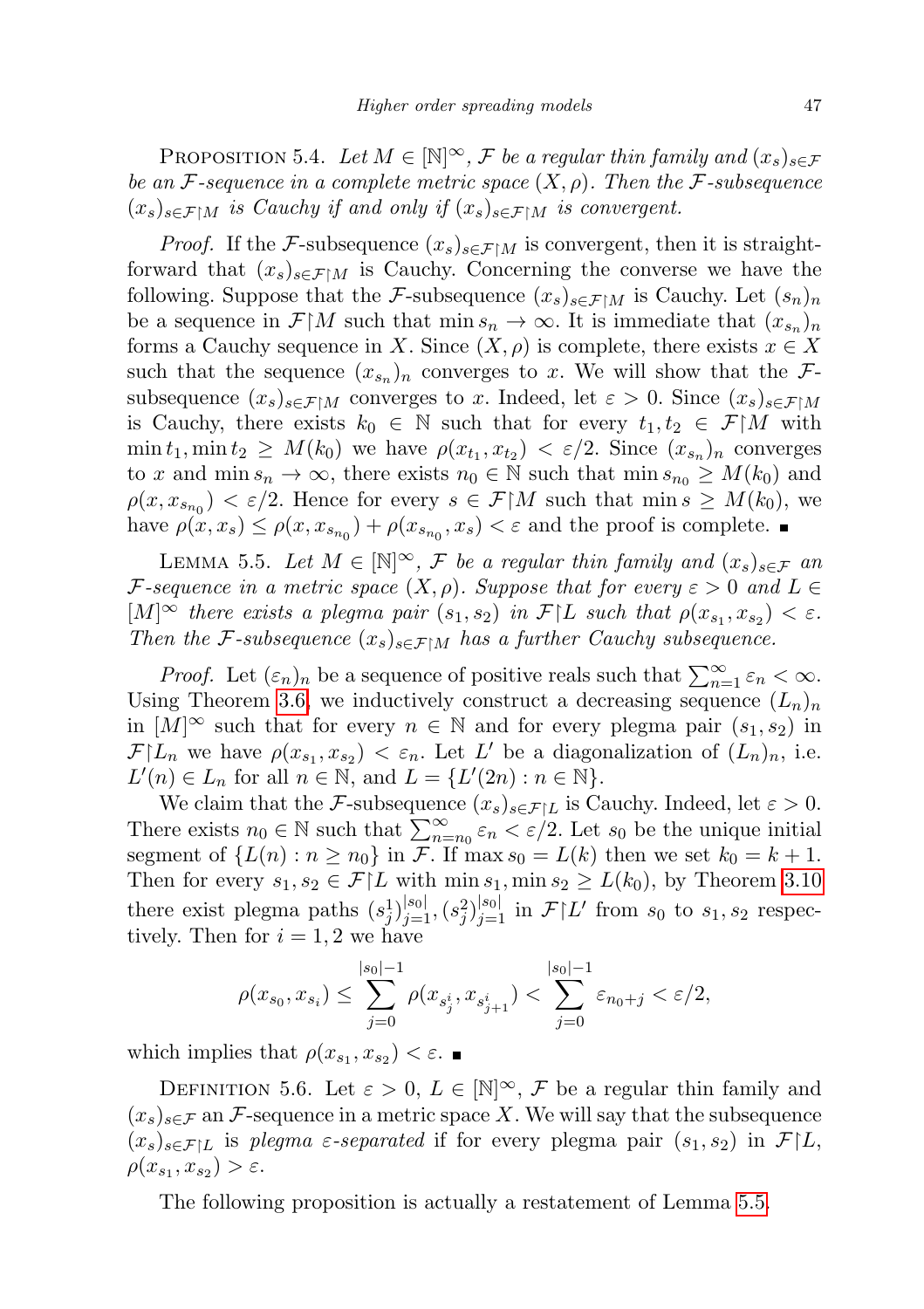PROPOSITION 5.7. Let  $M \in [\mathbb{N}]^{\infty}$ , F be a regular thin family and  $(x_s)_{s \in \mathcal{F}}$ an  $F$ -sequence in a metric space  $X$ . Then the following are equivalent:

- (i) The F-subsequence  $(x_s)_{s \in \mathcal{F} \upharpoonright M}$  has no further Cauchy subsequence.
- (ii) For every  $N \in [M]^\infty$  there exist  $\varepsilon > 0$  and  $L \in [N]^\infty$  such that the subsequence  $(x_s)_{s \in \mathcal{F}|L}$  is plegma  $\varepsilon$ -separated.

*Proof.* (i)⇒(ii). Assume that (ii) is not true. Then there is  $N \in [M]^\infty$ such that for every  $\varepsilon > 0$  and  $L \in [N]^\infty$  there exists a plegma pair  $(s_1, s_2)$  in  $\mathcal{F}|L$  such that  $\rho(x_{s_1}, x_{s_2}) < \varepsilon$ . By Lemma [5.5](#page-24-0) the F-subsequence  $(x_s)_{s \in \mathcal{F}|N}$ has a further Cauchy subsequence. Since  $N \subseteq M$  this means that  $(x_s)_{s \in \mathcal{F} \upharpoonright M}$ has a further Cauchy subsequence, which is a contradiction.

(ii)⇒(i). Suppose (i) does not hold. Then there exists  $N \in [M]^\infty$  such that  $(x_s)_{s\in\mathcal{F}\upharpoonright N}$  is Cauchy. Let  $\varepsilon > 0$  and  $L \in [N]^\infty$ . Then  $(x_s)_{s\in\mathcal{F}\upharpoonright L}$  is also Cauchy and therefore  $(x_s)_{s \in \mathcal{F} \setminus L}$  is not plegma  $\varepsilon$ -separated, a contradiction.

**5.2. Subordinated F-sequences.** By identifying every subset of  $\mathbb N$ with its characteristic function, a thin family  $\mathcal F$  becomes a discrete subspace of  $\{0,1\}^{\mathbb{N}}$  (under the usual product topology) with  $\hat{\mathcal{F}}$  being its closure. This in particular implies that every  $\phi : \mathcal{F} \to (X, \mathcal{T})$  is automatically continuous. In this subsection we show that for every regular thin family  $\mathcal{F}$ , any  $M \in [\mathbb{N}]^{\infty}$  and  $\varphi : \mathcal{F} \upharpoonright M \to (X, \mathcal{T})$  such that the closure of  $\varphi(\mathcal{F} \upharpoonright M)$  is a compact metrizable subspace of X, there exist  $L \in [M]^\infty$  and a continuous extension  $\hat{\varphi}$  :  $\hat{\mathcal{F}} | L \to (X, \mathcal{T})$ . We start with the following definition.

<span id="page-25-0"></span>DEFINITION 5.8. Let  $(X, \mathcal{T})$  be a topological space,  $\mathcal{F}$  be a regular thin family,  $M \in [\mathbb{N}]^{\infty}$  and  $(x_s)_{s \in \mathcal{F}}$  be an *F*-sequence in X. We say that  $(x_s)_{s\in\mathcal{F}\upharpoonright M}$  is subordinated (with respect to  $(X,\mathcal{T})$ ) if there exists a continuous map  $\widehat{\varphi}$  :  $\widehat{\mathcal{F}}[M \to (X, \mathcal{T})$  with  $\widehat{\varphi}(s) = x_s$  for every  $s \in \mathcal{F}[M]$ .

Assume that  $(x_s)_{s \in \mathcal{F} \upharpoonright M}$  is subordinated. Then since  $\mathcal{F}$  is dense in  $\widehat{\mathcal{F}}$ , there exists a unique continuous map  $\hat{\varphi}$  :  $\hat{\mathcal{F}}[M \to (X, \mathcal{T})$  witnessing this. Moreover, for the same reason we have  $\overline{\{x_s : s \in \mathcal{F} | M\}} = \hat{\varphi}(\hat{\mathcal{F}} | M)$ , where  $\overline{\{x_s : s \in \mathcal{F} | M\}}$  is the T-closure of  $\{x_s : s \in \mathcal{F} | M\}$  in X. Therefore  $\overline{\{x_s : s \in \mathcal{F} | M\}}$  is a countable compact metrizable subspace of  $(X, \mathcal{T})$  with Cantor–Bendixson index at most  $o(F)+1$ . Another property of subordinated F-sequences is stated in the next proposition.

PROPOSITION 5.9. Let  $(X, \mathcal{T})$  be a topological space, F be a regular thin family and  $(x_s)_{s \in \mathcal{F}}$  be an *F*-sequence in X. Let  $M \in [\mathbb{N}]^{\infty}$  be such that  $(x_s)_{s \in \mathcal{F} \mid M}$  is subordinated. Then  $(x_s)_{s \in \mathcal{F} \mid M}$  is a convergent F-subsequence in X. In particular, if  $\hat{\varphi}$ :  $\hat{\mathcal{F}} | M \to (X, \mathcal{T})$  is the continuous map witnessing the fact that  $(x_s)_{s\in\mathcal{F}\upharpoonright M}$  is subordinated then  $(x_s)_{s\in\mathcal{F}\upharpoonright M}$  is convergent to  $\widehat{\varphi}(\emptyset)$ .

*Proof.* Via the identity map we may consider the family  $\mathcal F$  as an  $\mathcal F$ sequence in the metric space  $Y = \hat{\mathcal{F}}$ , i.e. let  $(y_s)_{s \in \mathcal{F}}$  be the F-sequence in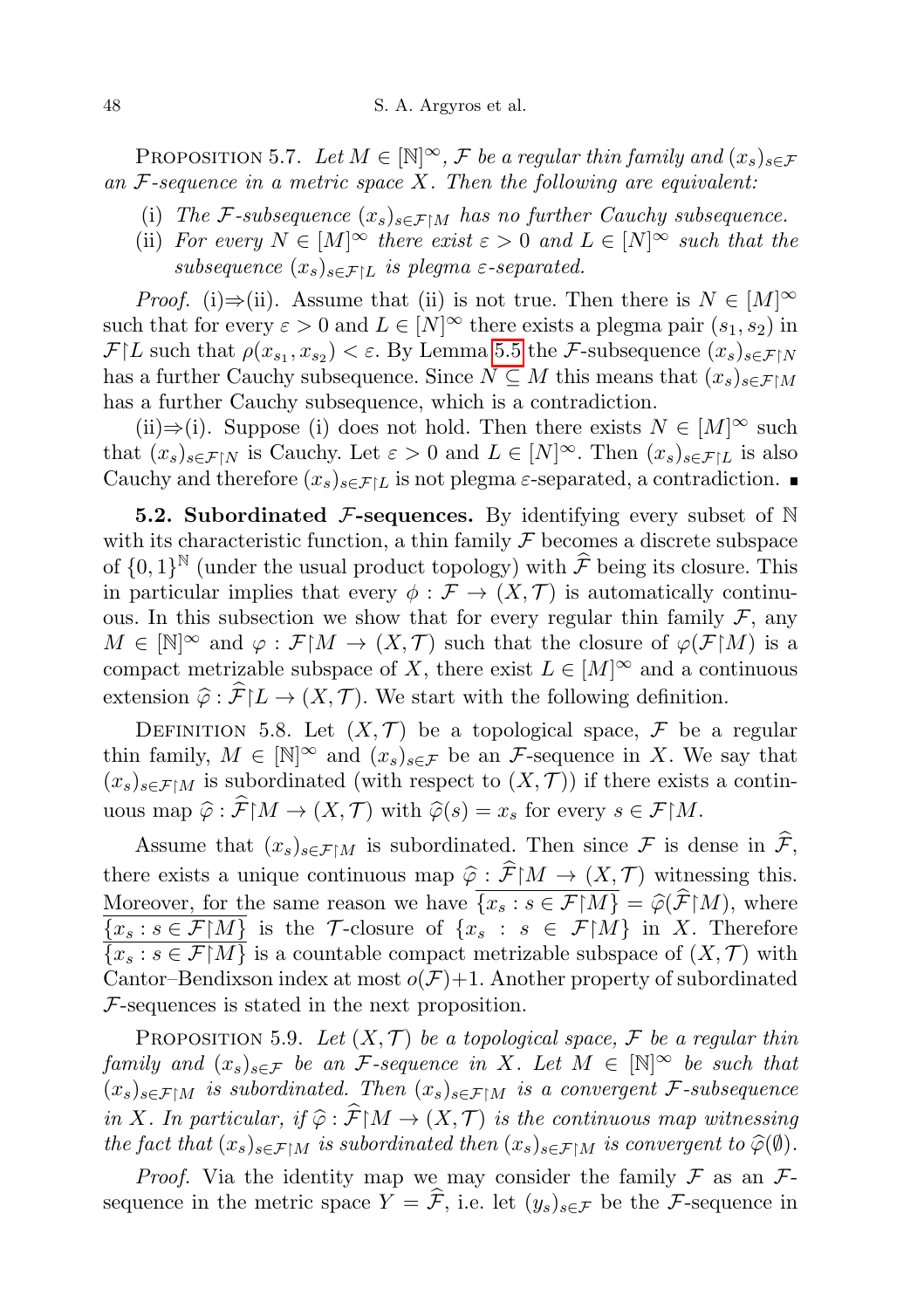Y with  $y_s = s$  for every  $s \in \mathcal{F}$ . As already noticed,  $(y_s)_{s \in \mathcal{F}}$  converges to the empty set. Since  $\hat{\varphi}$  :  $\hat{\mathcal{F}}[M \to (X, \mathcal{T})]$  is continuous, by Proposition [5.2](#page-23-1) we find that  $(\widehat{\varphi}(y_s))_{s\in\mathcal{F}\upharpoonright M}$  converges to  $\widehat{\varphi}(\emptyset)$ . Since  $\widehat{\varphi}(y_s) = \widehat{\varphi}(s) = x_s$  for every  $s \in \mathcal{F}[M]$ , this means that  $(x_s)_{s \in \mathcal{F}[M]}$  is convergent to  $\widehat{\varphi}(\emptyset)$ .

<span id="page-26-0"></span>THEOREM 5.10. Let F be a regular thin family and  $(x_s)_{s \in \mathcal{F}}$  be an Fsequence in a topological space  $(X, \mathcal{T})$ . Then for every  $M \in [\mathbb{N}]^{\infty}$  such that  $\{x_s : s \in \mathcal{F}\mid M\}$  is a compact metrizable subspace of  $(X, \mathcal{T})$  there exists  $L \in [M]^\infty$  such that  $(x_s)_{s \in \mathcal{F} \setminus L}$  is subordinated.

*Proof.* We will use induction on the order of the regular thin family  $\mathcal{F}$ . If  $o(\mathcal{F}) = 0$  (i.e. the family  $\mathcal{F}$  is the singleton  $\mathcal{F} = {\emptyset}$ ) the result trivially holds. Let  $\xi < \omega_1$  and assume that the theorem is true when  $o(\mathcal{F}) < \xi$ .

We fix a regular thin family F with  $o(F) = \xi$ , an F-sequence  $(x_s)_{s \in F}$ in a topological space  $(X, \mathcal{T})$  and  $M \in [\mathbb{N}]^{\infty}$  such that  $\overline{\{x_s : s \in \mathcal{F} | M\}}$  is a compact metrizable subspace of  $(X, \mathcal{T})$ . By passing to an infinite subset of M if necessary, we may also suppose that F is very large in M. Let  $\rho$ be a compatible metric for the subspace  $X_0 = \{x_s : s \in \mathcal{F} | M\}$ . We shall construct (a) a strictly increasing sequence  $(m_n)_n$  in M, (b) a decreasing sequence  $M = M_0 \supseteq M_1 \supseteq \cdots$  of infinite subsets of M, (c) a sequence  $\widehat{\varphi}_n$ of maps with  $\hat{\varphi}_n : \widehat{\mathcal{F}_{(m_n)}}M_n \to X$ , and (d) a decreasing sequence of closed balls  $(B_n)_n$  in  $X_0$  such that for every  $n \in \mathbb{N}$  the following are satisfied:

- (i)  $m_n = \min M_{n-1}$  and  $M_n \subseteq M_{n-1} \setminus \{m_n\},\$
- (ii) diam  $B_n < 1/n$ ,
- (iii) the map  $\widehat{\varphi}_n$  is continuous,
- (iv)  $\widehat{\varphi}_n(u) = x_{\{m_n\}\cup u}$  for every  $u \in \mathcal{F}_{(m_n)}\upharpoonright M_n$ , and

(v) 
$$
\{\widehat{\varphi}_n(u) : u \in \widehat{\mathcal{F}_{(m_n)}} | M_n \} \subseteq B_n
$$
.

We shall present the general inductive step of the above construction so let us assume that the construction has been carried out up to some  $n \in \mathbb{N}$ . We set  $m_{n+1} = \min M_n$ . Since F is very large in M we see that  $\mathcal{G} = \mathcal{F}_{(m_{n+1})} =$  ${u \in [\mathbb{N}]^{<\infty}: m_{n+1} < u \text{ and } \{m_{n+1}\} \cup u \in \mathcal{F}}$  is a regular thin family. For each  $u \in \mathcal{G}$  we set  $y_u = x_{\{m_{n+1}\}\cup u}$  and we form the  $\mathcal{G}$ -sequence  $(y_u)_{u \in \mathcal{G}}$ . Let  $M'_n = M_n \setminus \{m_{n+1}\}\$ . Since  $Y = \{y_u : u \in \mathcal{G} \mid M'_n\} \subseteq \overline{\{x_s : s \in \mathcal{F} \mid M\}}$ , the closure of Y in  $(X, \mathcal{T})$  is also a compact metrizable subspace of  $(X, \mathcal{T})$ . Thus Y is a totally bounded metric space and therefore, by Theorem [2.1](#page-4-0) and passing to an infinite subset of  $M'_n$  if necessary, we may also suppose that there exists a ball  $B_{n+1}$  of  $X_0$  with diam  $B_{n+1} < (n+1)^{-1}$  and

(5.1) 
$$
\{y_u : u \in \mathcal{G} \mid M'_n\} \subseteq B_{n+1}.
$$

Moreover,  $o(\mathcal{G}) = o(\mathcal{F}_{(m_{n+1})}) < o(\mathcal{F}) = \xi$ . Hence, by our inductive hypothesis, there exists an infinite subset  $M_{n+1}$  of  $M'_n = M_n \setminus \{m_{n+1}\}\$  such that the G-subsequence  $(y_u)_{u \in \mathcal{G}\{M_{n+1}\}}$  is subordinated. Let  $\widehat{\varphi}_{n+1} : \widehat{\mathcal{G}}\{M_{n+1} \to X \}$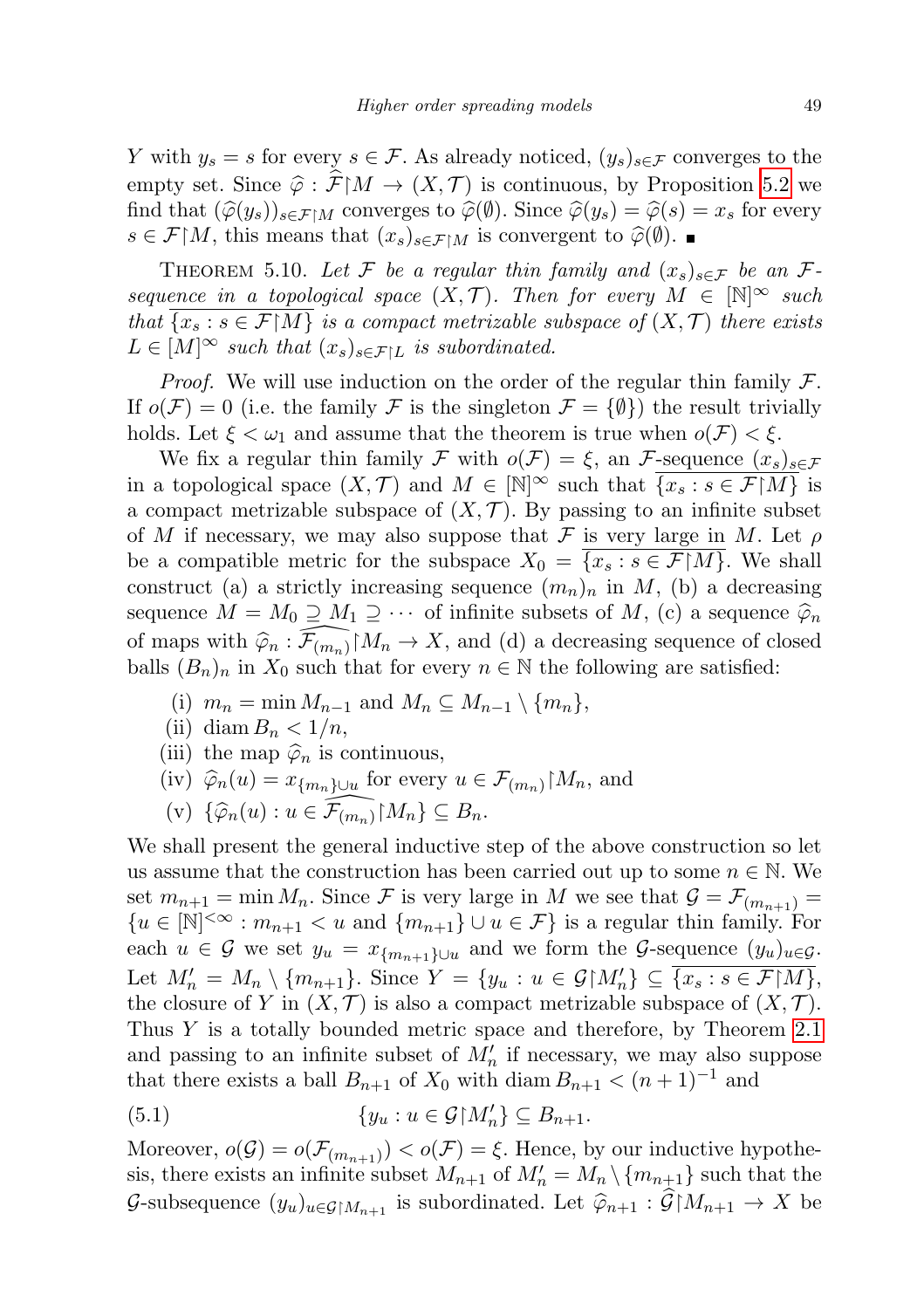the continuous map witnessing this fact. Then  $\hat{\varphi}_{n+1}(u) = y_u = x_{\{m_{n+1}\}\cup u}$ for every  $u \in \mathcal{F}_{(m_{n+1})}|M_{n+1}$ , and by the continuity of  $\widehat{\varphi}_{n+1}$  we have (5.2)

<span id="page-27-0"></span>
$$
\{\widehat{\varphi}_{n+1}(u): u \in \widehat{\mathcal{F}_{(m_{n+1})}} \mid M_{n+1}\} \subseteq \overline{\{y_u : u \in \mathcal{F}_{(m_{n+1})} \mid M_{n+1}\}} \stackrel{(5.1)}{\subseteq} B_{n+1},
$$

which completes the proof of the inductive step.

We set  $M' = \{m_n : n \in \mathbb{N}\}\.$  Since  $\lim_{n \to \infty} B_n = 0$  and  $X_0$  is a compact metric space there exists a strictly increasing sequence  $(k_n)_n$  and  $x_0 \in X_0$ such that

(5.3) 
$$
\lim_{n \to \infty} \text{dist}(x_0, B_{k_n}) = 0.
$$

We set  $L = \{m_{k_n} : n \in \mathbb{N}\}\$ and we define  $\hat{\varphi} : \hat{\mathcal{F}} | L \to X$  as follows. For  $s = \emptyset$ , we set  $\hat{\varphi}(\emptyset) = x_0$ . Otherwise, if n is the unique positive integer such that  $m_{k_n} = \min s$  we set  $\hat{\varphi}(s) = \hat{\varphi}_{k_n}(s \setminus {\min s}) = x_t$ . It is easy to check that  $\hat{\varphi}$  is well defined. To see that  $\hat{\varphi}$  is continuous let  $(s)$ , be a to check that  $\hat{\varphi}$  is well defined. To see that  $\hat{\varphi}$  is continuous let  $(s_n)_n$  be a sequence in  $\widehat{\mathcal{F}}\vert L$  and  $s \in \widehat{\mathcal{F}}\vert L$  such that  $s_n \to s$ . If  $s = \emptyset$  then  $\min s_n \to \infty$ , thus using (v) and [\(5.3\)](#page-27-0) we obtain  $\hat{\varphi}(s_n) \to x_0 = \hat{\varphi}(\emptyset)$ . Otherwise, let  $m_{k_{n_0}} = \min s$ . Then  $\min s_n = \min s = m_{k_{n_0}}$  for all but finitely many n. Therefore,  $\widehat{\varphi}(s_n) = \widehat{\varphi}_{k_{n_0}}(s_n)$ , for all but finitely many n, and since  $\widehat{\varphi}_{k_{n_0}}$  is continuous  $\widehat{\varphi}(s_n) \setminus \widehat{\varphi}(s)$ continuous,  $\widehat{\varphi}(s_n) \to \widehat{\varphi}(s)$ .

6. F-sequences generating spreading models. Let  $(x_n)_n$  be a sequence in a Banach space X generating a spreading model  $(e_n)_n$ . It is well known (see [\[6\]](#page-44-4), [\[7\]](#page-44-0)) that if  $(x_n)_n$  is norm convergent then the seminorm in the space generated by the sequence  $(e_n)_n$  is not a norm. On the other hand, if  $(x_n)_n$  is weakly null and seminormalized then  $(e_n)_n$  is 1-unconditional ([\[7\]](#page-44-0)). In this section we show that analogues of the above results remain true in the higher order setting of ξ-spreading models.

To make the presentation more clear and self-contained we start with a short review of the basic properties of spreading sequences. We divide the spreading sequences into four disjoint categories. The first category consists of those spreading sequences which we call trivial. A spreading sequence  $(e_n)_n$  in a seminormed space  $(E, \|\cdot\|_*)$  is trivial if the restriction of the seminorm  $\|\cdot\|_*$  to the linear subspace generated by  $(e_n)_n$  is not a norm (see Definition [6.1\)](#page-28-0). The nontrivial spreading sequences are divided into three classes, namely the *singular*, the *unconditional* and the *conditional* ones. The singular ones are the nontrivial spreading sequences which are not Schauder basic, while the conditional ones are the Schauder basic spreading sequences which are not unconditional (see Definition [6.3\)](#page-29-0). It is shown that every singular sequence  $(e_n)_n$  admits a *natural decomposition* as  $e_n = e'_n + e'_n$ where e is the weak limit of  $(e_n)_n$  and  $(e'_n)_n$  is a 1-unconditional and Cesaro summable to the zero spreading sequence (Proposition [6.5\)](#page-30-0).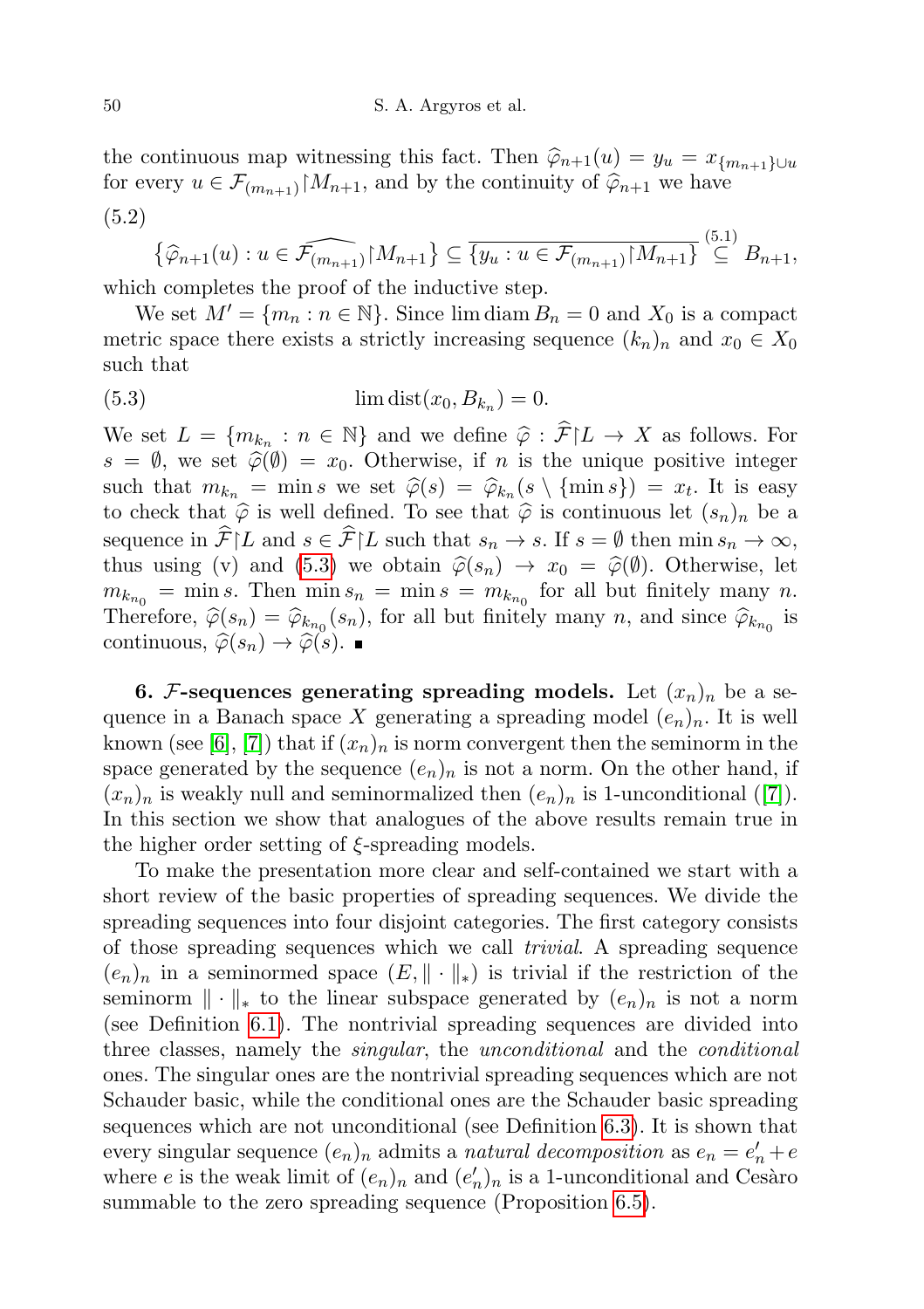In  $\S6.2$  $\S6.2$  we provide characterizations for F-sequences generating a trivial spreading model (Theorem [6.6\)](#page-31-1). Among other things it is shown that an  $F$ -sequence generates a trivial spreading model if and only if it contains a further norm Cauchy subsequence. We also give a sufficient condition for an F-sequence to generate a Schauder basic spreading model (see Theorem [6.9\)](#page-32-0).

In §[6.3](#page-33-0) we proceed to an analysis of the spreading models generated by subordinated  $\mathcal F$ -sequences. Specifically, we show that seminormalized weakly null subordinated  $\mathcal F$ -sequences generate 1-unconditional spreading models (Theorem [6.11\)](#page-35-0). Moreover, we present a classification of the spreading models generated by non-weakly null subordinated  $\mathcal{F}$ -sequences. In this case we show that the generated spreading model is either equivalent to the usual basis of  $\ell^1$ , or singular (Theorem [6.14\)](#page-37-0). These results imply that a nontrivial spreading model generated by a weakly relatively compact  $\mathcal{F}\text{-sequence}$ is either singular or unconditional (Corollary [6.17\)](#page-39-0).

Finally, in  $\S6.4$  $\S6.4$  we study the F-sequences which generate singular spreading models. In particular we show that the aforementioned natural decomposition of the singular spreading model is also reflected back to its generating  $\mathcal{F}$ -sequence (see Theorem [6.19](#page-42-0) and Corollary [6.21\)](#page-44-8).

**6.1. Spreading sequences.** Let  $(E, \|\cdot\|_*)$  be a seminormed linear space. A sequence  $(e_n)_n$  in E is called *spreading* if

$$
\Big\| \sum_{j=1}^{n} a_j e_j \Big\|_* = \Big\| \sum_{j=1}^{n} a_j e_{k_j} \Big\|_*
$$

for every  $n \in \mathbb{N}$ ,  $a_1, \ldots, a_n \in \mathbb{R}$  and  $k_1 < \cdots < k_n$  in N. As already mentioned, every spreading model of any order of a Banach space is a spreading sequence. In this subsection we shall briefly recall some well known results on spreading sequences that we shall later use (for a more detailed exposi-tion see [\[1\]](#page-44-9), [\[5\]](#page-44-6), [\[6\]](#page-44-4), [\[7\]](#page-44-0)). Towards a classification of spreading sequences, we start with the following definition.

<span id="page-28-0"></span>DEFINITION 6.1. Let  $(E, \|\cdot\|_*)$  be a seminormed linear space and  $(e_n)_n$ be a spreading sequence in E. We will say that  $(e_n)_n$  is *trivial* if there exist  $k \in \mathbb{N}$  and  $a_1, \ldots, a_k \in \mathbb{R}$ , not all zero, such that  $\|\sum_{j=1}^k a_i e_i\|_* = 0$ .

Concerning the trivial sequences, we have the following elementary lemma.

<span id="page-28-1"></span>LEMMA 6.2. Let  $(E, \|\cdot\|_*)$  be a seminormed linear space and  $(e_n)_n$  be a spreading sequence in E. Then the sequence  $(e_n)_n$  is trivial if and only if for every  $n, m \in \mathbb{N}$  we have  $||e_n - e_m||_* = 0$ .

*Proof.* Let  $(e_n)_n$  be a trivial sequence. Pick  $k \in \mathbb{N}$  and  $a_1, \ldots, a_n \in \mathbb{R}$ , not all zero, such that  $\|\sum_{j=1}^k a_j e_j\|_* = 0$ . Since  $(e_n)_n$  is spreading we may suppose that  $a_j \neq 0$  for all  $1 \leq j \leq n$ . Moreover notice that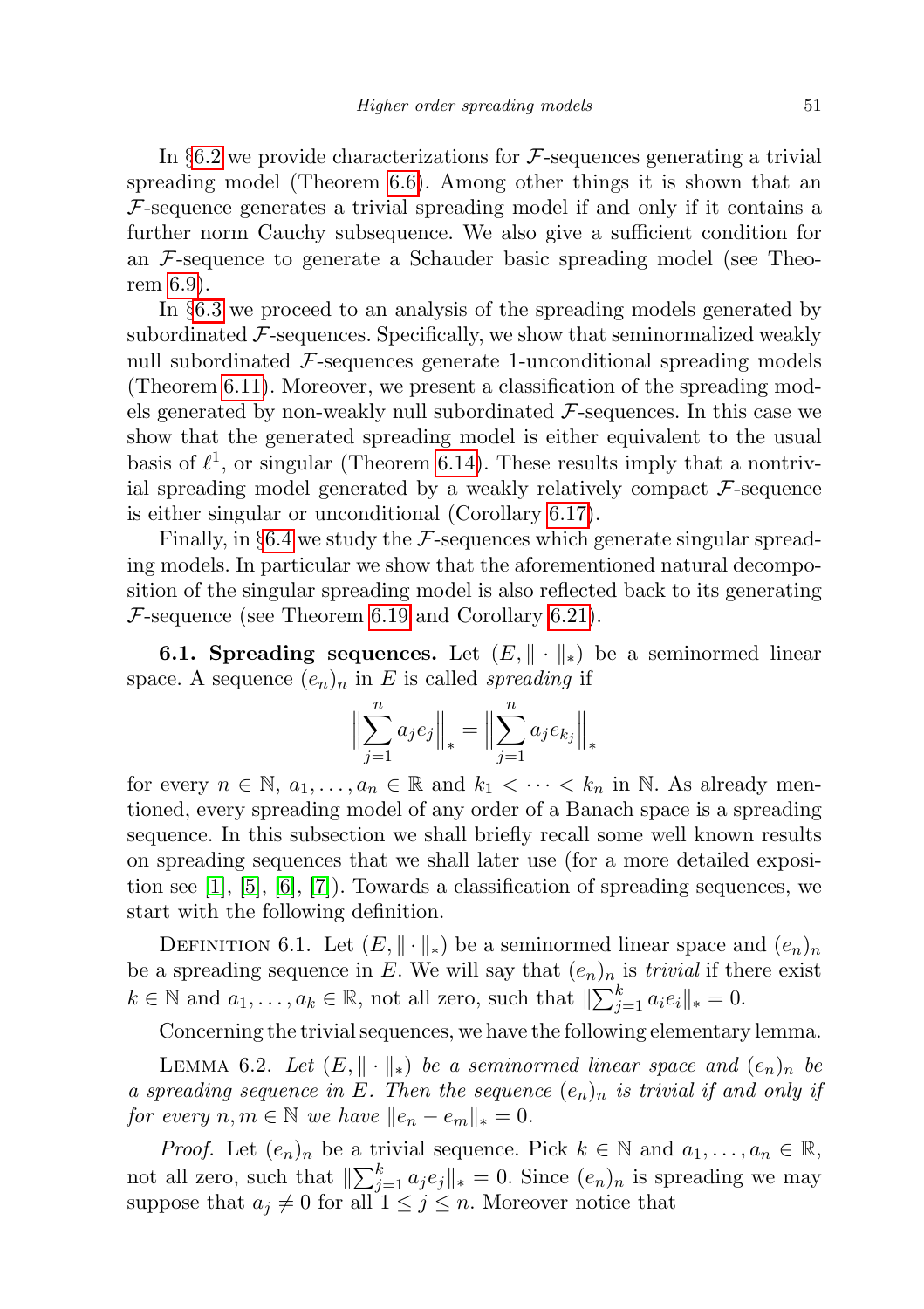52 S. A. Argyros et al.

(6.1) 
$$
\left\| \sum_{j=1}^{k-1} a_j e_j + a_k e_k \right\|_* = \left\| \sum_{j=1}^{k-1} a_j e_j + a_k e_{k+1} \right\|_* = 0.
$$

Hence,

$$
(6.2) \ \left\|e_k - e_{k+1}\right\|_{*} \le \frac{1}{|a_k|} \left(\left\|\sum_{j=1}^{k-1} a_j e_j + a_k e_k\right\|_{*} + \left\|\sum_{j=1}^{k-1} a_j e_j + a_n e_{k+1}\right\|_{*}\right) = 0.
$$

Since  $(e_n)_n$  is spreading we get  $||e_n - e_m||_* = 0$  for every  $n, m \in \mathbb{N}$ . The converse implication is straightforward.

Let us observe that if a sequence  $(e_n)_n$  is nontrivial then the restriction of the seminorm  $\|\cdot\|_*$  to the linear subspace generated by  $(e_n)_n$  is actually a norm. Thus every nontrivial sequence can always be considered as a sequence in a Banach space. Following [\[4\]](#page-44-2) we consider the classification of nontrivial sequences described by the next definition.

<span id="page-29-0"></span>DEFINITION 6.3. We classify all nontrivial spreading sequences into the following three categories:

- (1) singular spreading sequences, i.e. those nontrivial spreading sequences which are not Schauder basic,
- (2) unconditional spreading sequences, and
- (3) conditional Schauder basic spreading sequences, i.e. spreading sequences which are Schauder basic but not unconditional.

<span id="page-29-1"></span>PROPOSITION 6.4. Let  $(e_n)_n$  be a nontrivial spreading sequence.

- (i) If  $(e_n)_n$  is weakly null then it is 1-unconditional.
- (ii) If  $(e_n)_n$  is unconditional then either it is equivalent to the usual basis of  $\ell^1$  or it is norm Cesàro summable to 0 (i.e.  $\lim_{n \to \infty} \left| \frac{1}{n} \right|$  $\frac{1}{n} \sum_{i=1}^{n} e_i \| = 0.$

Proof. (i) See [\[1\]](#page-44-9).

(ii) Since  $(e_n)_n$  is unconditional there exists  $C>0$  such that  $\|\sum_{i=1}^n \varepsilon_i a_i e_i\|$  $\leq C \|\sum_{i=1}^n a_i e_i\|$  for any  $n \in \mathbb{N}, a_1, \ldots, a_n \in \mathbb{R}$  and  $\varepsilon_1, \ldots, \varepsilon_n \in \{-1, 1\}$ . Also since it is spreading and nontrivial there exists  $M > 0$  such that  $||e_n|| = M$ for all  $n \in \mathbb{N}$ . Suppose that  $(e_n)_n$  is not Cesaro summable to zero. Then there exist  $\theta > 0$  and a strictly increasing sequence of natural numbers  $(p_n)_n$  such that  $\left\| \frac{1}{p_n} \right\|$  $\frac{1}{p_n} \sum_{i=1}^{p_n} e_i \| > \theta$  for all  $i \in \{1, \ldots, p_n\}$ . Hence for every  $n \in \mathbb{N}$  there exists  $x_n^*$  with  $||x_n^*|| = 1$  such that  $x_n^*$   $\left(\frac{1}{p_n}\right)$  $\frac{1}{p_n} \sum_{i=1}^{p_n} e_i$  >  $\theta$ . For every  $n \in \mathbb{N}$ , we set  $I_n = \{1, ..., p_n\}$  and let  $A_n = \{i \in I_n : x_n^*(e_i) > \theta/2\}$ . Then

$$
\theta < x_n^* \left( \frac{1}{p_n} \sum_{i \in I_n} e_i \right) = \frac{1}{p_n} x_n^* \left( \sum_{i \in A_n} e_i \right) + \frac{1}{p_n} x_n^* \left( \sum_{i \in I_n \setminus A_n} e_i \right) \le \frac{1}{p_n} |A_n| C + \frac{\theta}{2}.
$$

Hence  $|A_n| \geq \frac{\theta}{2C} p_n$ , which gives  $\lim_{n\to\infty} |A_n| = \infty$ . We are now ready to show that  $(e_n)_n$  is equivalent to the usual basis of  $\ell_1$ . Indeed, let  $n \in \mathbb{N}$ ,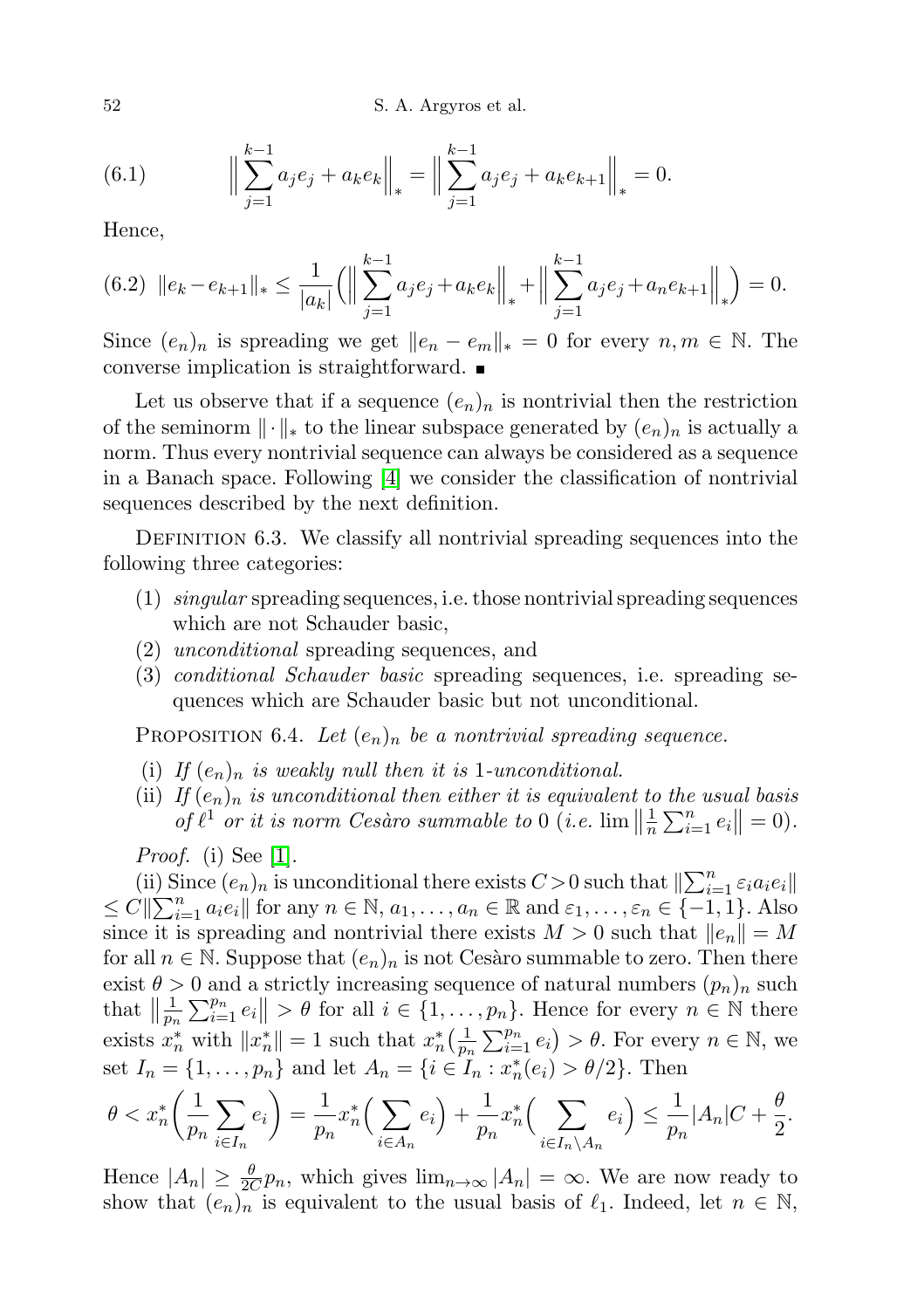$a_1, \ldots, a_n \in \mathbb{R}$  and choose  $n_0 \in \mathbb{N}$  such that  $|A_{n_0}| \geq n$ . Then

$$
M \sum_{i=1}^{n} |a_i| \ge \left\| \sum_{i=1}^{n} a_i e_i \right\| \ge \frac{1}{C} \left\| \sum_{i=1}^{n} |a_i| e_i \right\| = \frac{1}{C} \left\| \sum_{i=1}^{n} |a_i| e_{A_{n_0}(i)} \right\|
$$
  

$$
\ge \frac{1}{C} \cdot x_n^* \left( \sum_{i=1}^{n} |a_i| e_{A_{n_0}(i)} \right) \ge \frac{\theta}{2C} \sum_{i=1}^{n} |a_i|.
$$

<span id="page-30-0"></span>PROPOSITION 6.5. Let  $(e_n)_n$  be a singular sequence and let E be the space generated by  $(e_n)_n$ . Then there is  $e \in E \setminus \{0\}$  such that  $(e_n)_n$  is weakly convergent to e. Moreover if  $e'_n = e_n - e$  then  $(e'_n)_n$  is spreading, 1-unconditional and Cesàro summable to zero.

*Proof.* Since  $(e_n)_n$  is equivalent to all its subsequences and it is not Schauder basic, no subsequence of  $(e_n)_n$  is Schauder basic. In particular, a subsequence of  $(e_n)_n$  cannot be nontrivial weak-Cauchy or weakly null. Hence, by Rosenthal's  $\ell^1$ -theorem [\[19\]](#page-45-9),  $(e_n)_n$  is weakly convergent to a nonzero element  $e \in E$ .

Let  $e'_n = e_n - e$ . To show that  $(e'_n)_n$  is spreading, let  $n \in \mathbb{N}, \lambda_1, \ldots, \lambda_n \in \mathbb{R}$ and  $k_1 < \cdots < k_n$  in N. If  $\sum_{i=1}^n \lambda_i = 0$ , then

<span id="page-30-1"></span>(6.3) 
$$
\left\| \sum_{i=1}^{n} \lambda_{i} e_{i}' \right\| = \left\| \sum_{i=1}^{n} \lambda_{i} e_{i} \right\| = \left\| \sum_{i=1}^{n} \lambda_{i} e_{k_{i}} \right\| = \left\| \sum_{i=1}^{n} \lambda_{i} e_{k_{i}}' \right\|.
$$

Generally let  $\sum_{i=1}^{n} \lambda_i = \lambda$ . Since  $(e'_n)_n$  is weakly null we may choose a convex block subsequence  $(w_m)_m$  of  $(e'_n)_n$  which norm converges to zero. Let  $m_0 \in \mathbb{N}$  be such that  $k_n < \text{supp}(w_m)$  for all  $m \geq m_0$ . Then by  $(6.3)$ ,

(6.4) 
$$
\left\| \sum_{i=1}^{n} \lambda_i e'_i - \lambda w_m \right\| = \left\| \sum_{i=1}^{n} \lambda_i e'_{k_i} - \lambda w_m \right\|
$$

for all  $m \geq m_0$ . Hence, by taking limits, we get

$$
\Big\|\sum_{i=1}^n \lambda_i e_i'\Big\| = \Big\|\sum_{i=1}^n \lambda_i e_{k_i}'\Big\|,
$$

that is, the sequence  $(e'_n)_n$  is spreading. Moreover, since

$$
||e_n - e_m|| = ||e'_n - e'_m||,
$$

by Lemma [6.2](#page-28-1) we deduce that  $(e'_n)_n$  is nontrivial. Finally, since  $(e'_n)_n$  is weakly null, by Proposition [6.4](#page-29-1) it is also 1-unconditional and norm Cesaro summable to zero. ■

The above decomposition  $e_n = e'_n + e$  of a singular spreading sequence  $(e_n)_n$  will be called the *natural decomposition* of  $(e_n)_n$ .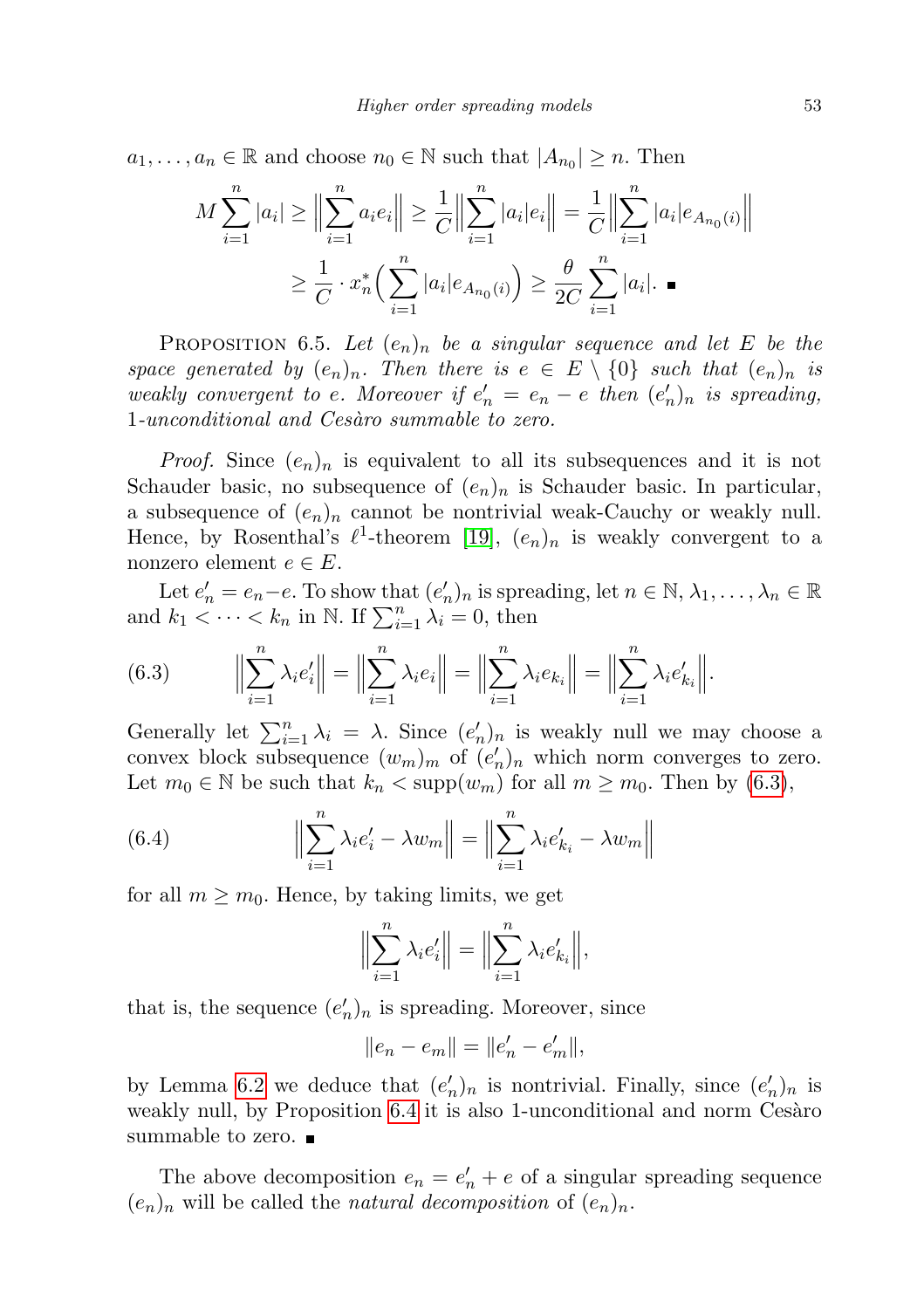<span id="page-31-0"></span>6.2.  $F$ -sequences generating nonsingular spreading models. We start with a characterization of those  $\mathcal F$ -sequences in a Banach space X which generate a trivial spreading model.

<span id="page-31-1"></span>THEOREM 6.6. Let X be a Banach space,  $\mathcal F$  be a regular thin family and  $(x_s)_{s\in\mathcal{F}}$  be an *F*-sequence in X and  $M \in [\mathbb{N}]^{\infty}$ . Let  $(E, \|\cdot\|_*)$  be an infinite-dimensional seminormed linear space with Hamel basis  $(e_n)_n$  such that  $(x_s)_{s \in \mathcal{F} \setminus M}$  generates  $(e_n)_n$  as an *F*-spreading model. Then the following are equivalent:

- (i) The sequence  $(e_n)_n$  is trivial.
- (ii) For every  $\varepsilon > 0$  and every  $L \in [M]^\infty$ , there exists a plegma pair  $(s_1, s_2)$  in  $\mathcal{F}[L$  such that  $||x_{s_1} - x_{s_2}|| < \varepsilon$ .
- (iii) The F-subsequence  $(x_s)_{s \in \mathcal{F} \upharpoonright M}$  contains a further norm Cauchy subsequence.
- (iv) There exists  $x \in X$  such that every subsequence of  $(x_s)_{s \in \mathcal{F} \upharpoonright M}$  contains a further subsequence convergent to x.

*Proof.* (i)⇒(ii). Let  $\varepsilon > 0$  and  $L \in [M]^\infty$ . Since the F-subsequence  $(x_s)_{s \in \mathcal{F}|L}$  also generates  $(e_n)_n$  as an *F*-spreading model (see Remark [2\)](#page-20-1), there exists  $n_0 \in \mathbb{N}$  such that for every plegma pair  $(s_1, s_2)$  in  $\mathcal{F}|L$  with  $\min s_1 \geq L(n_0),$ 

(6.5) 
$$
\|x_{s_1} - x_{s_2}\| - \|e_1 - e_2\|_*| < \varepsilon.
$$

Let  $(s_1, s_2)$  be such a plegma pair. Since  $(e_n)_n$  is trivial we have  $||e_1-e_2||_* = 0$ and therefore by [\(6.5\)](#page-31-2) we obtain  $||x_{s_1} - x_{s_2}|| < \varepsilon$ .

<span id="page-31-2"></span> $(ii) \Rightarrow (iii)$ . This follows by Lemma [5.5.](#page-24-0)

(iii)⇒(i). Using the fact that  $(x_s)_{s \in \mathcal{F} \upharpoonright M}$  contains a further norm Cauchy subsequence, we easily construct a sequence  $((s_1^n, s_2^n))_n$  of plegma pairs in  $\mathcal{F}[M]$  such that  $s_1^n(1) \to \infty$  and  $||x_{s_1^n} - x_{s_2^n}|| < 1/n$ . Then

(6.6) 
$$
||e_1 - e_2||_* = \lim_{n \to \infty} ||x_{s_1^n} - x_{s_2^n}|| = 0
$$

and therefore the sequence  $(e_n)_n$  is trivial.

 $(iv) \Rightarrow (iii)$ . This is straightforward.

(i)⇒(iv). Since every subsequence of  $(x_s)_{s \in \mathcal{F} | M}$  generates  $(e_n)_n$  as an F-spreading model we see that, for every  $L \in [M]^\infty$ ,  $(x_s)_{s \in \mathcal{F} \upharpoonright M}$  generates a trivial spreading model. By the implication  $(i) \Rightarrow (iii)$  and Proposition [5.4,](#page-23-2) every subsequence of  $(x_s)_{s \in \mathcal{F} \setminus M}$  contains a further convergent subsequence. It remains to show that all the convergent subsequences of  $(x_s)_{s\in\mathcal{F}\upharpoonright M}$  have a common limit.

To this end, let  $L_1, L_2 \in [M]^\infty$ ,  $x_1, x_2 \in X$  be such that  $(x_s)_{s \in \mathcal{F}|L_i}$ converges to  $x_i$  for  $i \in \{1,2\}$  and let  $\varepsilon > 0$ . Hence there exists  $n_0 \in \mathbb{N}$ such that for every  $s \in \mathcal{F}[L_1]$  and  $t \in \mathcal{F}[L_2]$  with  $\min s \geq L_1(n_0)$  and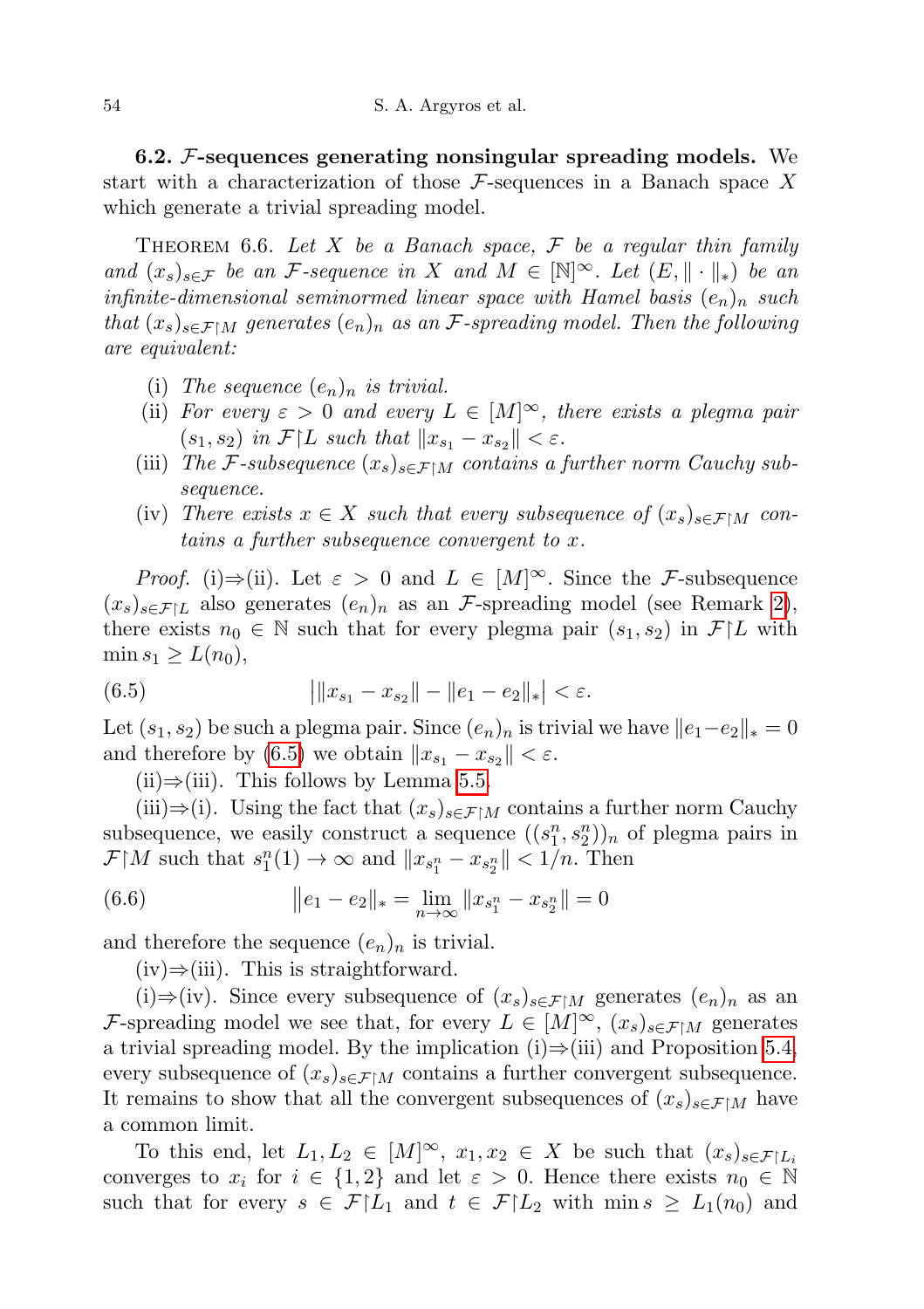$\min t \geq L_2(n_0)$  we have

<span id="page-32-1"></span>(6.7) 
$$
||x_1 - x_s||, ||x_2 - x_t|| < \varepsilon/3.
$$

Since  $(x_s)_{s \in \mathcal{F} \upharpoonright M}$  generates the trivial sequence  $(e_n)_n$  as an F-spreading model, we may also assume that

<span id="page-32-2"></span>(6.8) 
$$
||x_{s_1} - x_{s_2}|| = ||x_{s_1} - x_{s_2}|| - ||e_1 - e_2||_*| < \varepsilon/3
$$

for every plegma pair  $(s_1, s_2)$  in  $\mathcal{F}\upharpoonright M$  with  $\min s_1 \geq M(n_0)$ .

It is easy to see that we can choose  $s_1 \in \mathcal{F}[L_1]$  with  $\min s_1 \geq L_1(n_0)$  and  $s_2 \in \mathcal{F}|L_2$  with  $\min s_2 \geq L_2(n_0)$  such that  $(s_1, s_2)$  is a plegma pair. Then by  $(6.7)$  and  $(6.8)$  we have

<span id="page-32-3"></span>
$$
(6.9) \t\t ||x_1 - x_2|| \le ||x_1 - x_{s_1}|| + ||x_{s_1} - x_{s_2}|| + ||x_2 - x_{s_2}|| < \varepsilon.
$$

Since [\(6.9\)](#page-32-3) holds for every  $\varepsilon > 0$  we get  $x_1 = x_2$ .

We proceed to present a sufficient condition for an  $\mathcal F$ -sequence to generate a Schauder basic spreading model. We need the next definition.

<span id="page-32-4"></span>DEFINITION 6.7. Let A be a countable seminormalized subset of a Banach space  $X$ . We say that  $A$  admits a *Skipped Schauder Decomposition* (SSD) if there exist  $C \geq 1$  and a pairwise disjoint sequence  $(A_k)_k$  of finite subsets of A such that the following are satisfied:

- (i)  $\bigcup_{k=1}^{\infty} A_k = A.$
- (ii) For every  $N \in [\mathbb{N}]^{\infty}$  not containing two successive integers, and for every sequence  $(x_k)_{k\in\mathbb{N}}$  with  $x_k \in A_k$  for all  $n \in \mathbb{N}$ ,  $(x_k)_{k\in\mathbb{N}}$  is a Schauder basic sequence with constant C.

The following proposition is well known but for the sake of completeness we outline its proof.

PROPOSITION 6.8. Let  $(x_n)_n$  be a seminormalized weakly null sequence in a Banach space X. Then for every  $\varepsilon > 0$  the set  $A = \{x_n : n \in \mathbb{N}\}\$ admits a SSD with constant  $C = 1 + \varepsilon$ .

*Proof.* We may assume that X has a Schauder basis  $(e_n)_n$  with basis constant  $K = 1$  (for example we may assume that  $X = C[0, 1]$ ). By induction and using the sliding hump argument, we define (1) a partition  $(F_n)_n$ of N into finite pairwise disjoint sets, and (2) a sequence  $(y_n)_n$  of finitely supported vectors in  $X$  such that:

- (i) For every  $k \in \mathbb{N}$  and  $n \in F_k$ , we have  $||x_n y_n|| < \varepsilon/2^k$ , and
- (ii) for every  $k_2 > k_1$  with  $k_2 k_1 > 1$ ,  $n_1 \in F_{k_1}$  and  $n_2 \in F_{k_2}$ , we have  $\max \text{supp}(y_{n_1}) < \min \text{supp}(y_{n_2}).$

<span id="page-32-0"></span>Setting  $A_k = \{x_n : n \in F_k\}, k \in \mathbb{N}$ , it is easy to check that  $(A_k)_k$  satisfies conditions (i) and (ii) of Definition [6.7.](#page-32-4)  $\blacksquare$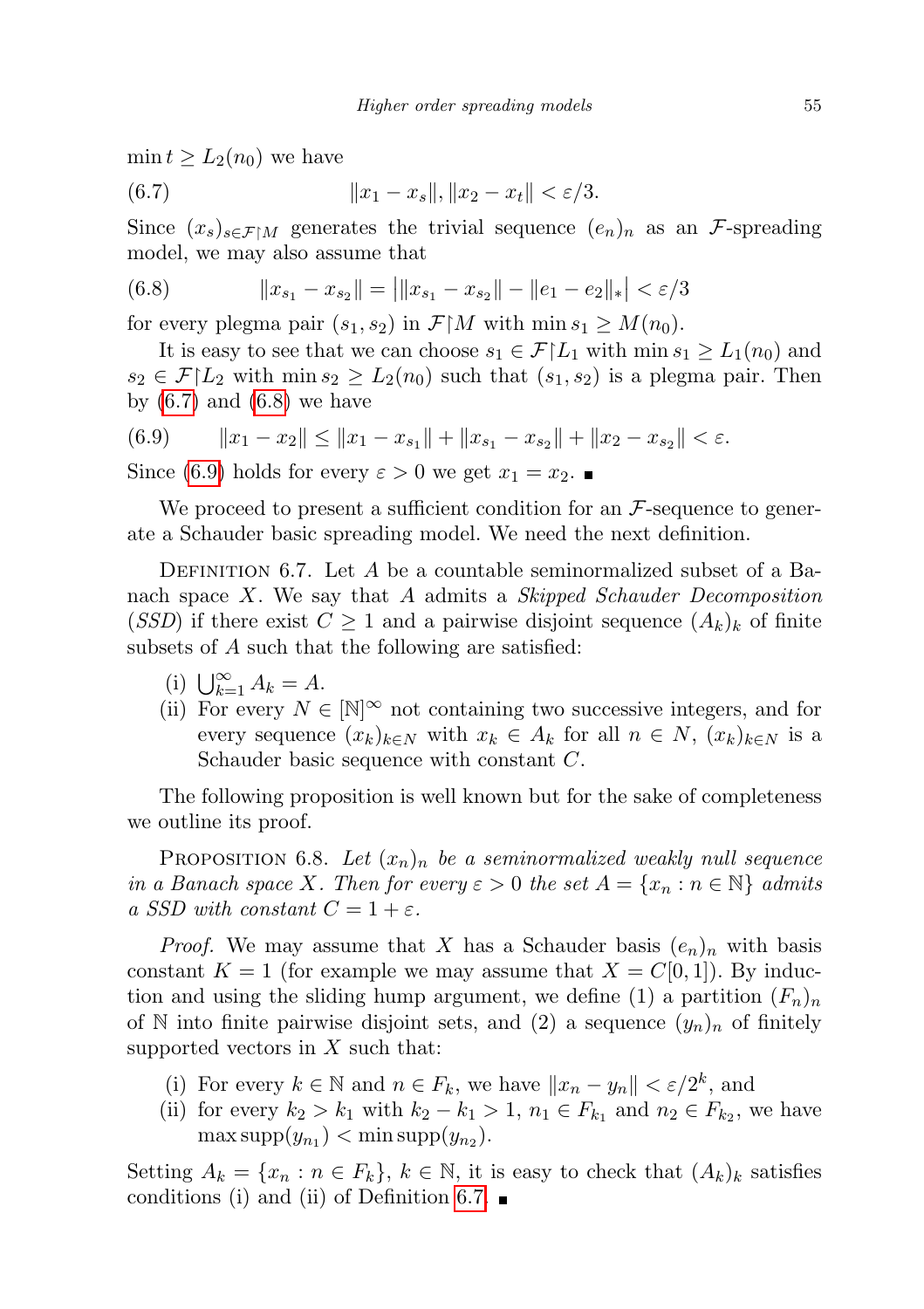THEOREM 6.9. Let A be a subset of a Banach space  $X$ . If A admits a SSD with constant C, then every nontrivial spreading model of any order of A is Schauder basic with constant C.

*Proof.* Let  $1 \leq \xi$  be a countable ordinal and  $(e_n)_n$  be a nontrivial spreading model of order  $\xi$  of A. Let F be a regular thin family with  $o(\mathcal{F}) = \xi$ ,  $(x_s)_{s\in\mathcal{F}}$  be an F-sequence in A and  $M \in \mathbb{N}^\infty$  be such that  $(x_s)_{s\in\mathcal{F}\upharpoonright M}$  generates  $(e_n)_n$  as an *F*-spreading model. Let  $(A_k)_k$  be a partition of A satisfying condition (ii) of Definition [6.7.](#page-32-4) Finally, let  $\varphi : \mathcal{F}[M \to \mathbb{N}]$  be defined by  $\varphi(s) = k$  if  $x_s \in F_k$ .

Observe that  $\varphi$  is hereditarily nonconstant in M. Indeed, otherwise there exist  $L \in [M]^\infty$  and  $k_0 \in \mathbb{N}$  such that  $x_s \in F_{k_0}$  for  $s \in \mathcal{F} | L$  and  $s \in \mathcal{F} | L$ . Since  $F_{k_0}$  is finite, by Proposition [2.6](#page-6-2) there exists  $N \in [L]^\infty$  such that  $(x_s)_{s\in\mathcal{F}\restriction N}$  is constant. By part (ii) of Remark [2,](#page-20-1) the F-sequence  $(x_s)_{s\in\mathcal{F}\restriction N}$ also generates  $(e_n)_n$  as an *F*-spreading model. But then, since  $(x_s)_{s \in \mathcal{F} \upharpoonright N}$ is constant, the sequence  $(e_n)_n$  should be trivial, which is a contradiction. Hence  $\varphi$  is hereditarily nonconstant in M and therefore by Corollary [3.13](#page-14-2) there exists  $N \in [M]^\infty$  such that  $\varphi(s_2) - \varphi(s_1) > 1$  for every plegma pair  $(s_1, s_2)$  in  $\mathcal{F}[N]$ . By the SSD property of A we deduce that for every  $1 \leq$  $m < l \in \mathbb{N}$ ,

(6.10) 
$$
\Big\|\sum_{j=1}^{m} a_j x_{s_j}\Big\| \leq C \Big\|\sum_{j=1}^{l} a_j x_{s_j}\Big\|
$$

for every plegma *l*-tuple  $(s_j)_{j=1}^l$  in  $\mathcal{F}\upharpoonright N$  and  $a_1,\ldots,a_l \in \mathbb{R}$ . This easily implies that  $(e_n)_n$  is a Schauder basic sequence with constant C.

<span id="page-33-0"></span>6.3. Spreading models generated by subordinated  $\mathcal{F}\text{-sequences.}$ Let  $(x_n)_n$  be a weakly convergent sequence in a Banach space X which is not norm Cauchy and assume that it generates a spreading model  $(e_n)_n$ . It is well known (see [\[6\]](#page-44-4), [\[7\]](#page-44-0)) that  $(e_n)_n$  is either an unconditional or a singular spreading sequence. In  $[4]$  we extended this fact to subordinated k-sequences. Here we will show that similar results also hold true for  $\mathcal{F}\text{-}sequences$  where  $\mathcal F$  is a regular thin family.

**6.3.1.** Unconditional spreading models. Let  $n \in \mathbb{N}$  and for every 1  $\leq$  $i \leq n$  let  $F_i \subseteq [\mathbb{N}]^{<\infty}$ . We will say that  $(F_i)_{i=1}^n$  is completely plegma connected if for every choice of  $s_i \in F_i$ , the n-tuple  $(s_i)_{i=1}^n$  is a plegma family. Also, for a subset A of a Banach space  $X$ , conv A denotes the convex hull of A.

<span id="page-33-1"></span>LEMMA 6.10. Let X be a Banach space,  $n \in \mathbb{N}$ ,  $\mathcal{F}_1, \ldots, \mathcal{F}_n$  be regular thin families, and  $L \in [\mathbb{N}]^{\infty}$ . Assume that for every  $i = 1, ..., n$  there exists a continuous map  $\hat{\varphi}_i : \widehat{\mathcal{F}_i} | L \to (X, w)$ . Then for every  $\varepsilon > 0$  there exists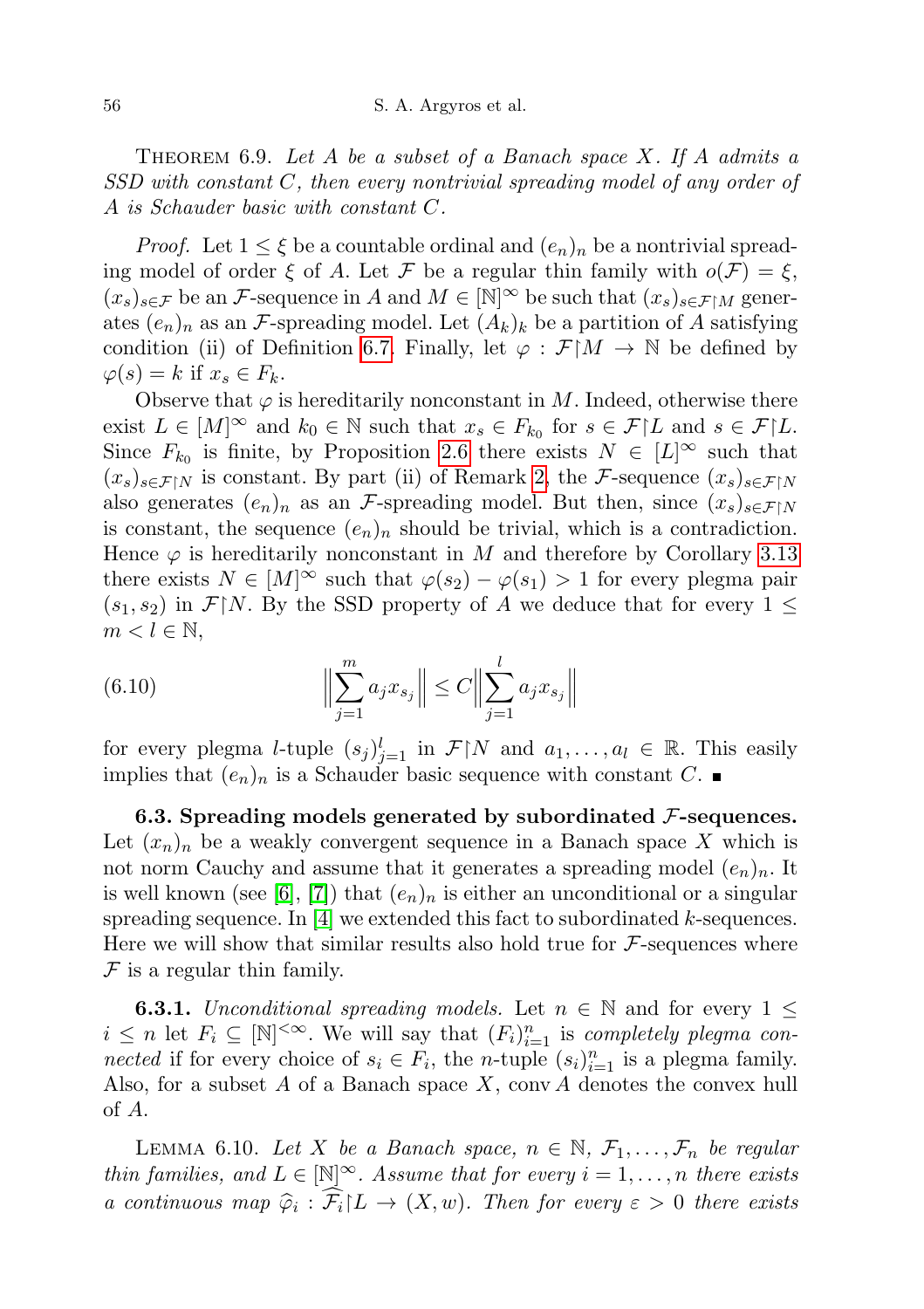a completely plegma connected family  $(F_i)_{i=1}^n$  such that  $F_i \subseteq [\mathcal{F}_i | L]^{<\infty}$  and  $dist(\widehat{\varphi}_i(\emptyset), conv \widehat{\varphi}_i(F_i)) < \varepsilon$  for every  $i = 1, ..., n$ .

*Proof.* We will use induction on  $o((\mathcal{F}_i)_{i=1}^l) := \max\{o(\mathcal{F}_i) : 1 \leq i \leq n\}.$ If  $o((\mathcal{F}_i)_{i=1}^l) = 0$ , i.e.  $\mathcal{F}_i = \{\emptyset\}$  for all  $1 \leq i \leq n$ , the result follows trivially. Let  $1 \leq \xi < \omega_1$  and suppose that the lemma holds true if  $o((\mathcal{F}_i)_{i=1}^n) < \xi$ . Let  $n \in \mathbb{N}, L \in [\mathbb{N}]^{\infty}$  and  $\mathcal{F}_1, \ldots, \mathcal{F}_n$  be regular thin families with  $o((\tilde{\mathcal{F}}_i)_{i=1}^l) = \xi$ and assume that there exists a continuous map  $\hat{\varphi}_i : \widehat{\mathcal{F}}_i \restriction L \to (X, w)$  for every  $1 \leq i \leq n$ 

Fix  $i \in \{1, \ldots, n\}$ . We may suppose that  $\mathcal{F}_i$  is very large in L and therefore every singleton  $\{l\}$  with  $l \in L$  belongs to  $\mathcal{F}_i$ . By the continuity of  $\hat{\varphi}_i$ , we find that  $w\text{-lim}_{l\in L} \hat{\varphi}_i({l}) = \hat{\varphi}_i(\emptyset)$ . By Mazur's theorem, we may choose a finite subset  $\Lambda_i = \{l_1^i < \cdots < l_{m_i}^i\}$  of L such that

<span id="page-34-3"></span>(6.11) 
$$
\text{dist}(\hat{\varphi}_i(\emptyset), \text{conv } \hat{\varphi}_i(\Lambda_i)) < \varepsilon/2
$$

for every  $1 \leq i \leq n$ . We may also assume that

<span id="page-34-0"></span>
$$
(6.12) \t\t\t A_1 < \cdots < A_n.
$$

Let  $\Lambda = \bigcup_{i=1}^n \Lambda_i$  and let  $M = \{l \in L : l > \max \Lambda\}$ . Fix  $1 \leq i \leq n$  and  $1 \leq j \leq m_i$ . We set  $\mathcal{G}_j^i = (\mathcal{F}_i)_{(l_j^i)} = \{s \in [\mathbb{N}]^{<\infty} : l_j^i < s \text{ and } \{l_j^i\} \cup$  $s \in \mathcal{F}_i$  and let  $\hat{\varphi}_j^i : \hat{\mathcal{G}}_j^i(M \to (X,w))$  be defined by  $\hat{\varphi}_j^i(s) = \hat{\varphi}_i({i_i} \cup s)$ . Notice that  $\hat{\varphi}_j^i$  is a continuous map and since  $o(\mathcal{G}_j^i) < o(\mathcal{F}_i)$ , it follows that  $o(((\mathcal{G}_j^i)_{j=1}^{m_i})_{i=1}^n) < o((\mathcal{F}_i)_{i=1}^n) = \xi$ . Therefore using our inductive assumption we may choose a completely plegma connected family  $((G_j^i)_{j=1}^{m_i})_{i=1}^n$  such that  $G_j^i \subseteq [\mathcal{G}_j^i \restriction M]^{<\infty}$  and

<span id="page-34-1"></span>(6.13) 
$$
\text{dist}(\hat{\varphi}_j^i(\emptyset), \text{conv } \hat{\varphi}_j^i(G_j^i)) < \varepsilon/2
$$

for every  $1 \leq i \leq n$  and  $1 \leq j \leq m_i$ .

For every  $1 \leq i \leq n$  and  $1 \leq j \leq m_i$  we set  $F_j^i = \left\{ \{l_j^i\} \cup s : s \in G_j^i \right\}$ . By [\(6.12\)](#page-34-0) and the choice of  $((G_j^i)_{j=1}^{m_i})_{i=1}^n$ , we easily see that  $((F_j^i)_{j=1}^{m_i})_{i=1}^n$  is completely plegma connected. Moreover, observe that  $\hat{\varphi}_j^i(\emptyset) = \hat{\varphi}_i({i_i \brace j})$  and  $\hat{\varphi}_j^i(G_i) = \hat{\varphi}_i(\{i_j\})$  Hereo  $(G_i)$  terms and the term  $\widehat{\varphi}_j^i(G_j^i) = \widehat{\varphi}_i(F_j^i)$ . Hence, [\(6.13\)](#page-34-1) translates to

<span id="page-34-2"></span>(6.14) 
$$
\text{dist}(\widehat{\varphi}_i(\{l_j^i\}),\text{conv }\widehat{\varphi}_i(F_j^i)) < \varepsilon/2
$$

for every  $1 \leq i \leq n$  and  $1 \leq j \leq m_i$ .

For every  $1 \leq i \leq n$ , let  $F_i = \bigcup_{j=1}^{m_i} F_j^i$ . Clearly  $(F_i)_{i=1}^n$  is a completely plegma connected family with  $F_i \subseteq [\mathcal{F}_i | L]^{<\infty}$  for every  $i = 1, \ldots, n$ . Finally, fix  $1 \leq i \leq n$ . By [\(6.14\)](#page-34-2) we have  $dist(x, conv \hat{\varphi}_i(F_i)) < \varepsilon/2$  for every  $x \in \text{conv } \widehat{\varphi}_i(\Lambda_i)$ , and therefore  $\text{dist}(\widehat{\varphi}_i(\emptyset), \text{conv } \widehat{\varphi}_i(F_i)) < \varepsilon$  by [\(6.11\)](#page-34-3).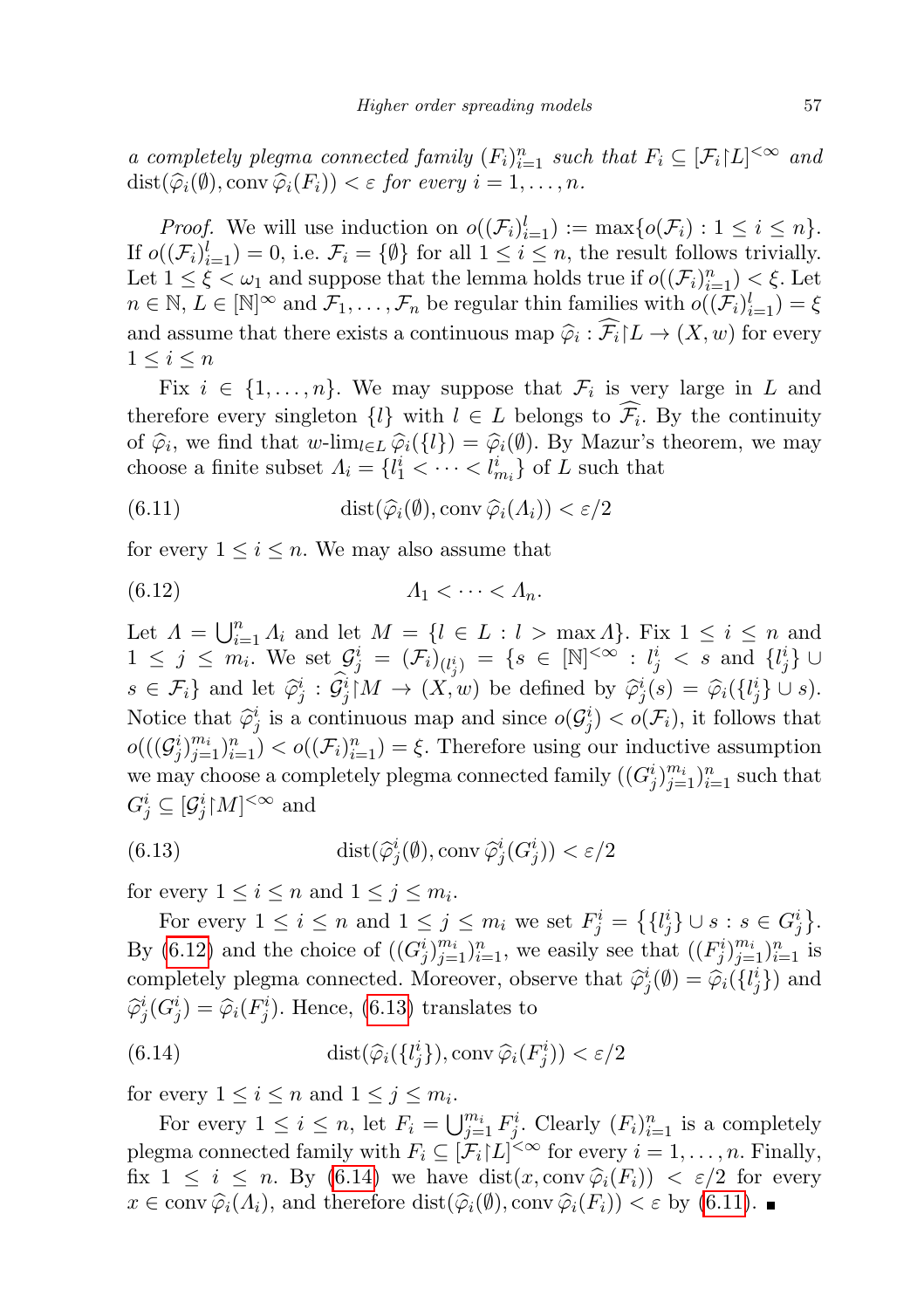We are ready to obtain the following generalization of a well known result about classical spreading models stating that every spreading model (of order 1) generated by a seminormalized weakly null sequence is 1 unconditional.

<span id="page-35-0"></span>THEOREM 6.11. Let X be a Banach space,  $\mathcal F$  be a regular thin family and  $L \in [\mathbb{N}]^{\infty}$ . Let  $(x_s)_{s \in \mathcal{F} \setminus L}$  be an *F*-subsequence in X generating an F-spreading model  $(e_n)_n$ . Also assume that  $(x_s)_{s \in \mathcal{F} \setminus L}$  is seminormalized, subordinated (with respect to the weak topology of  $X$ ) and weakly null. Then  $(e_n)_n$  is a 1-unconditional spreading sequence.

*Proof.* We first show that  $(e_n)_n$  is nontrivial. Indeed, otherwise by The-orem [6.6](#page-31-1) there exist  $M \in [L]^\infty$  and  $x_0 \in X$  such that the *F*-subsequence  $(x_s)_{s\in\mathcal{F}\upharpoonright M}$  is norm convergent to  $x_0$ . Since  $M\subseteq L$ ,  $(x_s)_{s\in\mathcal{F}\upharpoonright M}$  is also weakly null and therefore  $x_0 = 0$ . But this is a contradiction since  $(x_s)_{s \in \mathcal{F}|L}$  is seminormalized.

We proceed to show that  $(e_n)_n$  is 1-unconditional. Fix  $n \in \mathbb{N}, 1 \leq p$  $\leq n$  and  $a_1, \ldots, a_n \in [-1, 1]$ . It suffices to show that for every  $\varepsilon > 0$  we have

(6.15) 
$$
\Big\| \sum_{\substack{i=1 \ i \neq p}}^n a_i e_i \Big\|_* < \Big\| \sum_{i=1}^n a_i e_i \Big\|_* + \varepsilon.
$$

Indeed, fix  $\varepsilon > 0$ . Since  $(x_s)_{s \in \mathcal{F} | L}$  generates  $(e_n)_n$  as an *F*-spreading model, by passing to a final segment of  $L$  if necessary we may assume that

<span id="page-35-1"></span>(6.16)

$$
\left| \Big\| \sum_{\substack{i=1 \ i \neq p}}^n a_i x_{s_i} \Big\| - \Big\| \sum_{\substack{i=1 \ i \neq p}}^n a_i e_i \Big\|_* \right| < \frac{\varepsilon}{3} \quad \text{and} \quad \left| \Big\| \sum_{i=1}^n a_i x_{s_i} \Big\| - \Big\| \sum_{i=1}^n a_i e_i \Big\|_* \right| < \frac{\varepsilon}{3}
$$

for every plegma *n*-tuple  $(s_i)_{i=1}^n$  in  $\mathcal{F}[L]$ . Since  $(x_s)_{s \in \mathcal{F}[L]}$  is subordinated with respect to the weak topology, there exists a continuous map  $\hat{\varphi} : \mathcal{F}|L$  $\rightarrow$   $(X, w)$  such that  $\hat{\varphi}(s) = x_s$  for every  $s \in \mathcal{F}|L$ . Since  $(x_s)_{s \in \mathcal{F}|L}$  is weakly convergent to  $\hat{\varphi}(\emptyset)$  we have  $\hat{\varphi}(\emptyset) = 0$ . Therefore by Lemma [6.10](#page-33-1) (for  $\mathcal{F}_i = \mathcal{F}$ and  $\hat{\varphi}_i = \hat{\varphi}$  for all  $i = 1, \ldots, n$ , there exist a completely plegma connected family  $(F_i)_{i=1}^n$  and a sequence  $(x_i)_{i=1}^n$  in X such that  $F_i \subseteq [\mathcal{F}|L]^{<\infty}$ ,  $x_i \in \text{conv } \widehat{\varphi}(F_i)$  and  $||x_i|| < \varepsilon/3$  for every  $1 \leq i \leq n$ . Let  $(\mu_s)_{s \in F_p}$  be a sequence in [0,1] such that  $\sum_{s \in F_p} \mu_s = 1$  and  $x_p = \sum_{s \in F_p} \mu_s \hat{\varphi}(t)$  and for each  $i \neq p$  choose  $s_i \in F_i$ . By the above, for every  $s \in F_p$  the *n*-tuple  $(s_1, \ldots, s_{p-1}, s, s_{p+1}, \ldots, s_n)$  is a plegma family and  $||x_p|| = ||\sum_{s \in F_p} \mu_s x_s||$  $\epsilon$  /3.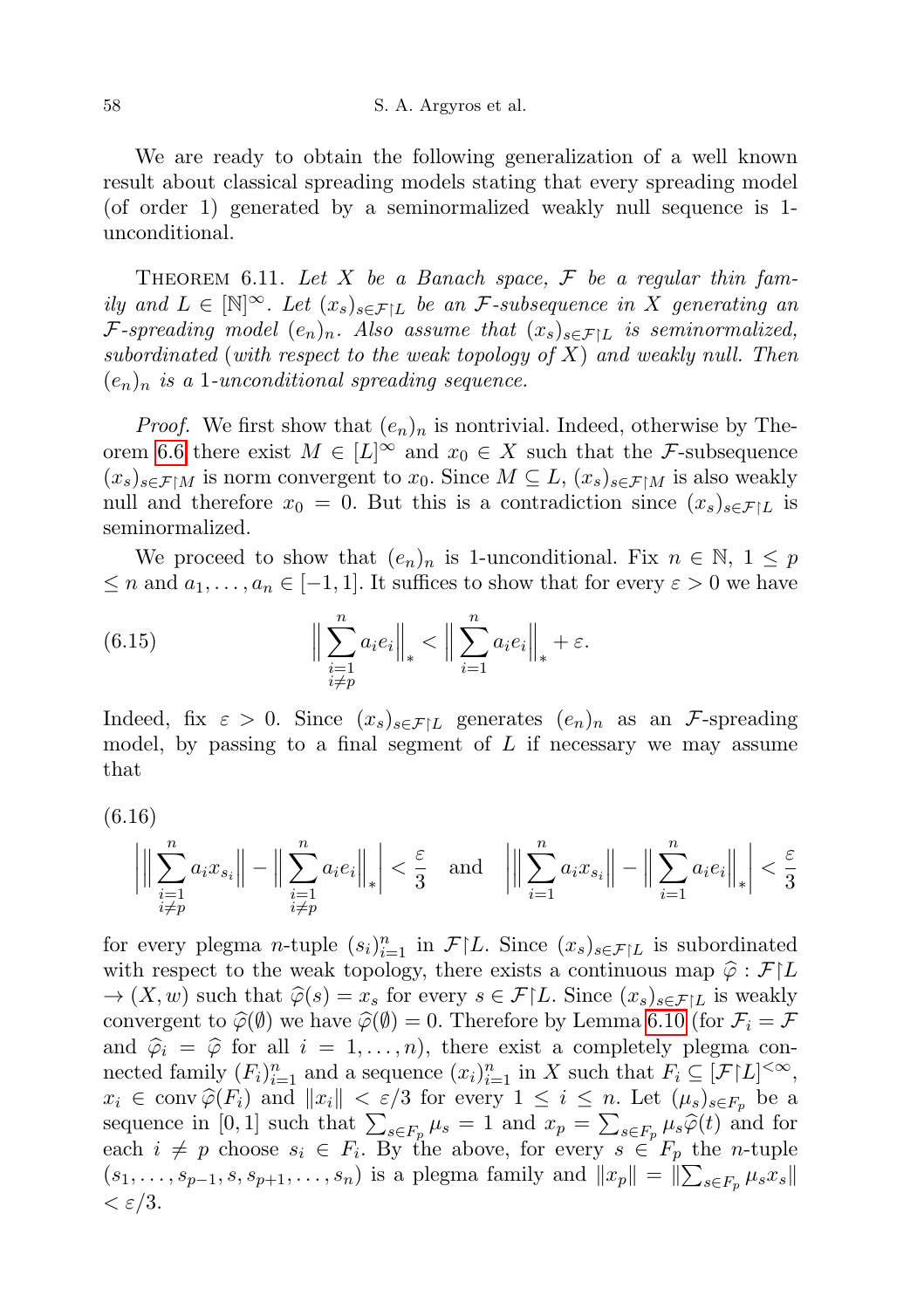Therefore by [\(6.16\)](#page-35-1) we have

$$
\left\| \sum_{\substack{i=1 \ i \neq p}}^n a_i e_i \right\|_{*} \le \left\| \sum_{\substack{i=1 \ i \neq p}}^n a_i x_{s_i} \right\| + \frac{\varepsilon}{3} \le \left\| \sum_{\substack{i=1 \ i \neq p}}^n a_i x_{s_i} + a_p \sum_{s \in F_p} \mu_s x_s \right\| + |a_p| \frac{\varepsilon}{3} + \frac{\varepsilon}{3}
$$
  

$$
\le \sum_{s \in F_p} \mu_s \left\| \sum_{\substack{i=1 \ i \neq p}}^n a_i x_{s_i} + a_p x_s \right\| + \frac{2\varepsilon}{3}
$$
  

$$
\le \sum_{s \in F_p} \mu_s \left( \left\| \sum_{i=1}^n a_i e_i \right\|_{*} + \frac{\varepsilon}{3} \right) + \frac{2\varepsilon}{3} = \left\| \sum_{i=1}^n a_i e_i \right\|_{*} + \varepsilon
$$

and the proof is complete.

**6.3.2.** Singular or isomorphic to  $\ell_1$  spreading models. We proceed to show an analogue of Theorem [6.11](#page-35-0) for subordinated  $\mathcal{F}\text{-sequences which are}$ not weakly null. We will need the following lemma.

<span id="page-36-2"></span>LEMMA 6.12. Let  $(e_n)_n$  and  $(\widetilde{e}_n)_n$  be two nontrivial spreading sequences which are both Cesàro summable to zero. Suppose that for every  $n \in \mathbb{N}$  and  $\lambda_1, \ldots, \lambda_n$  with  $\sum_{i=1}^n \lambda_i = 0$  we have

<span id="page-36-0"></span>(6.17) 
$$
\left\| \sum_{i=1}^{n} \lambda_{i} e_{i} \right\|_{*} = \left\| \sum_{i=1}^{n} \lambda_{i} \widetilde{e}_{i} \right\|_{**}.
$$

Then the map  $e_n \to \tilde{e}_n$  extends to a linear isometry from  $\langle (e_n)_n \rangle$  onto  $\langle (\widetilde{e}_n)_n \rangle$ .

Proof. Let  $n \in \mathbb{N}$  and  $\lambda_1, \ldots, \lambda_n \in \mathbb{R}$ . Since  $(e_n)_n$  (resp.  $(\widetilde{e}_n)_n$ ) is Cesàro summable to zero, we have  $\lim_{m \to \infty} \frac{1}{m} \sum_{i=1}^m e_{n+j} = 0$  (resp.  $\frac{1}{m}\sum_{j=1}^{m}e_{n+j}$  = 0 (resp.  $\lim_{m} \frac{1}{n}$  $\frac{1}{m}\sum_{j=1}^m \widetilde{e}_{n+j} = 0$ . Let  $\lambda = \sum_{i=1}^n \lambda_i$ . Then  $\sum_{i=1}^n \lambda_i - \sum_{j=1}^m \lambda/m = 0$ and therefore,

$$
\left\| \sum_{i=1}^{n} \lambda_i e_i \right\|_* = \lim_{m \to \infty} \left\| \sum_{i=1}^{n} \lambda_i e_i - \frac{\lambda}{m} \sum_{j=1}^{m} e_{n+j} \right\|_*
$$
  

$$
\stackrel{(6.17)}{=} \lim_{m \to \infty} \left\| \sum_{i=1}^{n} \lambda_i \tilde{e}_i - \frac{\lambda}{m} \sum_{j=1}^{m} \tilde{e}_{n+j} \right\|_{**} = \left\| \sum_{i=1}^{n} \lambda_i \tilde{e}_i \right\|_{**}.
$$

The next lemma is from [\[4\]](#page-44-2). We reproduce it for the sake of completeness.

<span id="page-36-1"></span>LEMMA 6.13. Let X be a Banach space,  $\mathcal F$  be a regular thin family and  $(x_s)_{s \in \mathcal{F} | L}$  be an *F*-subsequence in X. Let  $x_0 \in X$  and set  $x_s' = x_s - x_0$  for all  $s \in \mathcal{F}|L$ . Assume that  $(x_s)_{s \in \mathcal{F}|L}$  and  $(x'_s)_{s \in \mathcal{F}|L}$  generate  $\mathcal{F}$ -spreading models  $(e_n)_n$  and  $(\tilde{e}_n)_n$  respectively. Then:

(i)  $\|\sum_{i=1}^n a_i e_i\| = \|\sum_{i=1}^n a_i \tilde{e}_i\|$  for every  $n \in \mathbb{N}$  and  $a_1, \ldots, a_n \in \mathbb{R}$  with  $\sum_{i=1}^{n} a_i = 0.$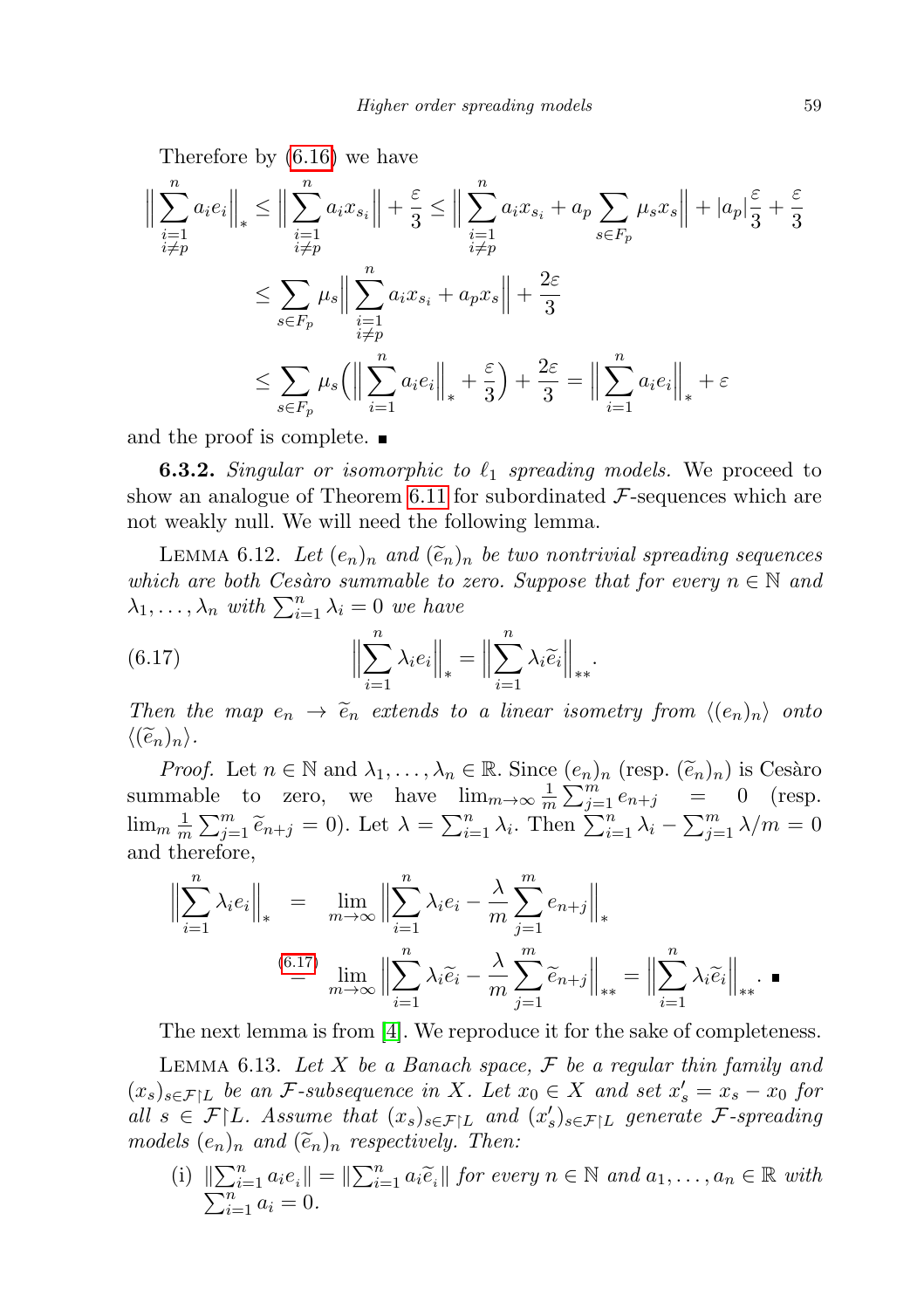- (ii) The sequence  $(e_n)_n$  is trivial if and only if  $(\widetilde{e}_n)_n$  is trivial.
- (iii) The sequence  $(e_n)_n$  is equivalent to the usual basis of  $\ell^1$  if and only if  $(\widetilde{e}_n)_n$  is equivalent to the usual basis of  $\ell^1$ .

*Proof.* (i) Notice that for every  $n \in \mathbb{N}$ ,  $s_1, \ldots, s_n$  in  $\mathcal{F}|L$  and  $a_1, \ldots, a_n$  $\in \mathbb{R}$  with  $\sum_{i=1}^{n} a_i = 0$ , we have  $\sum_{i=1}^{n} a_i x_{s_i} = \sum_{i=1}^{n} a_i x'_{s_i}$ . Since  $(e_n)_n$  and  $(\widetilde{e}_n)_n$  are generated by  $(x_s)_{s \in \mathcal{F}|L}$  and  $(x_s)_{s \in \mathcal{F}|L}$  the result follows.

(ii) This follows by part (i) and the definition of a trivial sequence.

(iii) We fix  $\varepsilon > 0$ . If  $(\tilde{e}_n)_n$  is not equivalent to the usual basis of  $\ell^1$ <br>n there exist  $n \in \mathbb{N}$  and  $e'$   $e' \in \mathbb{R}$  such that  $\sum_{i=1}^n |e'|-1$  and then there exist  $n \in \mathbb{N}$  and  $a'_1, \ldots, a'_n \in \mathbb{R}$  such that  $\sum_{i=1}^n |a'_i| = 1$  and  $\|\sum_{i=1}^n a_i'\tilde{e}_i\| < \varepsilon$ . Setting  $a_i = a_i'/2$  and  $a_{n+i} = -a_i'/2$  for all  $1 \le i \le n$ , we have  $\sum_{i=1}^{2n} a_i = 0$  and therefore  $\|\sum_{i=1}^{2n} a_i e_i\| = \|\sum_{i=1}^{2n} a_i \tilde{e}_i\| < \varepsilon$ . Since  $\sum_{i=1}^{2n} |a_i| = 1$ ,  $(e_n)_n$  is also not equivalent to the usual basis of  $\ell^1$ .

<span id="page-37-0"></span>THEOREM 6.14. Let X be a Banach space,  $\mathcal F$  be a regular thin family and  $L \in [\mathbb{N}]^{\infty}$ . Let  $(x_s)_{s \in \mathcal{F} | L}$  be an *F*-subsequence in X generating a nontrivial F-spreading model  $(e_n)_n$ . Also assume that  $(x_s)_{s\in\mathcal{F}|L}$  is subordinated and let  $x_0$  be the weak limit of  $(x_s)_{s \in \mathcal{F}|L}$ . Finally, let  $x'_s = x_s - x_0$  for every  $s \in \mathcal{F}[L]$ . If  $x_0 \neq 0$  then exactly one of the following holds:

- (i) The sequence  $(e_n)_n$  as well as every spreading model of  $(x'_s)_{s \in \mathcal{F}|L}$  is equivalent to the usual basis of  $\ell^1$ .
- (ii) The sequence  $(e_n)_n$  is singular, and if  $e_n = e'_n + e$  is its natural decomposition then  $||e|| = ||x_0||$  and  $(e'_n)_n$  is the unique (up to isometry) F-spreading model of  $(x_s)_{s \in \mathcal{F}|L}$ .

*Proof.* Let  $(\tilde{e}_n)_n$  be an *F*-spreading model of  $(x'_s)_{s \in \mathcal{F}|L}$ . By passing to infinite subset of *L* if necessary we may assume that  $(x')$  are generated an infinite subset of L if necessary we may assume that  $(x_s')_{s \in \mathcal{F}|L}$  generates  $(\widetilde{e}_n)_n$  as an *F*-spreading model.

If  $(e_n)_n$  is equivalent to the usual basis of  $\ell^1$  then by Lemma [6.13](#page-36-1) the same holds for  $(\tilde{e}_n)_n$  and hence (i) is satisfied. Otherwise, again by Lemma [6.13,](#page-36-1)  $(\widetilde{e}_n)_n$  is also nontrivial and not equivalent to the  $\ell^1$ -basis. Let us denote by  $\|\cdot\|_*$  (resp.  $\|\cdot\|_{**}$ ) the norm of the space generated by  $(e_n)_n$  (resp.  $(\widetilde{e}_n)_n$ ). Since  $(\widetilde{e}_n)_n$  is nontrivial, we have  $\|\widetilde{e}_n\|_{**} > 0$  and therefore (by passing to a final segment of L if necessary) we may assume that  $(x_s')_{s \in \mathcal{F}|L}$ is seminormalized. It is also easy to see that  $(x'_s)_{s \in \mathcal{F} \upharpoonright M}$  is subordinated and weakly null. Therefore, by Theorem [6.11,](#page-35-0)  $(\tilde{e}_n)_n$  is 1-unconditional. Moreover, since  $(\tilde{e}_n)_n$  is not equivalent to the usual basis of  $\ell^1$ , by Proposition [6.4\(](#page-29-1)ii),<br>we conclude that  $(\tilde{e}_n)$  is norm Cosère summable to zero. Honce, by Lamma we conclude that  $(\tilde{e}_n)_n$  is norm Cesàro summable to zero. Hence, by Lemma  $6.13(i)$  $6.13(i)$ , we have

<span id="page-37-1"></span>
$$
(6.18) \quad \lim_{n \to \infty} \left\| \frac{1}{n} \sum_{j=1}^{n} e_j - \frac{1}{n} \sum_{j=n+1}^{2n} e_j \right\|_{*} = \lim_{n \to \infty} \left\| \frac{1}{n} \sum_{j=1}^{n} \widetilde{e}_j - \frac{1}{n} \sum_{j=n+1}^{2n} \widetilde{e}_j \right\|_{**} = 0.
$$

For every  $n \in \mathbb{N}$  choose  $(s_j^n)_{j=1}^n \in \text{Plm}_n(\mathcal{F}|L)$  such that  $\min s_1^n \ge L(n)$ .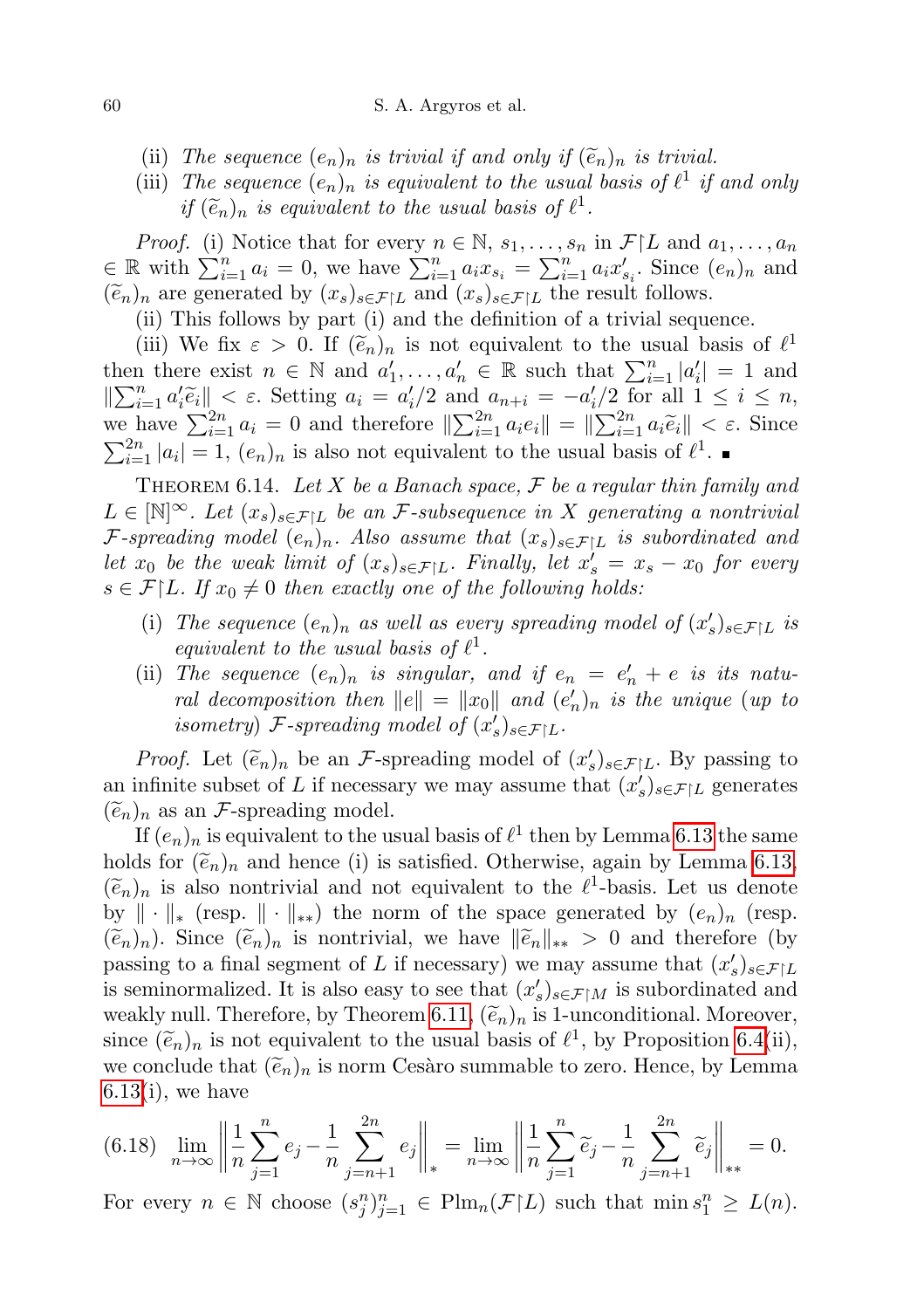Since  $x_s - x_0 = x'_s$  for every  $s \in \mathcal{F}|L$ , we have

$$
(6.19) \quad \lim_{n \to \infty} \left\| x_0 - \frac{1}{n} \sum_{j=1}^n x_{s_j^n} \right\| = \lim_{n \to \infty} \left\| \frac{1}{n} \sum_{j=1}^n x'_{s_j^n} \right\| = \lim_{n \to \infty} \left\| \frac{1}{n} \sum_{j=1}^n \widetilde{e}_n \right\|_{**} = 0.
$$

Therefore

<span id="page-38-0"></span>(6.20) 
$$
\lim_{n \to \infty} \left\| \frac{1}{n} \sum_{j=1}^{n} e_j \right\|_* = \lim_{n \to \infty} \left\| \frac{1}{n} \sum_{j=1}^{n} x_{s_j^n} \right\| = \|x_0\| > 0.
$$

By [\(6.18\)](#page-37-1) and [\(6.20\)](#page-38-0), we deduce that  $(e_n)_n$  is not Schauder basic, i.e. it is singular. Let  $e_n = e'_n + e$  be the natural decomposition of  $(e_n)_n$ . By  $(6.20)$ and the fact that  $(e'_n)_n$  is Cesàro summable to zero, we have  $||e|| = ||x_0||$ .

To complete the proof it remains to show that  $(\tilde{e}_n)_n$  and  $(e'_n)_n$  are iso-<br>rigally equivalent. By Lemma 6.12 it suffices to show that metrically equivalent. By Lemma [6.12](#page-36-2) it suffices to show that

(6.21) 
$$
\left\| \sum_{i=1}^{n} \lambda_{i} e_{i}' \right\|_{*} = \left\| \sum_{i=1}^{n} \lambda_{i} \widetilde{e}_{i} \right\|_{**}
$$

for every  $n \in \mathbb{N}$  and  $\lambda_1, \ldots, \lambda_n \in \mathbb{R}$  with  $\sum_{i=1}^n \lambda_i = 0$ . Indeed, fix  $n \in \mathbb{N}$ and  $\lambda_1, \ldots, \lambda_n \in \mathbb{R}$  with  $\sum_{i=1}^n \lambda_i = 0$ . For each  $k \in \mathbb{N}$  choose  $(s_j^k)_{j=1}^n \in$  $\text{Plm}_n(\mathcal{F}|L)$  such that  $\lim_{k\to\infty} \min s_1^k = +\infty$ . Then

$$
\left\| \sum_{i=1}^{n} \lambda_i e'_i \right\|_* = \left\| \sum_{i=1}^{n} \lambda_i e_i \right\|_* = \lim_{k \to \infty} \left\| \sum_{i=1}^{n} \lambda_i x_{s_i^k} \right\|
$$

$$
= \lim_{k \to \infty} \left\| \sum_{i=1}^{n} \lambda_i x'_{s_i^k} \right\| = \left\| \sum_{i=1}^{n} \lambda_i \widetilde{e}_i \right\|_{**}
$$

and the proof is complete.

**6.3.3.** Weakly relatively compact  $\mathcal{F}$ -sequences. Let X be a Banach space and  $\xi < \omega_1$ . By  $\mathcal{SM}^{\text{wrc}}_{\xi}(X)$  we will denote the set of all spreading sequences  $(e_n)_n$  such that there exists a weakly relatively compact subset W of X which admits  $(e_n)_n$  as a  $\xi$ -spreading model. We also set

$$
\mathcal{SM}^{\mathrm{wrc}}(X) = \bigcup_{\xi < \omega_1} \mathcal{SM}^{\mathrm{wrc}}_{\xi}(X).
$$

Hence  $(e_n)_n \in \mathcal{SM}^{\text{wrc}}_{\xi}(X)$  if and only if there exists an *F*-sequence  $(x_s)_{s \in \mathcal{F}}$ such that  $\overline{\{x_s : s \in \mathcal{F}\}}^w$  is a weakly compact subset of X and for some  $L \in [\mathbb{N}]^{\infty}$ ,  $(x_s)_{s \in \mathcal{F}|L}$  generates  $(e_n)_n$  as an *F*-spreading model. The *F*sequences with weakly relatively compact range will be called *weakly rela*tively compact ("wrc" for short). The following proposition says that every wrc F-sequence always contains a subordinated subsequence.

<span id="page-38-1"></span>PROPOSITION 6.15. Let X be a Banach space,  $\mathcal F$  be a regular thin family and  $(x_s)_{s\in\mathcal{F}}$  be a weakly relatively compact F-sequence in X. Then for every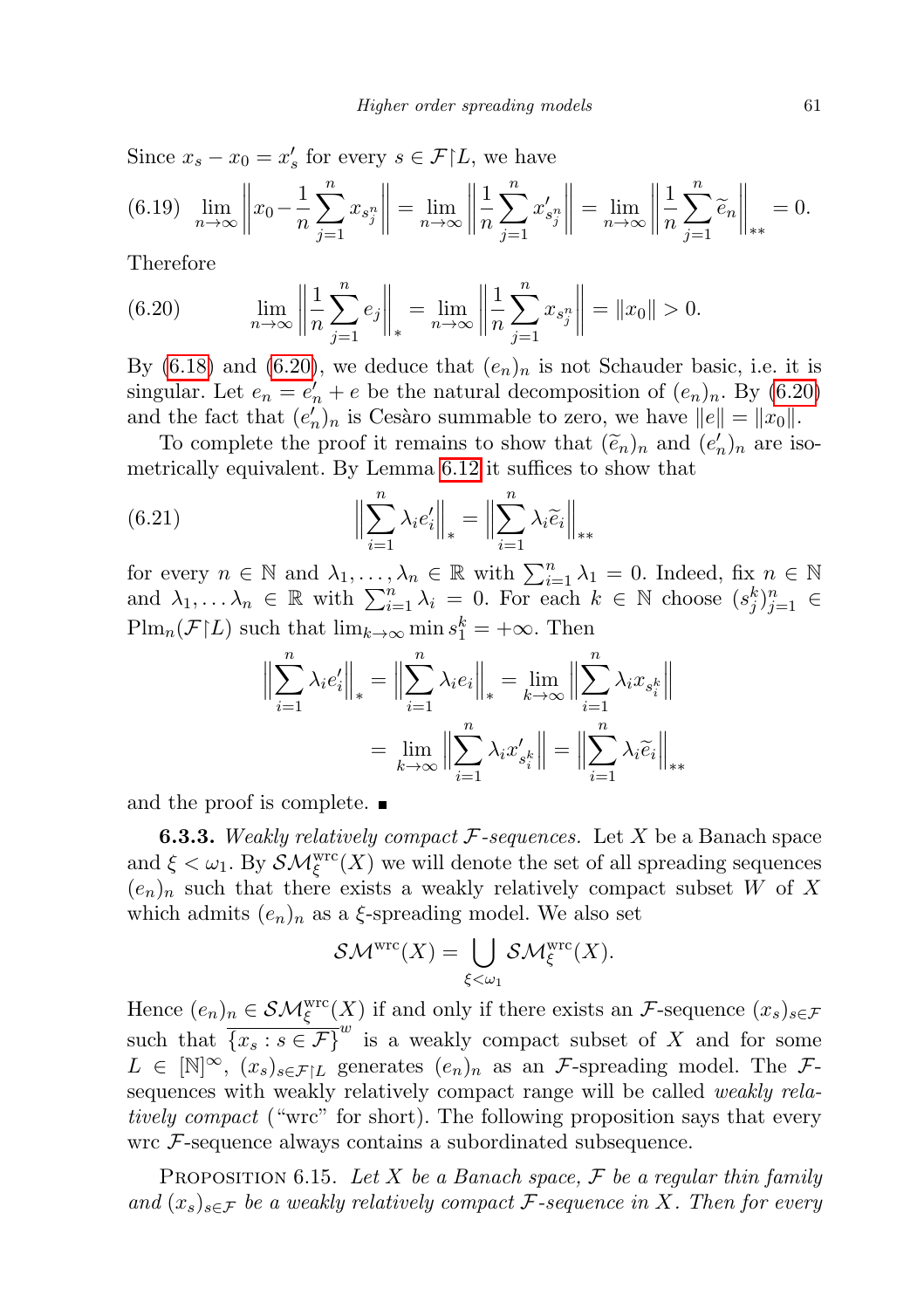$M \in \mathbb{N}^\infty$  there exists  $L \in [M]^\infty$  such that the F-subsequence  $(x_s)_{s \in \mathcal{F} | L}$  is subordinated with respect to the weak topology.

*Proof.* Let  $M \in [\mathbb{N}]^{\infty}$ . Since the weak topology on every separable weakly compact subset of a Banach space is metrizable, we see that  $\overline{\{x_s : s \in \mathcal{F}\}}^{\hat{w}}$  is compact metrizable. By Theorem [5.10](#page-26-0) the result follows.

<span id="page-39-2"></span>PROPOSITION 6.16. Let X be a Banach space,  $\xi < \omega_1$  and let  $(e_n)_n \in$  $\mathcal{SM}^\mathrm{wrc}_\xi(X)$ . Then for every regular thin family  $\mathcal G$  with  $o(\mathcal G)\geq \xi$  there exist a weakly relatively compact G-sequence  $(w_t)_{t \in \mathcal{G}}$  in X and  $L \in [\mathbb{N}]^{\infty}$  such that  $(w_t)_{t \in \mathcal{G} \setminus L}$  is subordinated with respect to the weak topology and generates  $(e_n)_n$  as a G-spreading model. Consequently,  $\mathcal{SM}^{\text{wrc}}_{\zeta}(X) \subseteq \mathcal{SM}^{\text{wrc}}_{\xi}(X)$  for any  $1 \leq \zeta < \xi < \omega_1$ .

*Proof.* Since  $(e_n)_n \in \mathcal{SM}^{\text{wrc}}_{\xi}(X)$  there exists a weakly relatively compact subset A of X such that A admits  $(e_n)_n$  as a  $\xi$ -spreading model. Hence there exists a regular thin family F of order  $\xi$ , an F-sequence  $(x_s)_{s \in \mathcal{F}}$  in A and  $M \in [\mathbb{N}]^{\infty}$  such that  $(x_s)_{s \in \mathcal{F} \upharpoonright M}$  generates  $(e_n)_n$  as an *F*-spreading model. By Lemma [4.6](#page-20-0) there exist a G-sequence  $(w_t)_{t \in G}$  and  $N \in \mathbb{N}^{\infty}$  such that  $(w_t)_{t \in \mathcal{G} \mid N}$  generates  $(e_n)_n$  as a G-spreading model and moreover  $\{w_t :$  $t \in \mathcal{G} \subseteq \{x_s : s \in \mathcal{F}\} \subseteq A$ . Hence  $(w_t)_{t \in \mathcal{G}}$  is a weakly relatively compact G-sequence. By Proposition [6.15](#page-38-1) there exists  $L \in [N]^\infty$  such that  $(w_t)_{t \in \mathcal{G}|L}$ is subordinated with respect to the weak topology. Clearly  $(w_t)_{t \in \mathcal{G}|L}$  also generates  $(e_n)_n$  as a G-spreading model and the proof is complete.

Proposition [6.16](#page-39-2) implies that every  $(e_n)_n$  in  $\mathcal{SM}^{\text{wrc}}(X)$  is generated by a subordinated  $\mathcal{F}\text{-subsequence}$ . Hence, by Theorems [6.11](#page-35-0) and [6.14](#page-37-0) we obtain the following.

<span id="page-39-0"></span>COROLLARY 6.17. Let X be a Banach space,  $\mathcal F$  be a regular thin family and  $(x_s)_{s \in \mathcal{F}}$  be a weakly relatively compact F-sequence. Let  $(e_n)_n$  be a spreading sequence and assume that  $(x_s)_{s\in\mathcal{F}}$  admits  $(e_n)_n$  as an F-spreading model. Then exactly one of the following holds:

- (i) The sequence  $(e_n)_n$  is trivial.
- (ii) The sequence  $(e_n)_n$  is singular. In this case there exist  $L \in [\mathbb{N}]^{\infty}$ and  $x_0 \in X$  such that if  $e_n = e'_n + e$  is the natural decomposition of  $(e_n)_n$  then the *F*-subsequence  $(x'_s)_{s \in \mathcal{F}|L}$ , defined by  $x'_s = x_s - x_0$  for all  $s \in \mathcal{F}|L$ , generates the sequence  $(e_n)_n$  as an  $\mathcal{F}$ -spreading model and  $||x_0|| = ||e||$ .
- (iii) The sequence  $(e_n)_n$  is Schauder basic. In this case  $(e_n)_n$  is unconditional.

<span id="page-39-1"></span>6.4. F-sequences generating singular spreading models. Let X be a Banach space and  $(x_n)_n$  be a sequence in X which generates a singular spreading model  $(e_n)_n$  and let  $e_n = e'_n + e$  be the natural decomposition of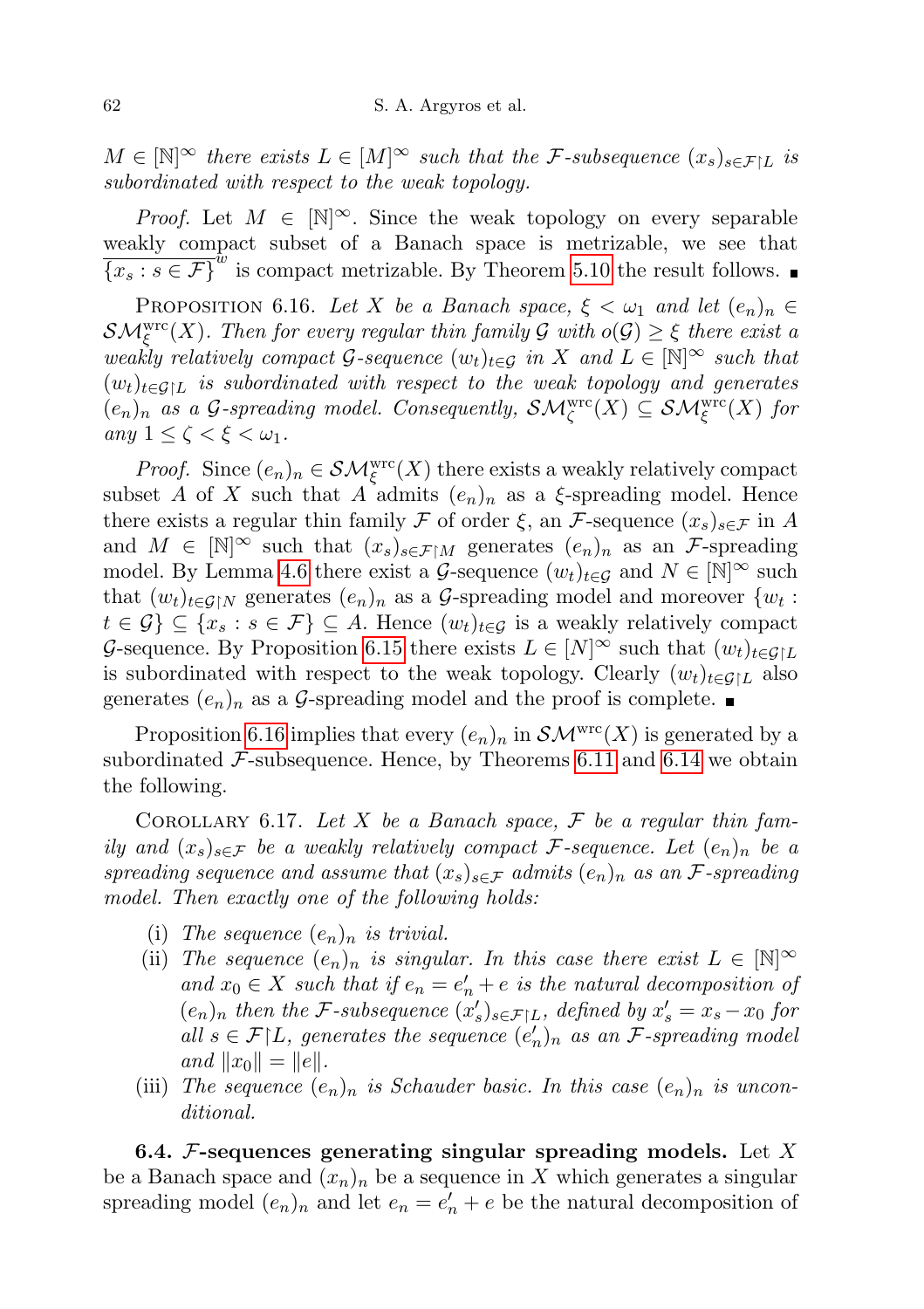$(e_n)_n$ . It can be shown that there exists  $x \in X \setminus \{0\}$  such that  $||x|| = ||e||$ , and setting  $x'_n = x_n - x$ ,  $(e'_n)_n$  is the unique spreading model of  $(x'_n)_n$ . In the following we will present an extension of this fact to  $\mathcal{F}\text{-sequences}$  in a Banach space  $X$ . We start with the next lemma.

<span id="page-40-2"></span>LEMMA 6.18. Let F be a regular thin family,  $M \in \mathbb{N}^{\infty}$  and  $(x_s)_{s \in \mathcal{F}}$ be an F-sequence in a Banach space X such that  $(x_s)_{s \in \mathcal{F} \setminus M}$  generates a singular F-spreading model  $(e_n)_n$ . Then there exists  $L \in [M]^\infty$  with the following property: For every  $\varepsilon > 0$  there exists  $m_0 \in \mathbb{N}$  such that

(6.22) 
$$
\left\| \frac{1}{n} \sum_{j=1}^{n} x_{s_j} - \frac{1}{m} \sum_{j=1}^{m} x_{t_j} \right\| < \varepsilon,
$$

for every  $n, m \geq m_0$  and  $(s_j)_{j=1}^n, (t_j)_{j=1}^m \in \text{Plm}(\mathcal{F}|L)$  with  $s_1(1) \geq L(n)$ and  $t_1(1) \geq L(m)$ .

Proof. First, we notice that a weaker version of the lemma holds true, that is, for every  $\varepsilon > 0$  there exists  $k_0 \in \mathbb{N}$  such that for every  $n, m \geq k_0$ and every  $(s_j)_{j=1}^{n+m} \in \text{Plm}(\mathcal{F} | M)$  with  $s_1(1) \geq M(n+m)$ , we have

<span id="page-40-0"></span>(6.23) 
$$
\left\| \frac{1}{n} \sum_{j=1}^{n} x_{s_j} - \frac{1}{m} \sum_{j=1}^{m} x_{s_{n+j}} \right\| < \varepsilon.
$$

Indeed, let  $\varepsilon > 0$ . Since  $(e_n)_n$  is singular, it is weakly convergent to some e and moreover, setting  $e'_n = e_n - e$ , the sequence  $(e'_n)_n$  is Cesaro summable to zero. Hence we may choose  $n_0 \in \mathbb{N}$  such that  $\left\|\frac{1}{n}\right\|$  $\frac{1}{n}\sum_{i=1}^{n} e_i' \|_{*} < \varepsilon/4$  for all  $n \geq n_0$ . Therefore, for every  $n, m \geq n_0$ , we have

$$
(6.24) \qquad \left\| \frac{1}{n} \sum_{i=1}^{n} e_i - \frac{1}{m} \sum_{i=1}^{m} e_{n+i} \right\|_{*} = \left\| \frac{1}{n} \sum_{i=1}^{n} e'_i - \frac{1}{m} \sum_{i=1}^{m} e'_{n+i} \right\|_{*} < \varepsilon/2
$$

Since  $(x_s)_{s\in\mathcal{F}|M}$  generates  $(e_n)_n$  as an  $\mathcal{F}\text{-spreading}$  model we can find  $k_0 \ge n_0$ such that for every  $n, m \geq k_0$  and every  $(s_j)_{j=1}^{n+m} \in \text{Plm}(\mathcal{F} \restriction M)$  with  $s_1(1) \geq$  $M(n+m)$  inequality [\(6.23\)](#page-40-0) is satisfied.

Let  $(\varepsilon_k)_k$  be a sequence of positive real numbers such that  $\sum_k \varepsilon_k < \infty$ . By the above we can choose an increasing sequence  $(n_k)_k$  in N such that for every  $k \in \mathbb{N}$ ,  $n, m \geq n_k$  and  $(s_j)_{j=1}^{n+m} \in \text{Plm}(\mathcal{F} | M)$  with  $s_1(1) \geq M(n+m)$ ,

<span id="page-40-1"></span>(6.25) 
$$
\left\| \frac{1}{n} \sum_{j=1}^{n} x_{s_j} - \frac{1}{m} \sum_{j=1}^{m} x_{s_{n+j}} \right\| < \varepsilon_k.
$$

We may also assume that F is very large in M, and  $2n_k < n_{k+1}$  for every  $k \in \mathbb{N}$ .

We set  $L = \{M(2n_k + n_{k+1}) : k \in \mathbb{N}\}$ ; we shall show that L satisfies the conclusion of the lemma. To this end we shall use an appropriate map sending each  $s \in \mathcal{F}|L$  to a plegma family in  $\mathcal{F}|M$ . First, for every  $s \in \mathcal{F}|L$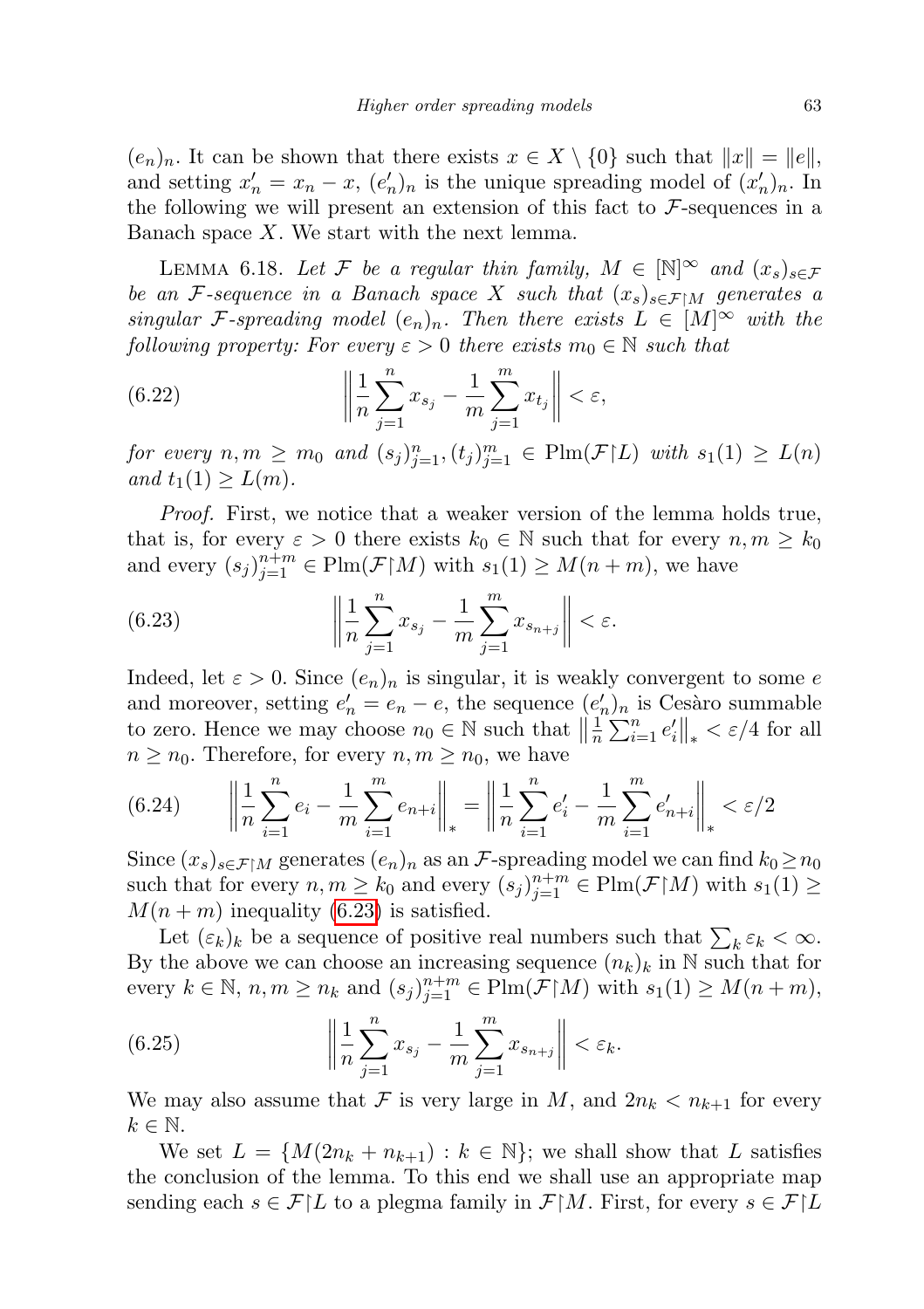and  $p = 1, \ldots, |s|$ , let  $k(s(p))$  be the unique positive integer k satisfying  $s(p) = L(k) = M(2n_k + n_{k+1})$ . We define  $\Phi : \mathcal{F} | L \to \text{Plm}(\mathcal{F} | M)$  as follows. To every  $s \in \mathcal{F}[L]$ , we assign the  $n_{k(s(1))}$ -tuple  $\Phi(s) = (v_j^s)_{j=1}^{n_{k(s(1))}^s}$ , where  $v_j^s$ is the unique element of  $\mathcal{F} | M$  satisfying

$$
(6.26) \t v_j^s \sqsubseteq \{ M(2n_{k(s(p))} + n_{k(s(p)) + 1} - n_{k(s(1))} + j) : p = 1, ..., |s| \}.
$$

The existence of  $v_j^s$ ,  $j = 1, \ldots, n_{k(s(1))}$ , follows easily from the fact that  $\mathcal F$ is regular thin and very large in M.

Below we state some useful properties of  $\Phi$ . Their verification is straightforward.

- (P1) For every  $s \in \mathcal{F}|L, \Phi(s) \in \text{Plm}_{n_k}(\mathcal{F}|M), v_1^s(1) > M(n_k + n_{k+1})$ and  $v_{n_k}^s = s$ , where  $k = k(s(1))$ .
- (P2) For every  $(s_1, s_2) \in \text{Plm}_2(\mathcal{F}|L)$ , the concatenation  $\Phi(s_1) \hat{\Phi}(s_2)$ belongs to  $\text{Plm}(\mathcal{F} | M)$ .

We are now ready to prove that  $L$  is actually the desired set. Fix a positive integer k and denote by s the unique element of  $\mathcal{F}|L$  such that  $s \subseteq \{L(i) :$  $i \geq k$ . Notice that  $s(1) = L(k) = M(2n_k + n_{k+1})$  and therefore  $k(s(1)) = k$ . Also let  $m_k = \max\{n_k, k + |s| + 1\}$ . We claim that

<span id="page-41-0"></span>(6.27) 
$$
\left\| \frac{1}{n_k} \sum_{j=1}^{n_k} x_{v_j^s} - \frac{1}{m} \sum_{j=1}^{m} x_{t_j} \right\| < \sum_{l=k}^{k+|s|} \varepsilon_l
$$

for every  $m \ge m_k$  and  $(t_j)_{j=1}^m \in \mathcal{F} \restriction L$  with  $t_1(1) \ge L(m)$ .

Indeed, let  $m \geq m_k$  and  $(t_j)_{j=1}^m \in \mathcal{F}|L$  with  $t_1(1) \geq L(m)$ . Notice that  $\max s = L(k + |s| - 1) < L(m) \le t_1(1) = \min t_1$ . Hence, by Theorem [3.10](#page-12-1) there exists a plegma path  $(w_l)_{l=0}^{l_0}$  in  $\mathcal{F}|L$  from  $w_0 = s$  to  $w_{l_0} = t_1$  of length  $l_0 = |s|$ . Notice that  $k(w_l(1)) \geq k+l$ , which implies that  $n_{k(w_l(1))} \geq n_{k+l}$ and therefore  $(v_1^{w_l}, \ldots, v_{n_{k+l}}^{w_l})$  is a subfamily of  $\Phi(w_l)$ . Thus, by properties (P1) and (P2) above,  $(v_1^{w_1}, \ldots, v_{n_{k+l}}^{w_l}, v_1^{w_{l+1}})$  $v_{l+1}^{w_{l+1}}, \ldots, v_{n_{k+l+1}}^{w_{l+1}})$  is a plegma family in  $\mathcal{F}|L$  of length  $n_{k+l} + n_{k+l+1}$  with  $v_1^{w_l}(1) > M(n_{k(w_l(1))} + n_{k(w_l(1)+1)})$  $M(n_{k+l} + n_{k+l+1})$ . Hence by [\(6.25\)](#page-40-1) we get

(6.28) 
$$
\left\| \frac{1}{n_{k+l}} \sum_{j=1}^{n_{k+l}} x_{v_j^{w_l}} - \frac{1}{n_{k+l+1}} \sum_{j=1}^{n_{k+l+1}} x_{v_j^{w_{l+1}}} \right\| < \varepsilon_{k+l}
$$

for every  $l = 0, \ldots, l_0 - 1$ . Thus,

<span id="page-41-1"></span>(6.29) 
$$
\left\| \frac{1}{n_k} \sum_{j=1}^{n_k} x_{v_j^s} - \frac{1}{n_{k+|s|}} \sum_{j=1}^{n_{k+|s|}} x_{v_j^{t_1}} \right\| < \sum_{l=k}^{k+|s|-1} \varepsilon_l.
$$

Similarly, since  $m > k + |s| = k + |l_0|$  we know that  $n_m > n_{k+|s|}$ . Also since  $t_1(1) \ge L(m) = M(2n_m + n_{m+1})$  we have  $k(t_1(1)) \ge m$ . Hence  $n_{k(t_1(1))} \geq n_m > n_{k+|s|}$ , which implies that  $(v_1^{t_1}, \ldots, v_{n_{k+|s|}}^{t_1})$  is a proper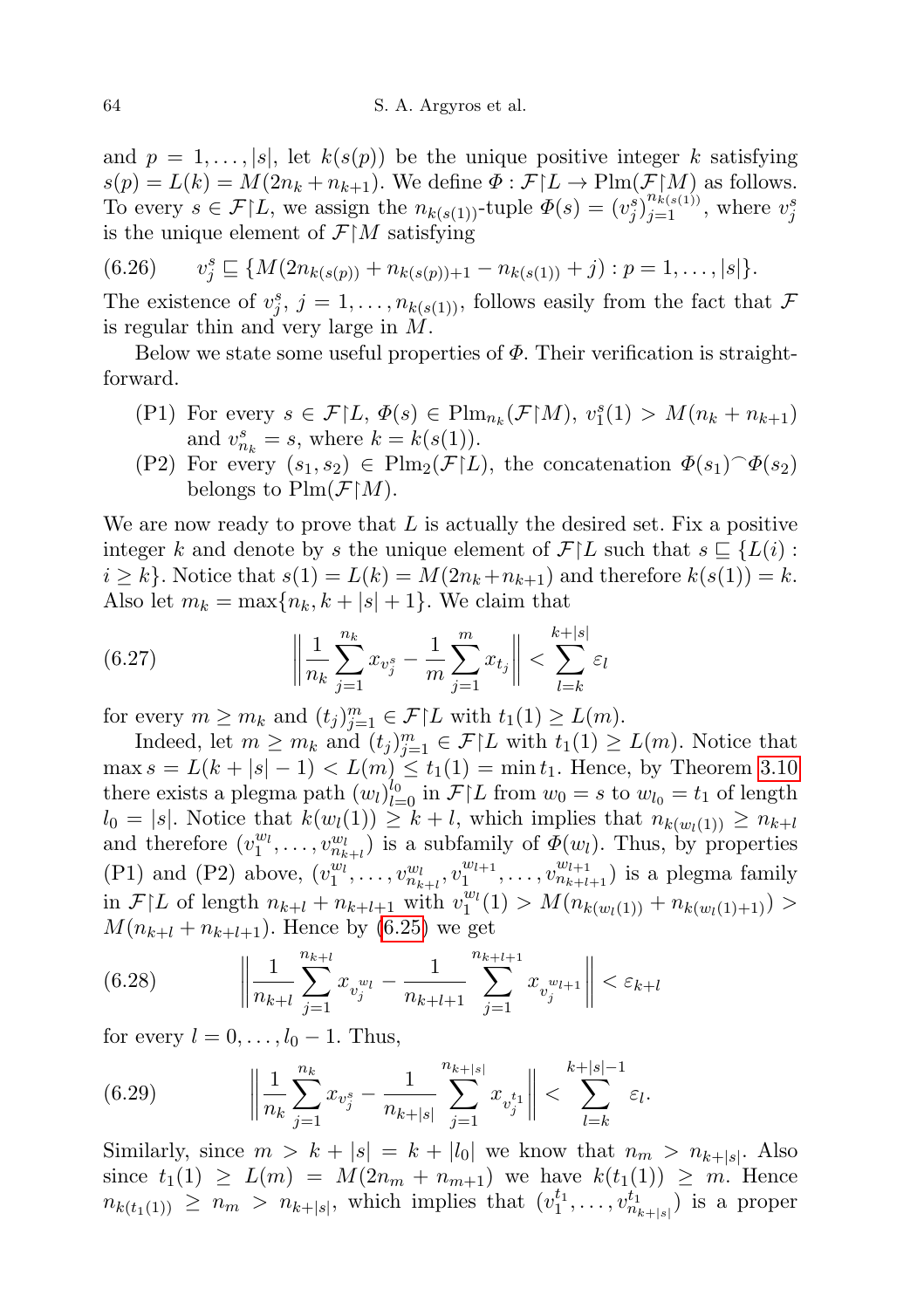subfamily of  $\Phi(t_1)$ . Therefore,  $(v_1^{t_1}, \ldots, v_{n_{k+|s|}}^{t_1}, t_1, \ldots, t_m)$  is a plegma family in  $\mathcal{F}|L$ . Moreover  $t_1(1) \geq M(2n_m + n_{m+1}) \geq M(n_{k+|s|} + m)$  and so, again by  $(6.25)$ , we have

<span id="page-42-1"></span>(6.30) 
$$
\left\| \frac{1}{n_{k+|s|}} \sum_{j=1}^{n_{k+|s|}} x_{v_j^{t_1}} - \frac{1}{m} \sum_{j=1}^{m} x_{t_j} \right\| < \varepsilon_{k+|s|}.
$$

Now  $(6.27)$  follows by  $(6.29)$  and  $(6.30)$ .

Finally, by [\(6.27\)](#page-41-0) and a triangle inequality we obtain

(6.31) 
$$
\left\| \frac{1}{n} \sum_{j=1}^{n} x_{s_j} - \frac{1}{m} \sum_{j=1}^{m} x_{t_j} \right\| < 2 \sum_{l=k}^{k+|s|} \varepsilon_l
$$

for every  $k \in \mathbb{N}$ ,  $n, m \ge m_k$  and  $(s_j)_{j=1}^n, (t_j)_{j=1}^m \in \text{Plm}(\mathcal{F}|L)$  with  $s_1(1) \ge$  $L(n)$  and  $t_1(1) \ge L(m)$ . Since  $\sum_k \varepsilon_k < \infty$  the proof is complete.

<span id="page-42-0"></span>THEOREM 6.19. Let F be a regular thin family,  $M \in [\mathbb{N}]^{\infty}$  and  $(x_s)_{s \in \mathcal{F}}$ be an F-sequence in a Banach space X such that  $(x_s)_{s \in \mathcal{F} \setminus M}$  generates a singular F-spreading model  $(e_n)_n$ . Let  $e_n = e'_n + e$  be the natural decomposition of  $(e_n)_n$ . Then there exist  $x \in X$  with  $||x|| = ||e||_*$  and  $L \in [M]^\infty$  such that setting  $x'_s = x_s - x$  the F-subsequence  $(x'_s)_{s \in \mathcal{F} | L}$  admits  $(e'_n)_n$  as a unique  $(up to isometry)$  F-spreading model.

*Proof.* We start by determining the element  $x \in X$ . Let  $L \in [M]^\infty$ satisfy Lemma [6.18.](#page-40-2) For every  $k \in \mathbb{N}$  we set

$$
A_k = \left\{ \frac{1}{n} \sum_{i=1}^n x_{s_i} : (s_i)_{i=1}^n \in \text{Plm}(\mathcal{F}|L) \text{ and } s_1(1) \geq n \geq k \right\}.
$$

Clearly the sequence  $(A_k)_k$  is decreasing and, by Lemma [6.18,](#page-40-2) diam $(A_k) \rightarrow 0$ . Therefore there exists a unique  $x \in X$  such that  $\bigcap_{k=1}^{\infty} \overline{A_k} = \{x\}.$ 

We proceed to show that  $||e|| = ||x||$ . Notice that by the choice of x, for every  $\varepsilon > 0$  there exists  $n_0 \in \mathbb{N}$  such that for all  $n \geq n_0$ ,

<span id="page-42-2"></span>(6.32) 
$$
\left\|\frac{1}{n}\sum_{j=1}^{n}x_{s_j}-x\right\|<\varepsilon.
$$

For each  $n \in \mathbb{N}$  we pick  $(s_i^n)_{i=1}^n \in \text{Plm}(\mathcal{F}\upharpoonright L)$ , with  $s_i^n(1) \ge L(n)$ . By  $(6.32)$ ,

<span id="page-42-4"></span>(6.33) 
$$
\lim_{n} \left\| \frac{1}{n} \sum_{i=1}^{n} x_{s_i^n} - x \right\| = 0.
$$

Also, since  $(x_s)_{s \in \mathcal{F} | L}$  generates  $(e_n)_n$  as an *F*-spreading model,

<span id="page-42-3"></span>(6.34) 
$$
\lim_{n} \left| \left| \frac{1}{n} \sum_{i=1}^{n} x_{s_i^n} \right| \right| - \left| \left| \frac{1}{n} \sum_{i=1}^{n} e_i \right| \right|_* = 0.
$$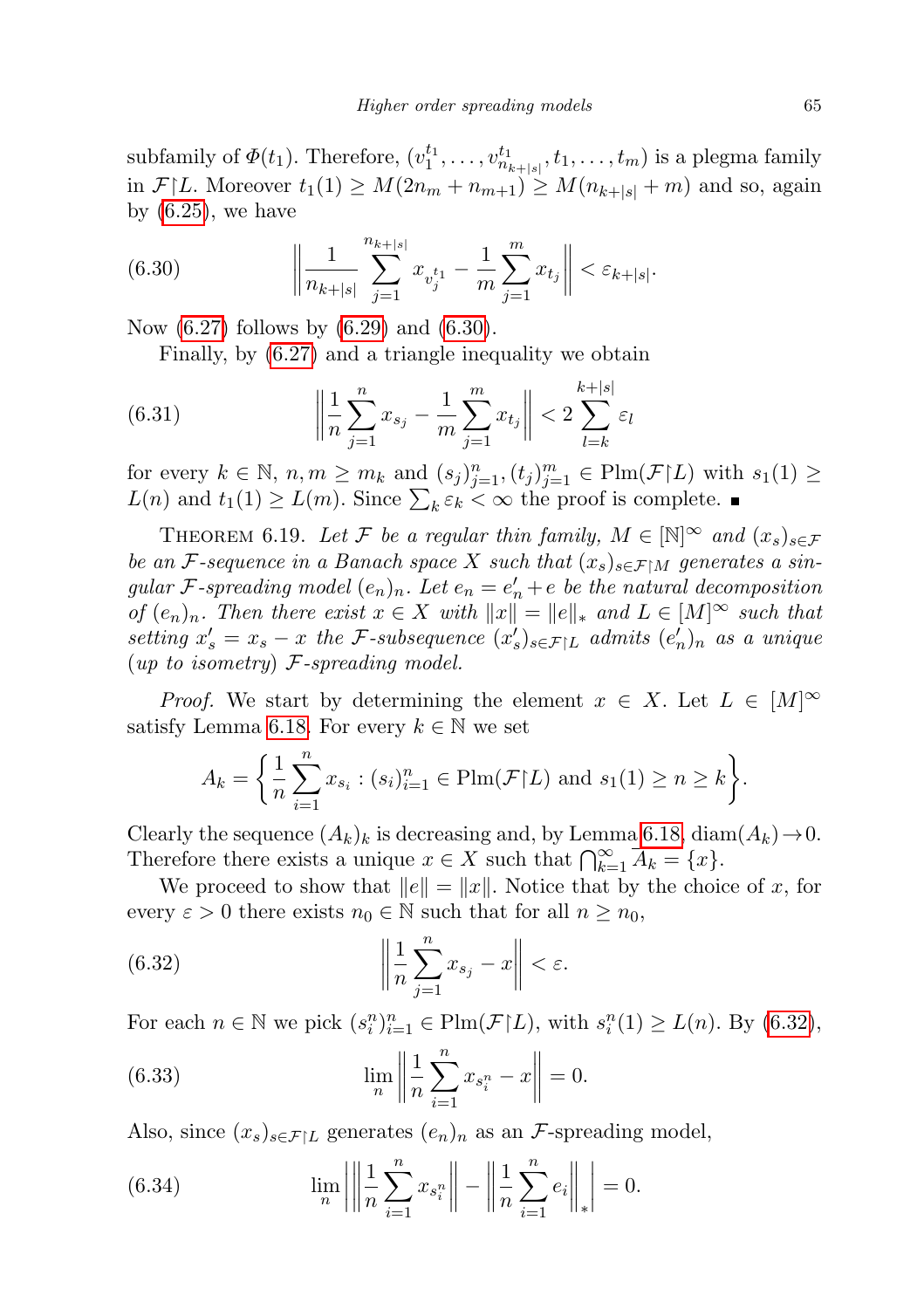Moreover, since  $(e'_n)_n$  is Cesàro summable to zero,

(6.35) 
$$
\lim_{n} \left\| \frac{\sum_{i=1}^{n} e_i}{n} - e \right\|_{*} = 0.
$$

Hence,

<span id="page-43-0"></span>
$$
||e||_* \stackrel{(6.35)}{=} \lim_{n} \left\| \frac{1}{n} \sum_{i=1}^{n} e_i \right\|_* \stackrel{(6.34)}{=} \lim_{n} \left\| \frac{1}{n} \sum_{i=1}^{n} x_{s_i^n} \right\| \stackrel{(6.33)}{=} ||x||.
$$

We now proceed to show that  $(e'_n)_n$  is the unique F-spreading model of  $(x'_s)_{s \in \mathcal{F}|L}$ , where  $x'_s = x_s - x$ ,  $s \in \mathcal{F}|L$ . Let  $N \in [L]^\infty$  be such that  $(x'_s)_{s \in \mathcal{F}|N}$  generates an F-spreading model  $(\tilde{e}_n)_n$ . We will show that  $(\tilde{e}_n)_n$ is isometric to  $(e'_n)_n$ . Since

(6.36) 
$$
\frac{1}{n} \sum_{j=1}^{n} x'_{s_j} = \frac{1}{n} \sum_{j=1}^{n} x_{s_j} - x
$$

for every  $n \in \mathbb{N}$ , by [\(6.32\)](#page-42-2) we conclude that  $(\tilde{e}_n)_n$  is Cesaro summable to zero. Hence by Lemma [6.12](#page-36-2) it suffices to show that

(6.37) 
$$
\left\| \sum_{i=1}^{n} \lambda_{i} e_{i}' \right\|_{*} = \left\| \sum_{i=1}^{n} \lambda_{i} \widetilde{e}_{i} \right\|_{*}
$$

for every  $n \in \mathbb{N}$  and  $\lambda_1, \ldots, \lambda_n \in \mathbb{R}$  with  $\sum_{i=1}^n \lambda_i = 0$ . Indeed, let  $n \in \mathbb{N}$ and  $\lambda_1, \ldots, \lambda_n \in \mathbb{R}$  with  $\sum_{i=1}^n \lambda_i = 0$ . Also let  $((s_j^k)_{j=1}^n)_k$  be a sequence in  $\text{Plm}_n(\mathcal{F}|L)$  such that  $\lim_{k\to\infty} s_1^k(1) = \infty$ . Then

$$
\left\| \sum_{i=1}^{n} \lambda_i e_i' \right\|_{*} = \left\| \sum_{i=1}^{n} \lambda_i e_i \right\|_{*} = \lim_{k \to \infty} \left\| \sum_{i=1}^{n} \lambda_i x_{s_i^k} \right\|
$$

$$
= \lim_{k \to \infty} \left\| \sum_{i=1}^{n} \lambda_i x_{s_i^k}' \right\| = \left\| \sum_{i=1}^{n} \lambda_i \widetilde{e}_i \right\|_{**}
$$

and the proof is complete.  $\blacksquare$ 

We close by a strengthening of Theorem [6.19](#page-42-0) for Banach spaces with separable dual. We will need the following lemma.

<span id="page-43-1"></span>LEMMA 6.20. Let F be a regular thin family and  $(y_s)_{s \in \mathcal{F}}$  be an Fsequence in a Banach space X. Let  $L \in \mathbb{N}^{\infty}$  and suppose that for every  $\varepsilon > 0$  and  $N \in [L]^{\infty}$  there exist  $k \in \mathbb{N}$ ,  $\lambda_1, \ldots, \lambda_k > 0$  and  $(s_j)_{j=1}^k \in$  $\text{Plm}(\mathcal{F}|N)$  such that  $\sum_{j=1}^k \lambda_j = 1$  and  $\|\sum_{j=1}^k \lambda_j y_{s_j}\| < \varepsilon$ . Then for every  $x^* \in X^*, \, \varepsilon > 0$  and  $N \in [L]^\infty$  there exists  $\check{M} \in [N]^\infty$  such that  $|x^*(y_s)| < \varepsilon$ for every  $s \in \mathcal{F}{M}$ .

*Proof.* Let  $x^* \in X^*, \varepsilon > 0$  and  $N \in [L]^\infty$ . By Proposition [2.6](#page-6-2) there exists  $M \in [N]^\infty$  such that exactly one of the following holds: (a)  $|x^*(y_s)| < \varepsilon$  for every  $s \in \mathcal{F}|M$ , or (b)  $x^*(y_s) \geq \varepsilon$  for every  $s \in \mathcal{F}|M$ , or (c)  $x^*(y_s) \leq -\varepsilon$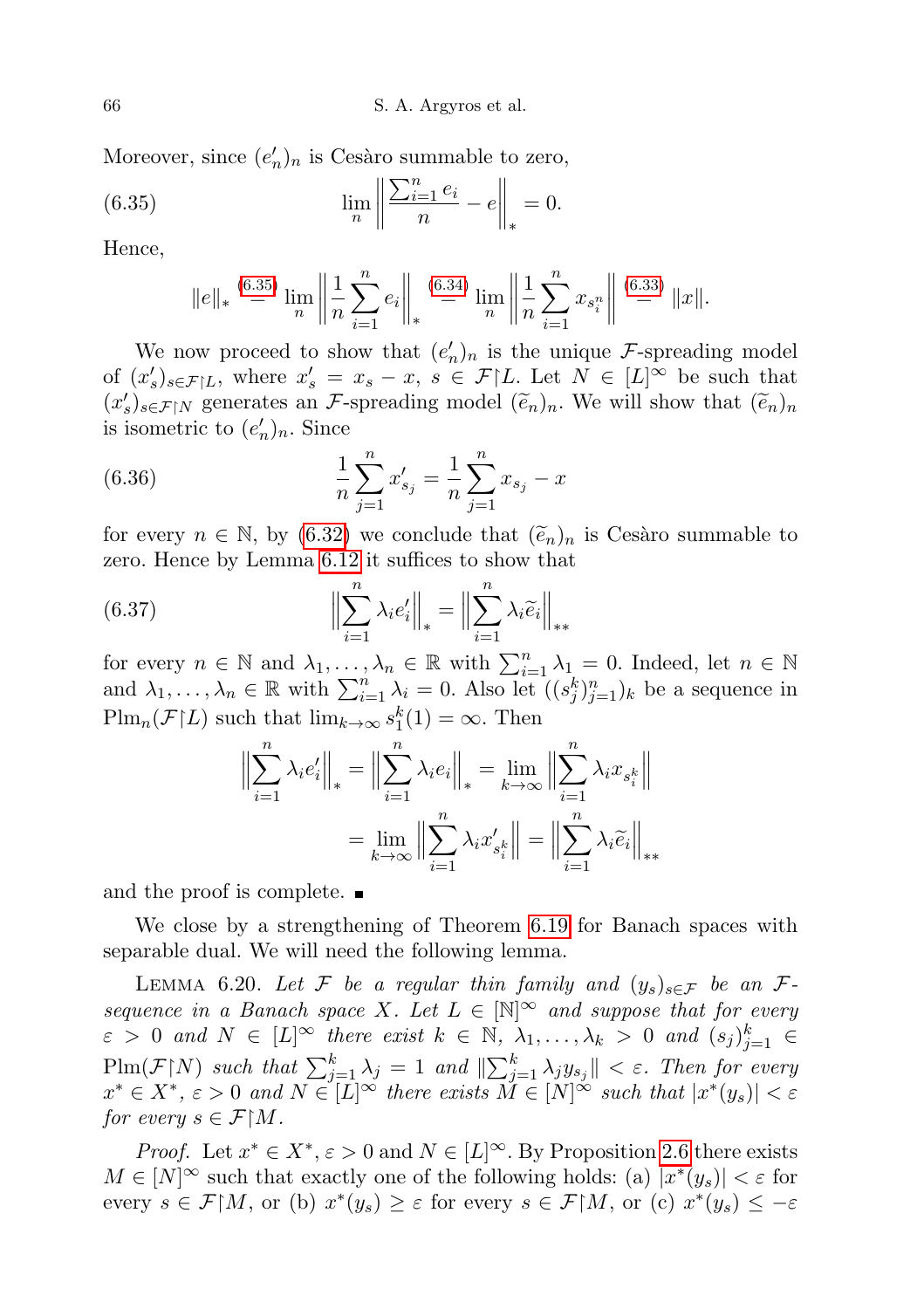for every  $s \in \mathcal{F} \upharpoonright M$ . It suffices to show that cases (b) and (c) cannot occur. Indeed, suppose (b) holds true (the proof for case (c) is similar). By our assumption there exist  $k \in \mathbb{N}, \lambda_1, \ldots, \lambda_k > 0$  and  $(s_j)_{j=1}^k \in \text{Plm}(\mathcal{F} | M)$  such that  $\sum_{j=1}^{k} \lambda_j = 1$  and  $\|\sum_{j=1}^{k} \lambda_j y_{s_j}\| < \varepsilon$ . But then

(6.38) 
$$
\varepsilon > \Big\|\sum_{j=1}^k \lambda_j y_{s_j}\Big\| \geq x^* \Big(\sum_{j=1}^k \lambda_j y_{s_j}\Big) = \sum_{j=1}^k \lambda_j x^*(y_{s_j}) \geq \varepsilon,
$$

which is a contradiction.

<span id="page-44-8"></span>COROLLARY 6.21. Let X be a Banach space with separable dual. Let  $\mathcal F$ be a regular thin family,  $(x_s)_{s \in \mathcal{F}}$  be an *F*-sequence in X and  $M \in [\mathbb{N}]^{\infty}$ be such that  $(x_s)_{s \in \mathcal{F} \upharpoonright M}$  generates a singular *F*-spreading model  $(e_n)_n$ . Let  $e_n = e'_n + e$  be the natural decomposition of  $(e_n)_n$ . Then there exist  $x \in X$ with  $||x|| = ||e||_*$  and  $N \in [M]^\infty$  such that setting  $x_s' = x_s - x$ ,  $(x_s')_{s \in \mathcal{F} \setminus N}$ is weakly null and admits  $(e'_n)_n$  as a unique (up to isometry) F-spreading model.

*Proof.* By Theorem [6.19,](#page-42-0) there exist  $x \in X$  with  $||x|| = ||e||_*$  and  $L \in$ [M]<sup>∞</sup> such that  $(x'_s)_{s \in \mathcal{F} | L}$  admits  $(e'_n)_n$  as a unique *F*-spreading model. By applying Lemma [6.20](#page-43-1) (for  $x_s$  in place of  $y_s$ ) and a standard diagonalization for a countable dense subset of  $X^*$  we may choose  $N \in [L]^\infty$  such that the *F*-subsequence  $(x'_s)_{s \in \mathcal{F} \mid N}$  is in addition weakly null.

## References

- <span id="page-44-9"></span>[1] F. Albiac and N. J. Kalton, Topics in Banach Space Theory, Springer, New York, 2006.
- <span id="page-44-3"></span>[2] D. E. Alspach and S. A. Argyros, Complexity of weakly null sequences, Dissertationes Math. 321 (1992).
- <span id="page-44-5"></span>[3] S. A. Argyros, V. Kanellopoulos and K. Tyros, Spreading models in Banach space theory, [arXiv:1006.0957.](http://arxiv.org/abs/1006.0957)
- <span id="page-44-2"></span>[\[4\]](http://dx.doi.org/10.1016/j.aim.2012.11.004) S. A. Argyros, V. Kanellopoulos and K. Tyros, Finite order spreading models, Adv. Math. 234 (2013), 574–617.
- <span id="page-44-6"></span>[5] S. A. Argyros and S. Todorcevic, Ramsey Methods in Analysis, Birkhäuser, Basel, 2005.
- <span id="page-44-4"></span>[6] B. Beauzamy et J.-T. Lapresté, Modèles étalés des espaces de Banach, Travaux en Cours, Hermann, Paris, 1984.
- <span id="page-44-0"></span>[7] A. Brunel and L. Sucheston, On B-convex Banach spaces, Math. Systems Theory 7 (1974), 294–299.
- <span id="page-44-7"></span>[\[8\]](http://dx.doi.org/10.1016/j.disc.2012.05.010) C. A. Di Prisco and S. Todorcevic, Shift graphs on precompact families of finite sets of natural numbers, Discrete Math. 312 (2012), 2915–2926.
- <span id="page-44-1"></span>[9] A. Dvoretzky, Some results on convex bodies and Banach spaces, in: Proc. Internat. Sympos. on Linear Spaces (Jerusalem, 1960), Jerusalem Academic Press, Jerusalem, 1961, 123–160.